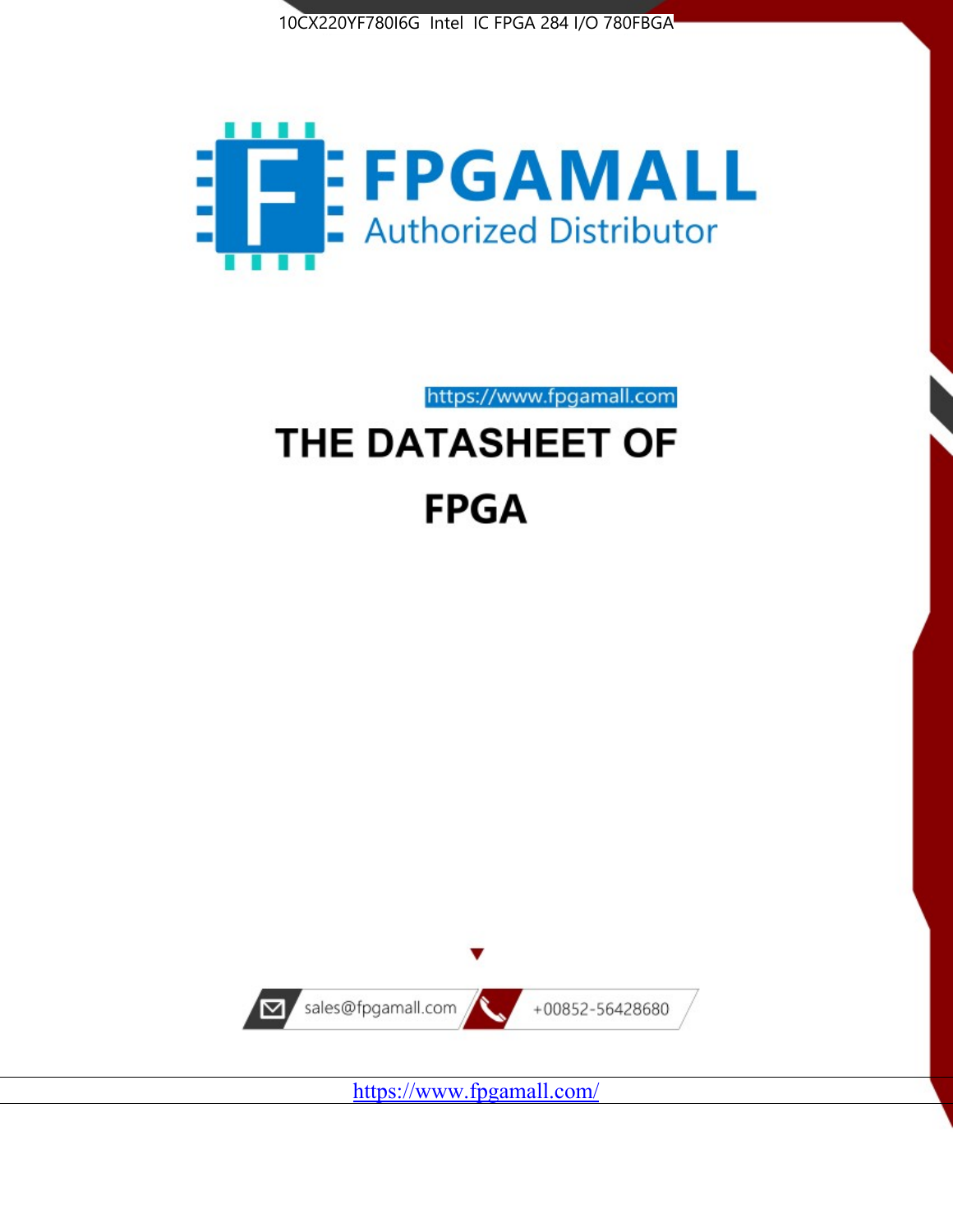



**C10GX51002 | 2018.06.15** Latest document on the web: **[PDF](https://www.altera.com/en_US/pdfs/literature/hb/cyclone-10/c10gx-51002.pdf)** | **[HTML](https://www.altera.com/documentation/muf1488511478825.html)**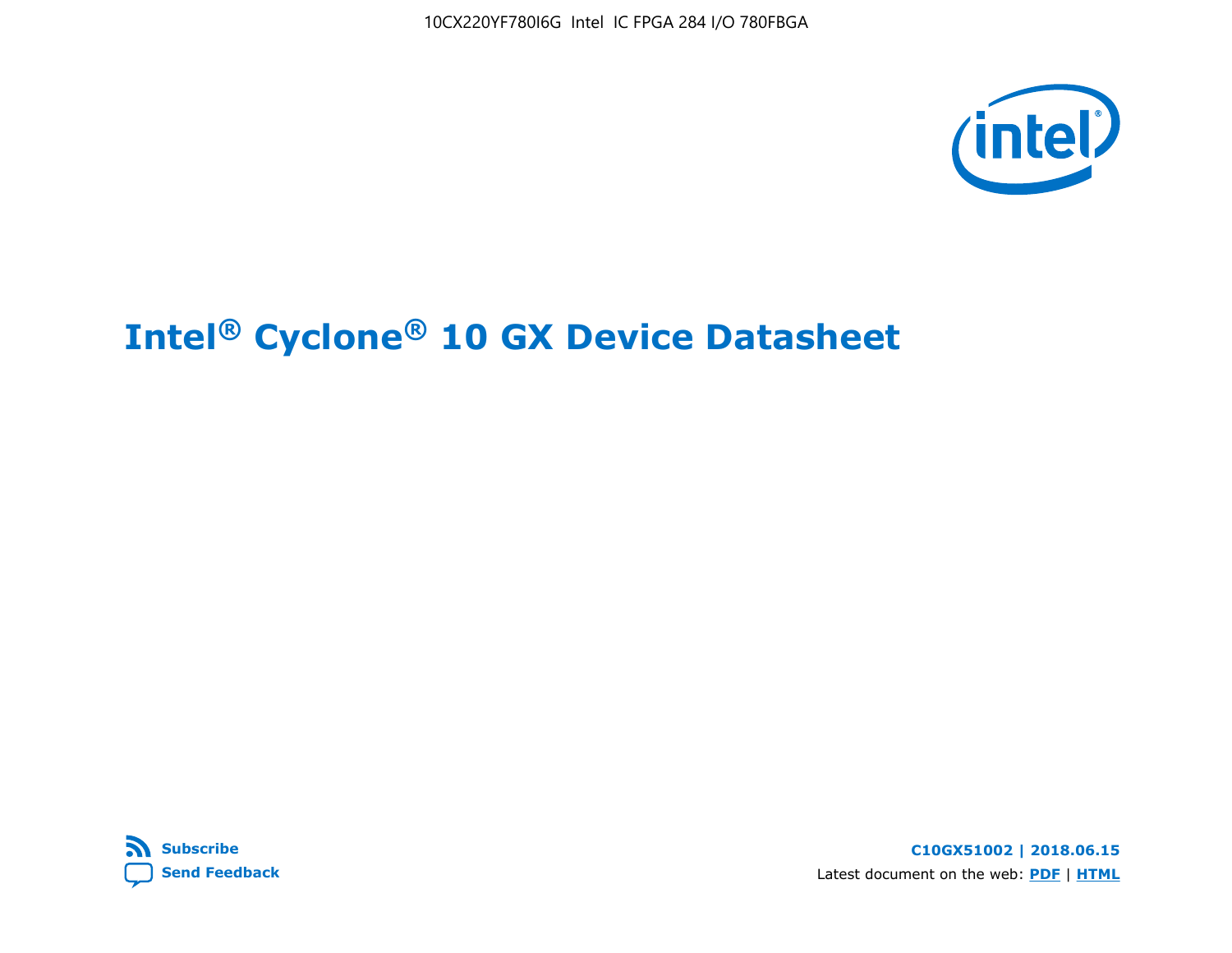

# **Contents**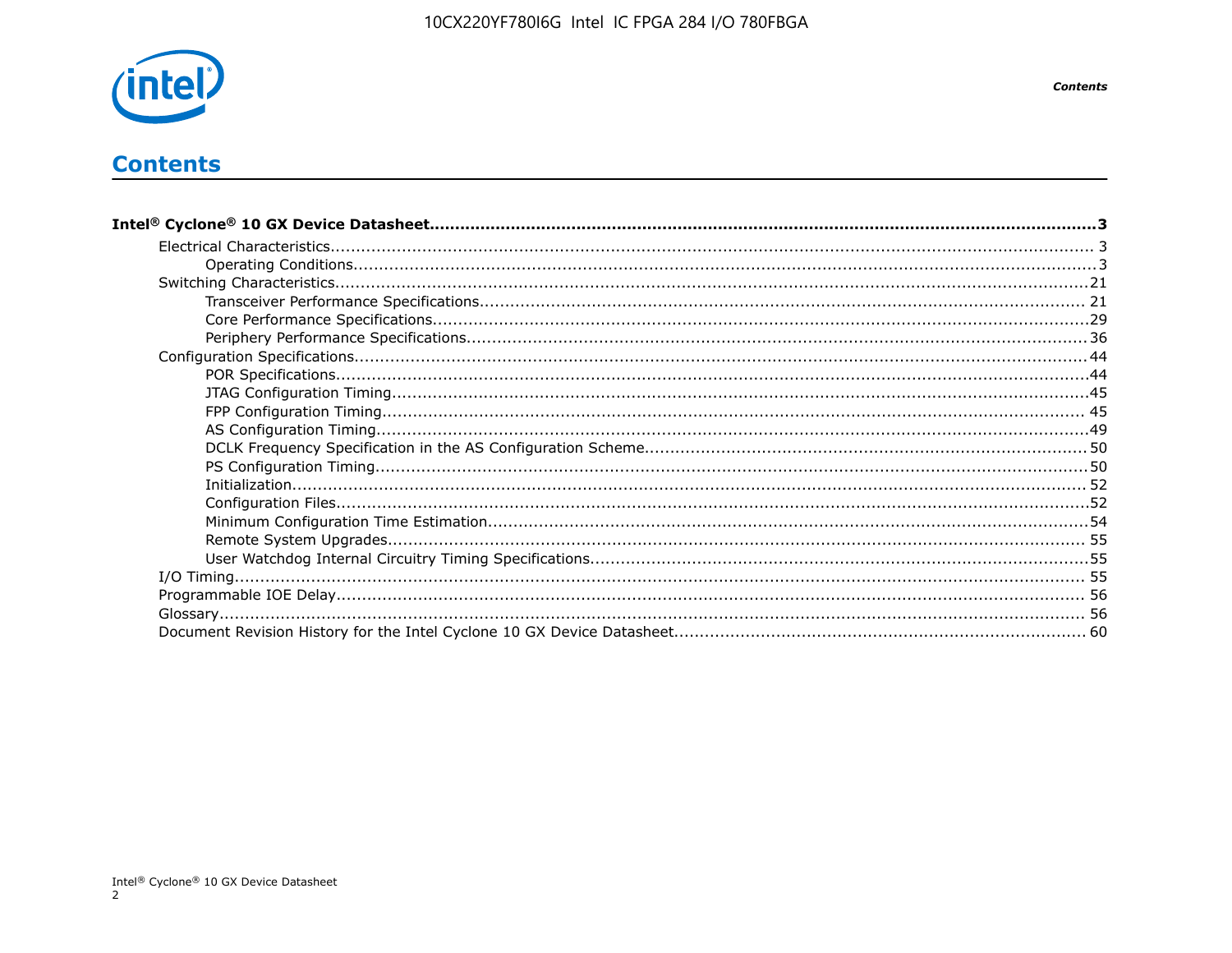

This datasheet describes the electrical characteristics, switching characteristics, configuration specifications, and I/O timing for Intel® Cyclone® 10 GX devices.

Intel Cyclone 10 GX devices are offered in extended and industrial grades. Extended devices are offered in –E5 (fastest) and – E6 speed grades. Industrial grade devices are offered in the –I5 and –I6 speed grades.

#### **Related Information**

#### [Intel Cyclone 10 GX Device Overview](https://www.altera.com/documentation/grc1488182989852.html#mvd1484026010948)

Provides more information about the densities and packages in the Intel Cyclone 10 GX devices.

# **Electrical Characteristics**

The following sections describe the operating conditions and power consumption of Intel Cyclone 10 GX devices.

# **Operating Conditions**

Intel Cyclone 10 GX devices are rated according to a set of defined parameters. To maintain the highest possible performance and reliability of the Intel Cyclone 10 GX devices, you must consider the operating requirements described in this section.

#### **Absolute Maximum Ratings**

This section defines the maximum operating conditions for Intel Cyclone 10 GX devices. The values are based on experiments conducted with the devices and theoretical modeling of breakdown and damage mechanisms. The functional operation of the device is not implied for these conditions.

*Caution:* Conditions outside the range listed in the following table may cause permanent damage to the device. Additionally, device operation at the absolute maximum ratings for extended periods of time may have adverse effects on the device.

**[ISO](http://www.altera.com/support/devices/reliability/certifications/rel-certifications.html) [9001:2008](http://www.altera.com/support/devices/reliability/certifications/rel-certifications.html) [Registered](http://www.altera.com/support/devices/reliability/certifications/rel-certifications.html)**

\*Other names and brands may be claimed as the property of others.

Intel Corporation. All rights reserved. Intel, the Intel logo, Altera, Arria, Cyclone, Enpirion, MAX, Nios, Quartus and Stratix words and logos are trademarks of Intel Corporation or its subsidiaries in the U.S. and/or other countries. Intel warrants performance of its FPGA and semiconductor products to current specifications in accordance with Intel's standard warranty, but reserves the right to make changes to any products and services at any time without notice. Intel assumes no responsibility or liability arising out of the application or use of any information, product, or service described herein except as expressly agreed to in writing by Intel. Intel customers are advised to obtain the latest version of device specifications before relying on any published information and before placing orders for products or services.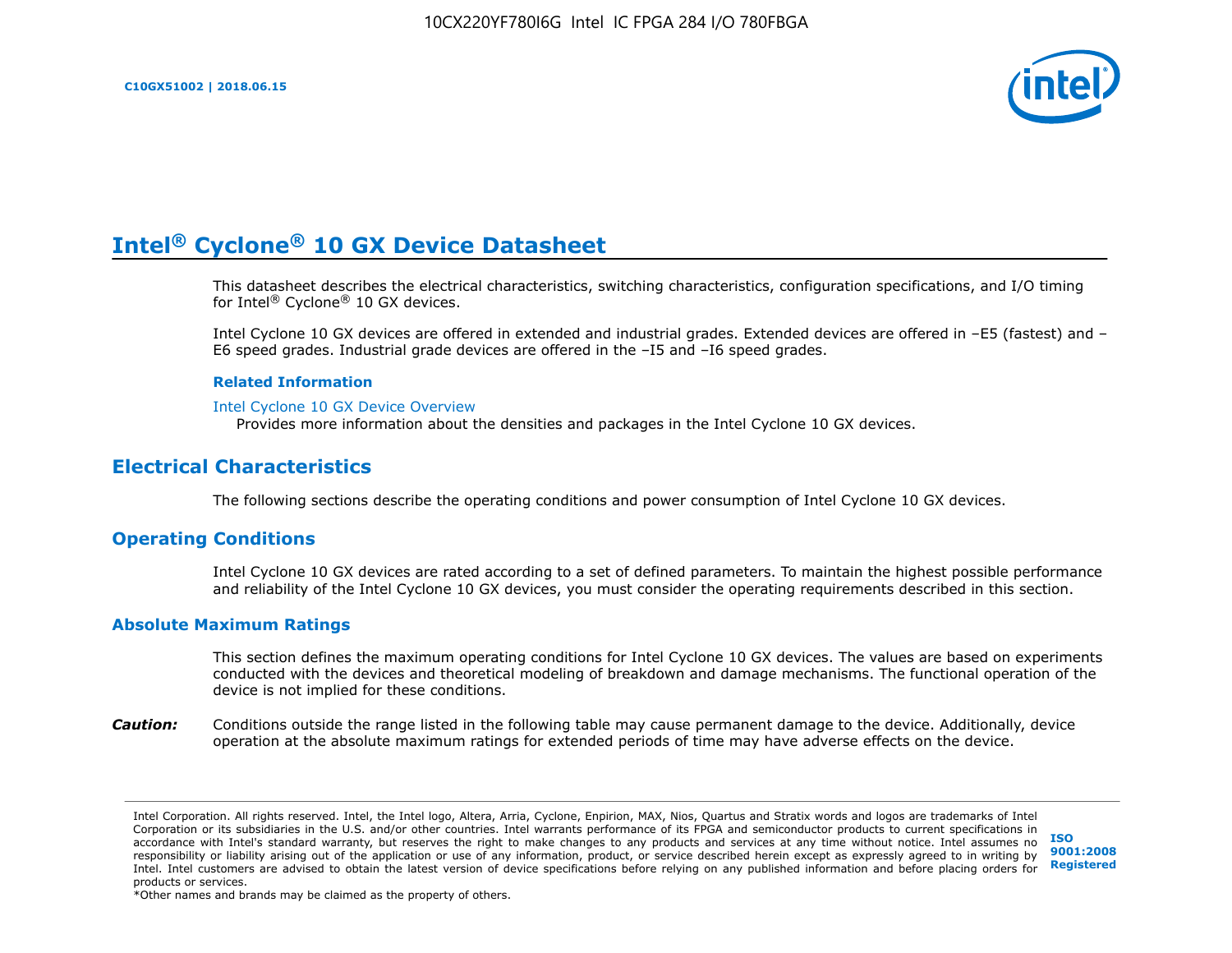

# **Table 1. Absolute Maximum Ratings for Intel Cyclone 10 GX Devices**

| <b>Symbol</b>             | <b>Description</b>                                                     | <b>Condition</b> | <b>Minimum</b> | <b>Maximum</b> | Unit      |
|---------------------------|------------------------------------------------------------------------|------------------|----------------|----------------|-----------|
| $V_{CC}$                  | Core voltage power supply                                              |                  | $-0.50$        | 1.21           | V         |
| <b>V<sub>CCP</sub></b>    | Periphery circuitry and transceiver fabric interface power supply      |                  | $-0.50$        | 1.21           | V         |
| <b>V<sub>CCERAM</sub></b> | Embedded memory power supply                                           |                  | $-0.50$        | 1.36           | $\vee$    |
| $V_{\text{CCPT}}$         | Power supply for programmable power technology and I/O pre-driver      |                  | $-0.50$        | 2.46           | V         |
| $V_{\text{CCBAT}}$        | Battery back-up power supply for design security volatile key register |                  | $-0.50$        | 2.46           | V         |
| V <sub>CCPGM</sub>        | Configuration pins power supply                                        | (1)              | $-0.50$        | 2.46           | V         |
| V <sub>CCIO</sub>         | I/O buffers power supply                                               | 3 V I/O          | $-0.50$        | 4.10           | $\vee$    |
|                           |                                                                        | LVDS I/O         | $-0.50$        | 2.46           | $\vee$    |
| V <sub>CCA PLL</sub>      | Phase-locked loop (PLL) analog power supply                            |                  | $-0.50$        | 2.46           | V         |
| $VCCT$ GXB                | Transmitter power supply                                               |                  | $-0.50$        | 1.34           | V         |
| $V_{CCR_GXB}$             | Receiver power supply                                                  |                  | $-0.50$        | 1.34           | $\vee$    |
| $V_{\text{CCH_GXB}}$      | Transceiver output buffer power supply                                 |                  | $-0.50$        | 2.46           | $\vee$    |
|                           |                                                                        |                  |                |                | continued |

<sup>(1)</sup> The LVDS I/O values are applicable to all dedicated and dual-function configuration I/Os.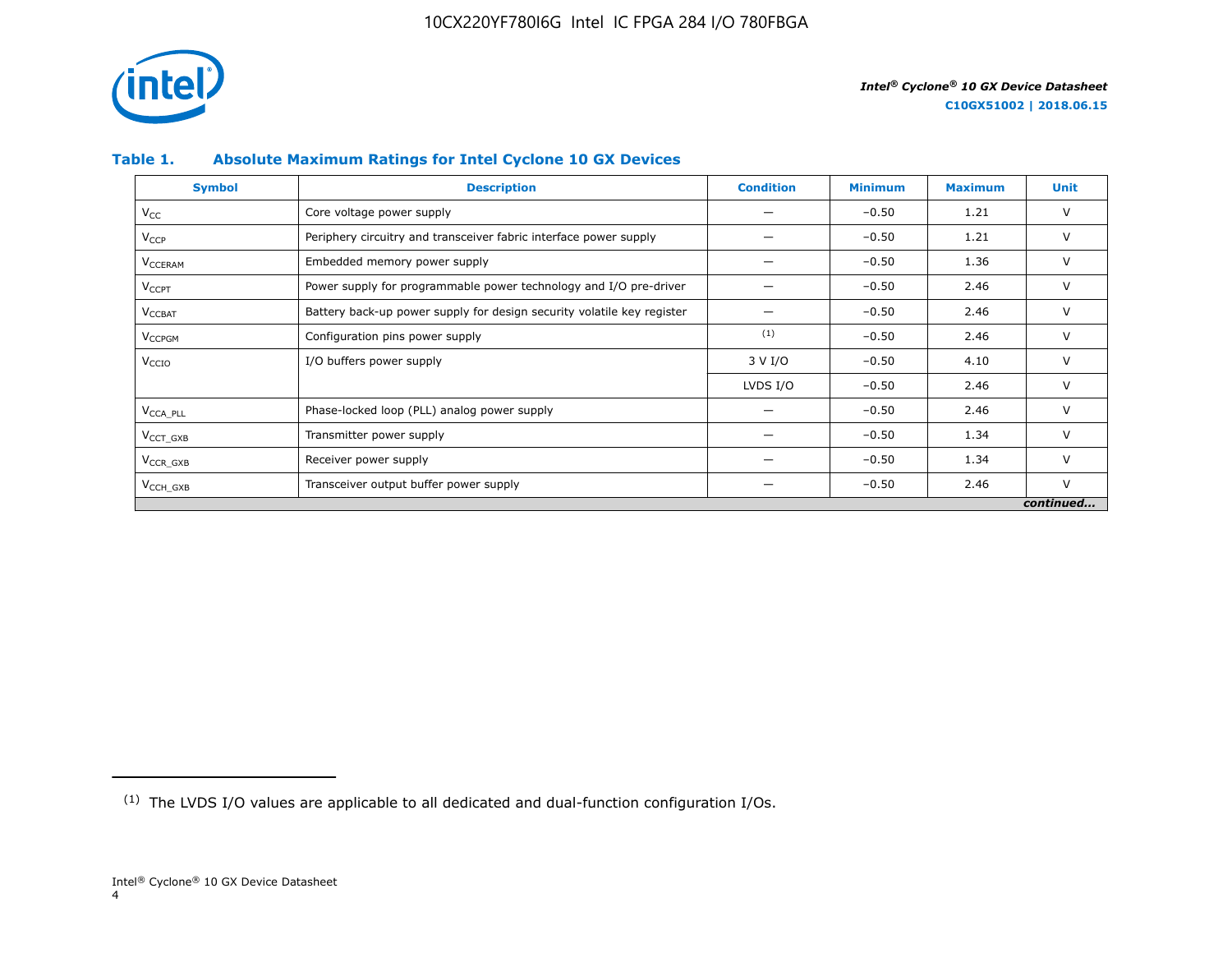

| <b>Symbol</b>    | <b>Description</b>             | <b>Condition</b>         | <b>Minimum</b>           | <b>Maximum</b> | Unit    |
|------------------|--------------------------------|--------------------------|--------------------------|----------------|---------|
| 1 <sub>OUT</sub> | DC output current per pin      | $\qquad \qquad -$        | $-25(2)(3)(4)(5)$<br>(6) | 25             | mA      |
|                  | Operating junction temperature | $\qquad \qquad -$        | $-55$                    | 125            | $\circ$ |
| $I_{STG}$        | Storage temperature (no bias)  | $\overline{\phantom{0}}$ | -65                      | 150            | $\circ$ |

#### **Related Information**

- [AN 692: Power Sequencing Considerations for Intel Cyclone 10 GX, Intel Arria 10, and Intel Stratix 10 Devices](https://www.altera.com/documentation/nik1412640107351.html#nik1412640086729) Provides the power sequencing requirements for Intel Cyclone 10 GX devices.
- [Power-Up and Power-Down Sequences, Power Management in Intel Cyclone 10 GX Devices chapter](https://www.altera.com/documentation/vua1487061384661.html#qel1490343470589) Provides the power sequencing requirements for Intel Cyclone 10 GX devices.

# **Maximum Allowed Overshoot and Undershoot Voltage**

During transitions, input signals may overshoot to the voltage listed in the following table and undershoot to –2.0 V for input currents less than 100 mA and periods shorter than 20 ns.

The maximum allowed overshoot duration is specified as a percentage of high time over the lifetime of the device. A DC signal is equivalent to 100% duty cycle.

For example, a signal that overshoots to 2.70 V for LVDS I/O can only be at 2.70 V for ~4% over the lifetime of the device.

- (3) Total current per LVDS I/O bank must not exceed 100 mA.
- (4) Voltage level must not exceed 1.89 V.
- (5) Applies to all I/O standards and settings supported by LVDS I/O banks, including single-ended and differential I/Os.
- $(6)$  Applies only to LVDS I/O banks. 3 V I/O banks are not covered under this specification and must be implemented as per the power sequencing requirement. For more details, refer to *AN 692: Power Sequencing Considerations for Intel Cyclone 10 GX, Intel Arria® 10, and Intel Stratix® 10 Devices* and *Power Management in Intel Cyclone 10 GX Devices chapter*.

 $(2)$  The maximum current allowed through any LVDS I/O bank pin when the device is not turned on or during power-up/power-down conditions is 10 mA.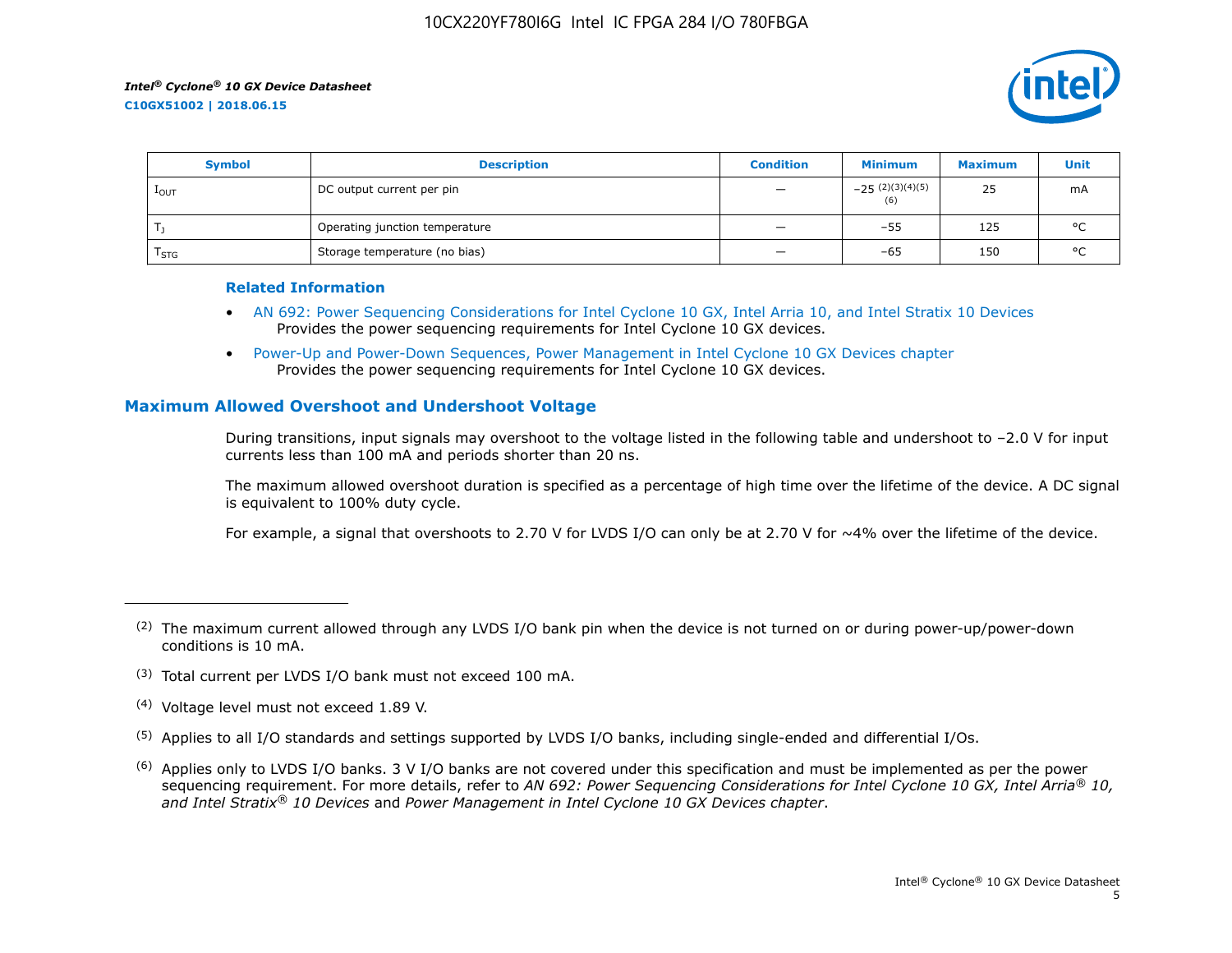

### **Table 2. Maximum Allowed Overshoot During Transitions for Intel Cyclone 10 GX Devices**

This table lists the maximum allowed input overshoot voltage and the duration of the overshoot voltage as a percentage of device lifetime. The LVDS I/O values are applicable to the VREFP\_ADC and VREFN\_ADC I/O pins.

| <b>Symbol</b> | <b>Description</b> |                       | <b>Condition (V)</b> | Overshoot Duration as % at $T_1 = 100^{\circ}C$ | Unit          |
|---------------|--------------------|-----------------------|----------------------|-------------------------------------------------|---------------|
|               |                    | <b>LVDS I/O</b> $(7)$ | 3 V I/O              |                                                 |               |
| $V_i$ (AC)    | AC input voltage   | 2.50                  | 3.80                 | 100                                             | $\frac{0}{0}$ |
|               |                    | 2.55                  | 3.85                 | 42                                              | $\%$          |
|               |                    | 2.60                  | 3.90                 | 18                                              | $\frac{0}{0}$ |
|               |                    | 2.65                  | 3.95                 | 9                                               | $\%$          |
|               |                    | 2.70                  | 4.00                 | $\overline{a}$                                  | $\%$          |
|               |                    | > 2.70                | > 4.00               | No overshoot allowed                            | $\%$          |

For an overshoot of 2.5 V, the percentage of high time for the overshoot can be as high as 100% over a 10-year period. Percentage of high time is calculated as ([delta T]/T)  $\times$  100. This 10-year period assumes that the device is always turned on with 100% I/O toggle rate and 50% duty cycle signal.

<sup>(7)</sup> The LVDS I/O values are applicable to all dedicated and dual-function configuration I/Os.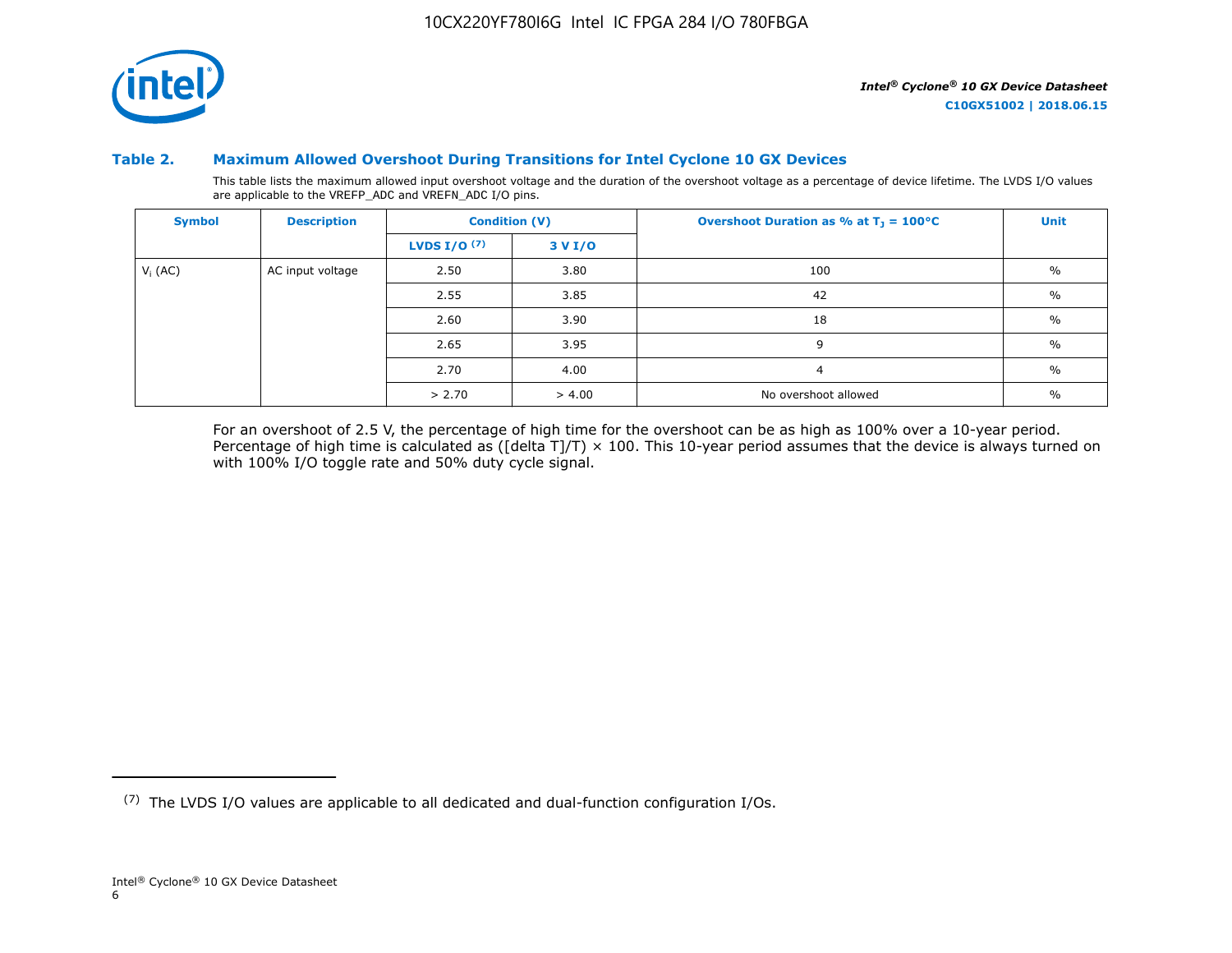

#### **Figure 1. Intel Cyclone 10 GX Devices Overshoot Duration**



# **Recommended Operating Conditions**

This section lists the functional operation limits for the AC and DC parameters for Intel Cyclone 10 GX devices.

## **Recommended Operating Conditions**

#### **Table 3. Recommended Operating Conditions for Intel Cyclone 10 GX Devices**

This table lists the steady-state voltage values expected from Intel Cyclone 10 GX devices. Power supply ramps must all be strictly monotonic, without plateaus.

| <b>Symbol</b>            | <b>Description</b>                                                   | <b>Condition</b> | Minimum <sup>(8)</sup> | <b>Typical</b> | Maximum <sup>(8)</sup> | <b>Unit</b> |  |  |  |  |  |
|--------------------------|----------------------------------------------------------------------|------------------|------------------------|----------------|------------------------|-------------|--|--|--|--|--|
| $V_{CC}$                 | Core voltage power supply                                            | -                | 0.87                   | 0.9            | 0.93                   |             |  |  |  |  |  |
| $V_{CCP}$                | Periphery circuitry and transceiver fabric<br>interface power supply | -                | 0.87                   | 0.9            | 0.93                   |             |  |  |  |  |  |
| <b>V<sub>CCPGM</sub></b> | Configuration pins power supply                                      | 1.8V             | 1.71                   | 1.8            | 1.89                   |             |  |  |  |  |  |
|                          |                                                                      | 1.5V             | 1.425                  | 1.5            | 1.575                  |             |  |  |  |  |  |
|                          | continued                                                            |                  |                        |                |                        |             |  |  |  |  |  |

<sup>(8)</sup> This value describes the budget for the DC (static) power supply tolerance and does not include the dynamic tolerance requirements. Refer to the PDN tool for the additional budget for the dynamic tolerance requirements.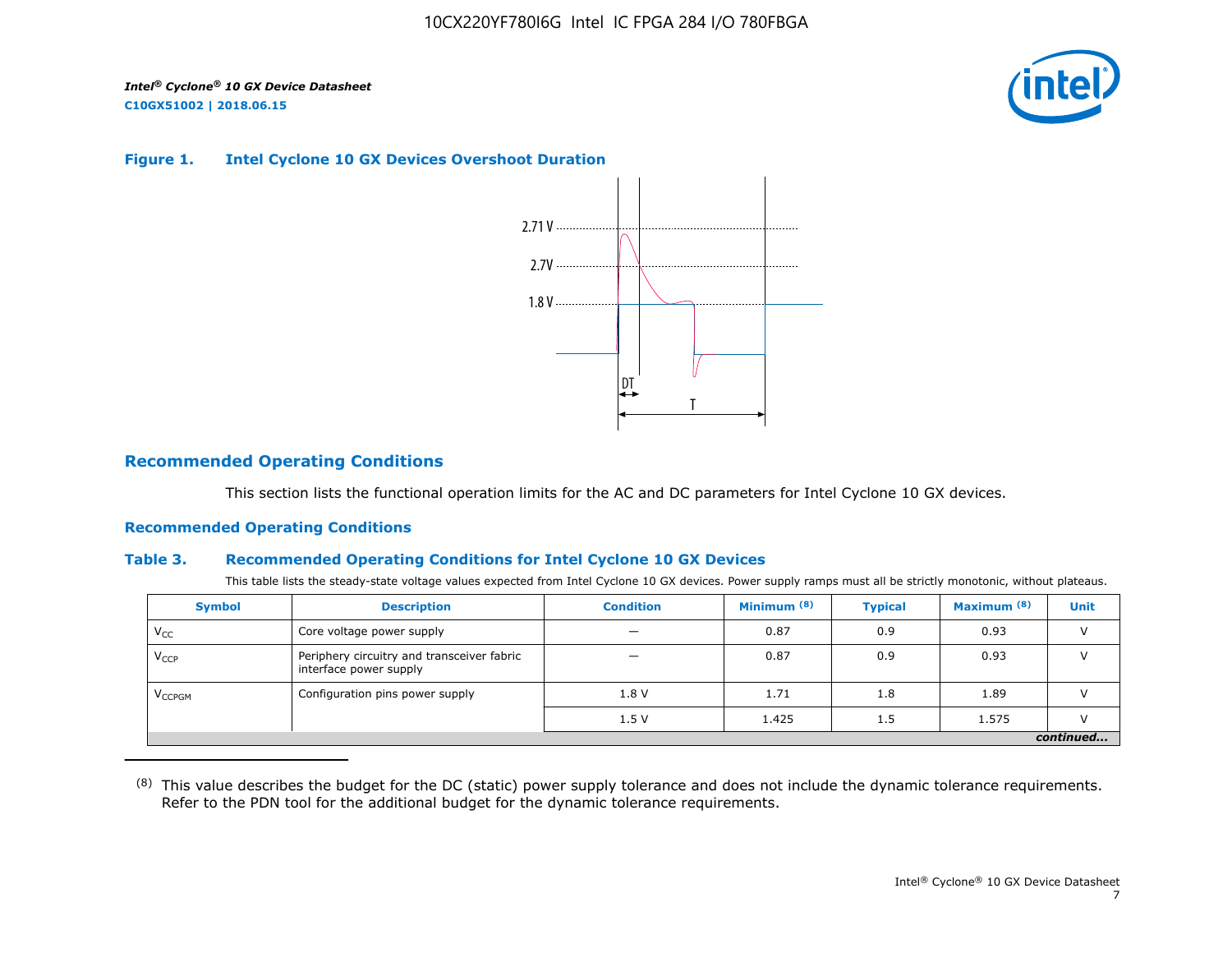

**C10GX51002 | 2018.06.15**

| <b>Symbol</b>                     | <b>Description</b>                                                   | <b>Condition</b>         | Minimum <sup>(8)</sup> | <b>Typical</b> | Maximum <sup>(8)</sup> | <b>Unit</b> |
|-----------------------------------|----------------------------------------------------------------------|--------------------------|------------------------|----------------|------------------------|-------------|
|                                   |                                                                      | 1.2V                     | 1.14                   | 1.2            | 1.26                   | $\vee$      |
| V <sub>CCERAM</sub>               | Embedded memory power supply                                         | 0.9V                     | 0.87                   | 0.9            | 0.93                   | $\vee$      |
| $V_{\text{CCBAT}}$ <sup>(9)</sup> | Battery back-up power supply                                         | 1.8 V                    | 1.71                   | 1.8            | 1.89                   | $\vee$      |
|                                   | (For design security volatile key register)                          | 1.2V                     | 1.14                   | 1.2            | 1.26                   | $\vee$      |
| $V_{CCPT}$                        | Power supply for programmable power<br>technology and I/O pre-driver | 1.8 V                    | 1.71                   | 1.8            | 1.89                   | $\vee$      |
| V <sub>CCIO</sub>                 | I/O buffers power supply                                             | 3.0 V (for 3 V I/O only) | 2.85                   | 3.0            | 3.15                   | $\vee$      |
|                                   |                                                                      | 2.5 V (for 3 V I/O only) | 2.375                  | 2.5            | 2.625                  | $\vee$      |
|                                   |                                                                      | 1.8 V                    | 1.71                   | 1.8            | 1.89                   | $\vee$      |
|                                   |                                                                      | 1.5V                     | 1.425                  | 1.5            | 1.575                  | $\vee$      |
|                                   |                                                                      | 1.35V                    | (10)                   | 1.35           | (10)                   | $\vee$      |
|                                   |                                                                      | 1.25V                    | 1.19                   | 1.25           | 1.31                   | $\vee$      |
|                                   |                                                                      | 1.2V                     | (10)                   | 1.2            | (10)                   | $\vee$      |
| $V_{\text{CCA\_PLL}}$             | PLL analog voltage regulator power supply                            | $\overline{\phantom{0}}$ | 1.71                   | 1.8            | 1.89                   | $\vee$      |
| $V_{REFP\_ADC}$                   | Precision voltage reference for voltage<br>sensor                    |                          | 1.2475                 | 1.25           | 1.2525                 | $\vee$      |
|                                   |                                                                      |                          |                        |                |                        | continued   |

<sup>&</sup>lt;sup>(8)</sup> This value describes the budget for the DC (static) power supply tolerance and does not include the dynamic tolerance requirements. Refer to the PDN tool for the additional budget for the dynamic tolerance requirements.

 $^{(9)}$  If you do not use the design security feature in Intel Cyclone 10 GX devices, connect V $_{\rm CCBAT}$  to a 1.5-V to 1.8-V power supply. Intel Cyclone 10 GX power-on reset (POR) circuitry monitors V $_{\rm CCBAT}$ . Intel Cyclone 10 GX devices do not exit POR if V $_{\rm CCBAT}$  is not powered up.

 $(10)$  For minimum and maximum voltage values, refer to the I/O Standard Specifications section.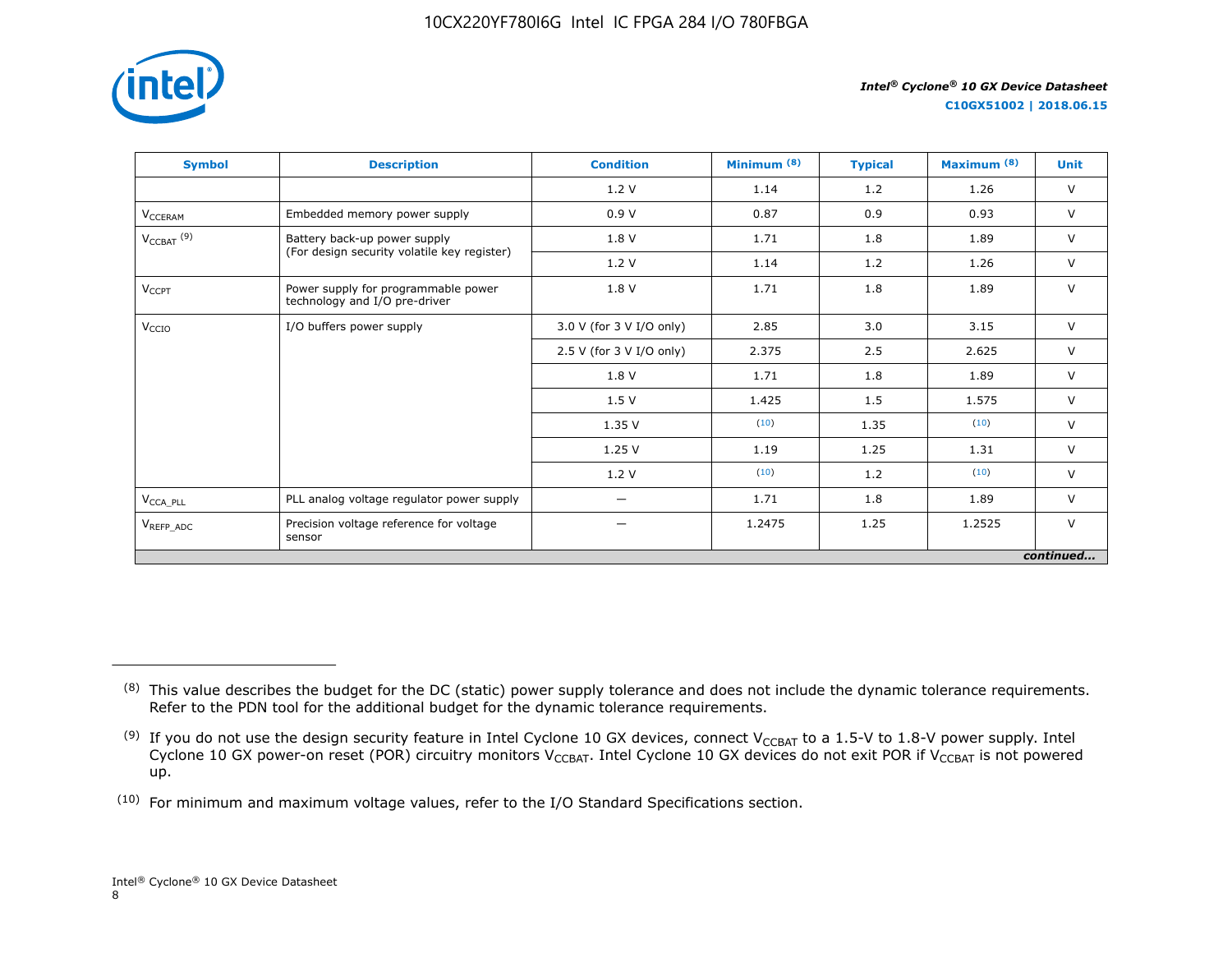

| <b>Symbol</b>             | <b>Description</b>                     | <b>Condition</b> | Minimum <sup>(8)</sup>    | <b>Typical</b> | Maximum <sup>(8)</sup> | <b>Unit</b>   |
|---------------------------|----------------------------------------|------------------|---------------------------|----------------|------------------------|---------------|
| $V_I$ <sup>(11)(12)</sup> | DC input voltage                       | 3 V I/O          | $-0.3$                    |                | 3.3                    | $\vee$        |
|                           |                                        | LVDS I/O         | $-0.3$                    |                | 2.19                   | $\vee$        |
| $V_{\rm O}$               | Output voltage                         |                  | 0                         |                | V <sub>CCIO</sub>      | $\mathcal{U}$ |
| $T_{\rm J}$               | Operating junction temperature         | Extended         | 0                         |                | 100                    | °C            |
|                           |                                        | Industrial       | $-40$                     |                | 100                    | °C            |
| $t_{RAMP}$ (13)           | Standard POR<br>Power supply ramp time |                  | 200 µs                    |                | $100$ ms               |               |
|                           |                                        | Fast POR         | $200 \text{ }\mu\text{s}$ |                | 4 ms                   |               |

## **Related Information**

I/O Standard Specifications on page 15

## **Transceiver Power Supply Operating Conditions**

#### **Table 4. Transceiver Power Supply Operating Conditions for Intel Cyclone 10 GX Devices**

| <b>Symbol</b>                 | <b>Description</b>       | <b>Condition</b>                         | Minimum $(14)$ | <b>Typical</b> | Maximum $(14)$ | Unit      |
|-------------------------------|--------------------------|------------------------------------------|----------------|----------------|----------------|-----------|
| $V_{\text{CCT_GXB[L1][C,D]}}$ | Transmitter power supply | Chip-to-chip $\leq$<br>12.5 Gbps<br>. Or | 1.0            | 1.03           | 1.06           |           |
|                               |                          |                                          |                |                |                | continued |

 $(8)$  This value describes the budget for the DC (static) power supply tolerance and does not include the dynamic tolerance requirements. Refer to the PDN tool for the additional budget for the dynamic tolerance requirements.

- $(13)$  t<sub>ramp</sub> is the ramp time of each individual power supply, not the ramp time of all combined power supplies.
- (14) This value describes the budget for the DC (static) power supply tolerance and does not include the dynamic tolerance requirements. Refer to the PDN tool for the additional budget for the dynamic tolerance requirements.

 $(11)$  The LVDS I/O values are applicable to all dedicated and dual-function configuration I/Os.

 $(12)$  This value applies to both input and tri-stated output configuration. Pin voltage should not be externally pulled higher than the maximum value.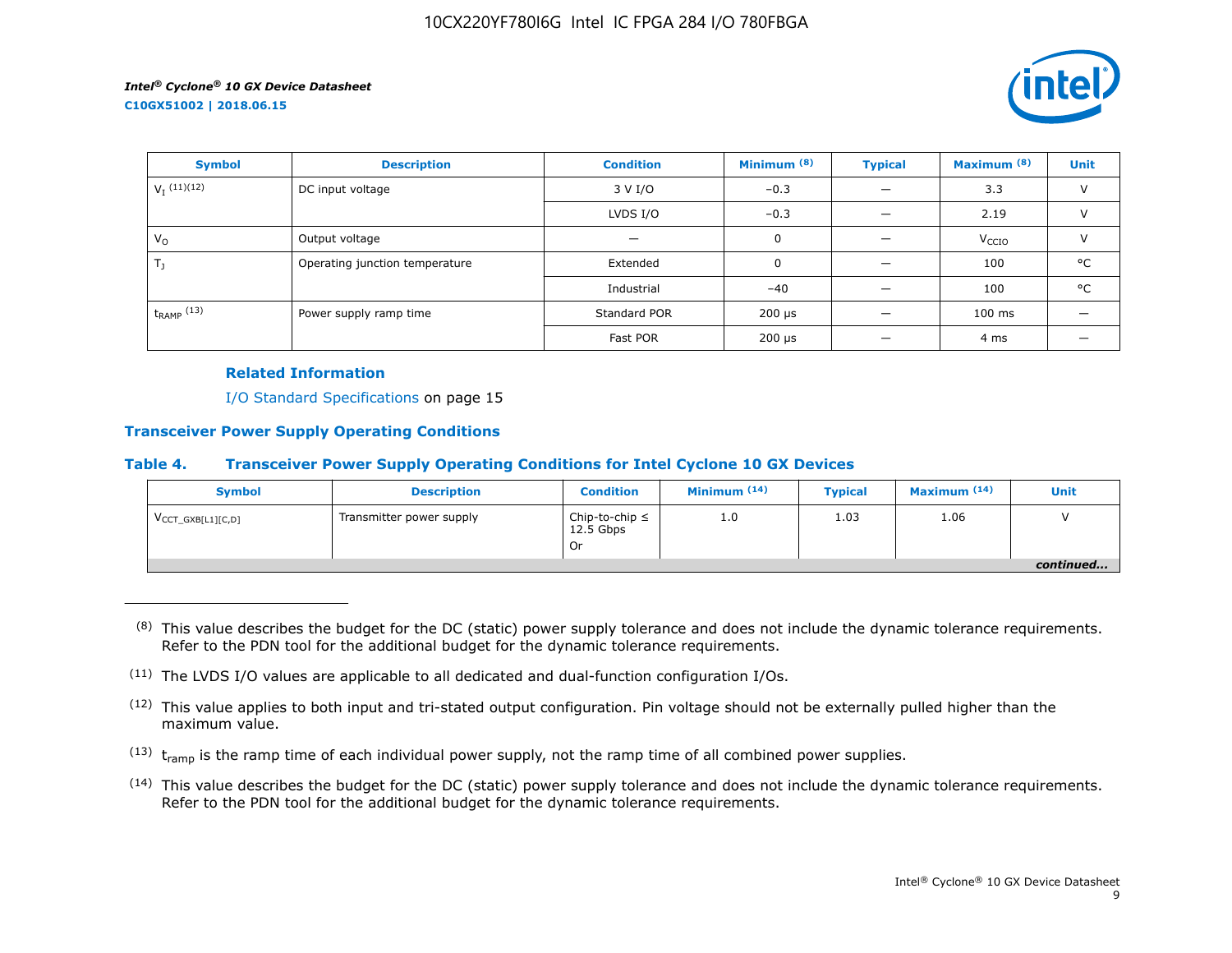

| <b>Symbol</b>          | <b>Description</b>                     | <b>Condition</b>                                                         | Minimum $(14)$ | <b>Typical</b> | Maximum <sup>(14)</sup> | <b>Unit</b> |
|------------------------|----------------------------------------|--------------------------------------------------------------------------|----------------|----------------|-------------------------|-------------|
|                        |                                        | Backplane $\leq$<br>6.6 Gbps                                             |                |                |                         |             |
|                        |                                        | Chip-to-chip $\leq$<br>$11.3$ Gbps                                       | 0.92           | 0.95           | 0.98                    | $\vee$      |
| $V_{CCR_GXB[L1][C,D]}$ | Receiver power supply                  | Chip-to-chip $\leq$<br>$12.5$ Gbps<br>0r<br>Backplane $\leq$<br>6.6 Gbps | 1.0            | 1.03           | 1.06                    | $\vee$      |
|                        |                                        | Chip-to-chip $\leq$<br>$11.3$ Gbps                                       | 0.92           | 0.95           | 0.98                    | $\vee$      |
| V <sub>CCH GXBL</sub>  | Transceiver output buffer power supply | $\qquad \qquad -$                                                        | 1.710          | 1.8            | 1.890                   | $\vee$      |

#### **Related Information**

- Transceiver Performance for Intel Cyclone 10 GX Devices on page 21
- [Intel Cyclone 10 GX Pin Connection Guidelines](https://documentation.altera.com/#/link/osf1485840198234/hjb1485915147847)

# **DC Characteristics**

# **Supply Current and Power Consumption**

Intel offers two ways to estimate power for your design—the Excel-based Early Power Estimator (EPE) and the Intel Quartus® Prime Power Analyzer feature.

Use the Excel-based EPE before you start your design to estimate the supply current for your design. The EPE provides a magnitude estimate of the device power because these currents vary greatly with the usage of the resources.

The Intel Quartus Prime Power Analyzer provides better quality estimates based on the specifics of the design after you complete place-and-route. The Power Analyzer can apply a combination of user-entered, simulation-derived, and estimated signal activities that, when combined with detailed circuit models, yield very accurate power estimates.

 $(14)$  This value describes the budget for the DC (static) power supply tolerance and does not include the dynamic tolerance requirements. Refer to the PDN tool for the additional budget for the dynamic tolerance requirements.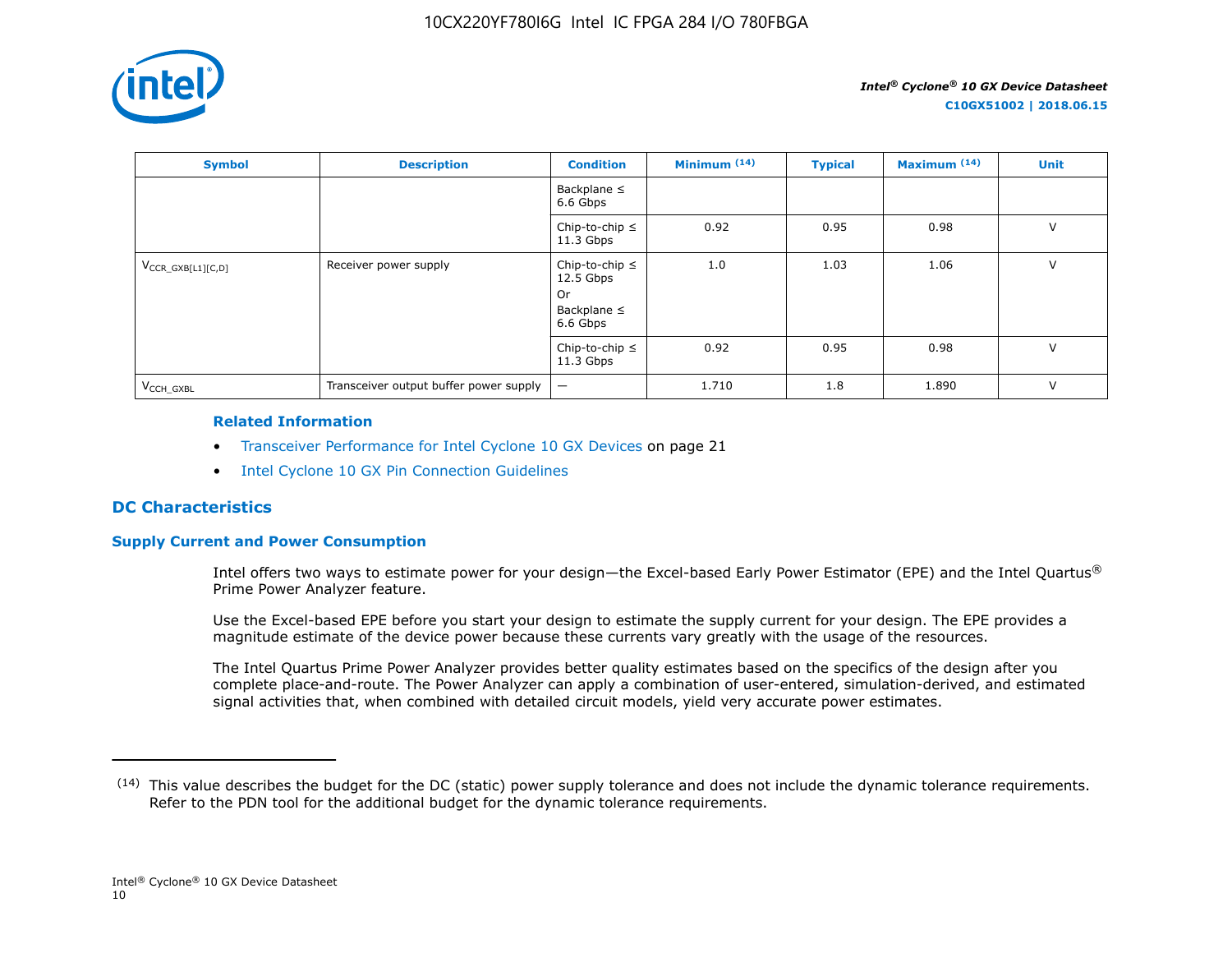**C10GX51002 | 2018.06.15**



#### **Related Information**

- [Early Power Estimator User Guide](https://www.altera.com/documentation/mhi1422370348549.html#mhi1422300784510) Provides more information about power estimation tools.
- [Power Analysis and Optimization User Guide: Intel Quartus Prime Pro Edition](https://www.altera.com/documentation/osq1513989409475.html#mwh1410384023666) Provides more information about power estimation tools.

#### **I/O Pin Leakage Current**

### **Table 5. I/O Pin Leakage Current for Intel Cyclone 10 GX Devices**

If  $V_0 = V_{CCIO}$  to  $V_{CCIOMAX}$ , 300 µA of leakage current per I/O is expected.

| <b>Symbol</b> | <b>Description</b> | Condition                           | Min   | <b>Max</b> | Unit |
|---------------|--------------------|-------------------------------------|-------|------------|------|
|               | Input pin          | $V_I = 0$ V to $V_{\text{CCIOMAX}}$ | $-80$ | 80         | μA   |
| $1_{OZ}$      | Tri-stated I/O pin | $V_{O} = 0$ V to $V_{CCIOMAX}$      | $-80$ | 80         | μA   |

#### **Bus Hold Specifications**

The bus-hold trip points are based on calculated input voltages from the JEDEC standard.

#### **Table 6. Bus Hold Parameters for Intel Cyclone 10 GX Devices**

| <b>Parameter</b>                         | <b>Symbol</b>     | <b>Condition</b>             |                         | $V_{CCIO} (V)$           |                                           |                          |                              |            |            |            |            |            | <b>Unit</b> |
|------------------------------------------|-------------------|------------------------------|-------------------------|--------------------------|-------------------------------------------|--------------------------|------------------------------|------------|------------|------------|------------|------------|-------------|
|                                          |                   |                              |                         | 1.2<br>1.5               |                                           |                          | 1.8                          |            | 2.5        |            | 3.0        |            |             |
|                                          |                   |                              | Min                     | <b>Max</b>               | Min                                       | <b>Max</b>               | <b>Min</b>                   | <b>Max</b> | <b>Min</b> | <b>Max</b> | <b>Min</b> | <b>Max</b> |             |
| Bus-hold, low,<br>sustaining<br>current  | <b>I</b> SUSL     | $V_{IN}$ > $V_{IL}$<br>(max) | 8(15)<br>26(16)         |                          | 12(15)<br>32(16)                          | $\overline{\phantom{m}}$ | $30^{(15)}$ .<br>$55^{(16)}$ | -          | 60         | –          | 70         |            | μA          |
| Bus-hold, high,<br>sustaining<br>current | $I_{\text{SUSH}}$ | $V_{IN}$ < $V_{IH}$<br>(min) | $-8(15)$ ,<br>$-26(16)$ | $\overline{\phantom{m}}$ | $-12$ $\frac{(15)}{-32}$ $\frac{(16)}{1}$ | $\overline{\phantom{m}}$ | $-30(15)$ ,<br>$-55(16)$     | -          | $-60$      |            | $-70$      |            | μA          |
|                                          |                   |                              |                         |                          |                                           |                          |                              |            |            |            |            |            | continued   |

 $(15)$  This value is only applicable for LVDS I/O bank.

 $(16)$  This value is only applicable for 3 V I/O bank.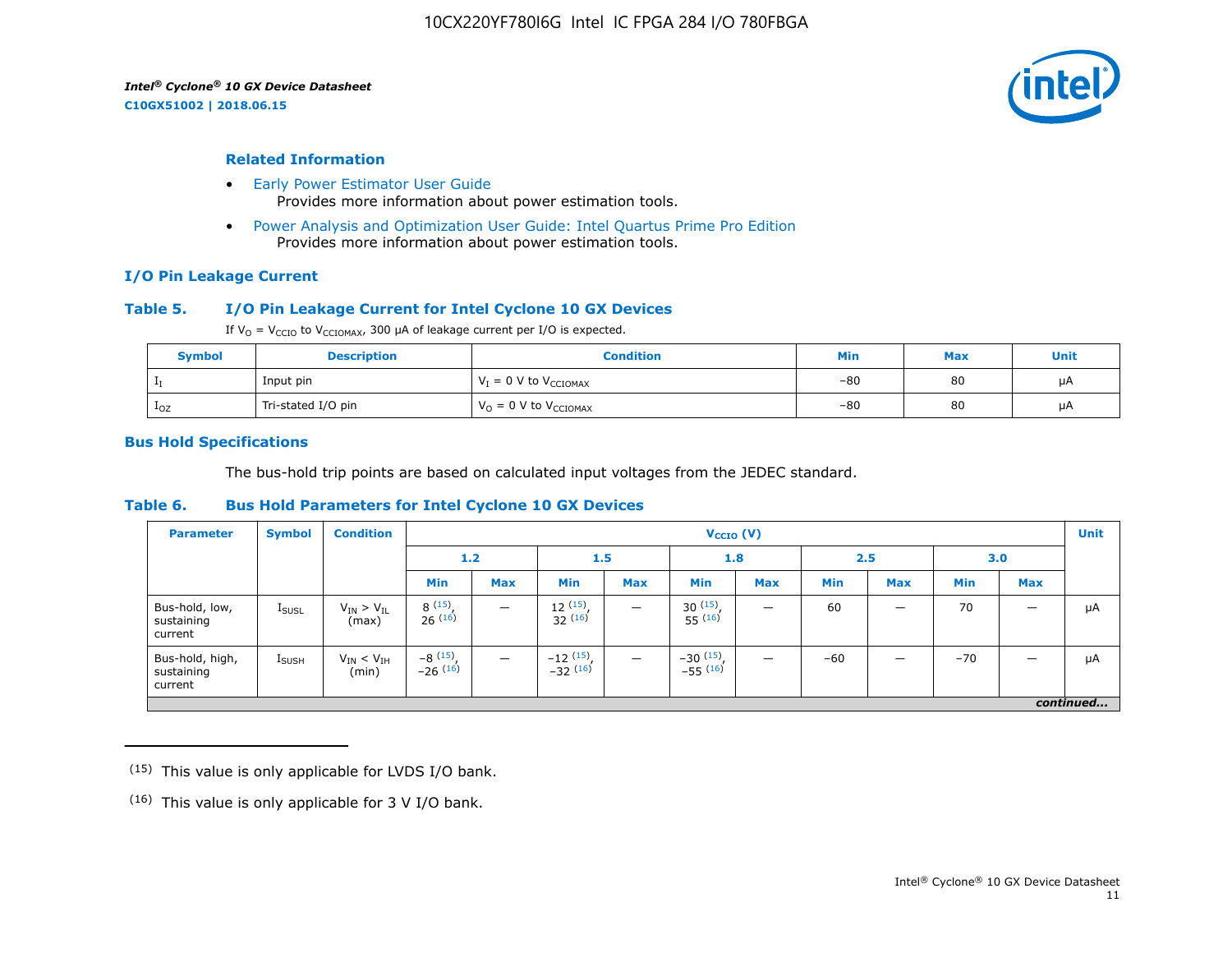

| <b>Parameter</b>                     | <b>Symbol</b>     | <b>Condition</b>                      |                   |                         |                                |            | $V_{CCIO} (V)$           |            |                          |            |     |            | <b>Unit</b> |
|--------------------------------------|-------------------|---------------------------------------|-------------------|-------------------------|--------------------------------|------------|--------------------------|------------|--------------------------|------------|-----|------------|-------------|
|                                      |                   |                                       |                   | 1.2 <sub>1</sub><br>1.5 |                                | 1.8        |                          | 2.5        |                          | 3.0        |     |            |             |
|                                      |                   |                                       | <b>Min</b>        | <b>Max</b>              | <b>Min</b>                     | <b>Max</b> | <b>Min</b>               | <b>Max</b> | <b>Min</b>               | <b>Max</b> | Min | <b>Max</b> |             |
| Bus-hold, low,<br>overdrive current  | $I_{ODL}$         | $0 V < V_{IN} <$<br>V <sub>CCIO</sub> | $\qquad \qquad -$ | 125                     | $\qquad \qquad \longleftarrow$ | 175        | $\overline{\phantom{0}}$ | 200        | $\overline{\phantom{0}}$ | 300        | -   | 500        | μA          |
| Bus-hold, high,<br>overdrive current | $I_{ODH}$         | $0 V < V_{IN} <$<br>V <sub>CCIO</sub> | $\qquad \qquad -$ | $-125$                  | $\qquad \qquad \longleftarrow$ | $-175$     | $\overline{\phantom{0}}$ | $-200$     | $\overline{\phantom{0}}$ | $-300$     | -   | $-500$     | μA          |
| Bus-hold trip<br>point               | V <sub>TRIP</sub> | $\overline{\phantom{m}}$              | 0.3               | 0.9                     | 0.38                           | 1.13       | 0.68                     | 1.07       | 0.70                     | 1.7        | 0.8 | 2          | $\vee$      |

# **OCT Calibration Accuracy Specifications**

If you enable on-chip termination (OCT) calibration, calibration is automatically performed at power up for I/Os connected to the calibration block.

# **Table 7. OCT Calibration Accuracy Specifications for Intel Cyclone 10 GX Devices**

Calibration accuracy for the calibrated on-chip series termination ( $R_S$  OCT) and on-chip parallel termination ( $R_T$  OCT) are applicable at the moment of calibration. When process, voltage, and temperature (PVT) conditions change after calibration, the tolerance may change.

| <b>Symbol</b>                                                          | <b>Description</b>                                                                                                       | <b>Condition (V)</b>                | <b>Resistance Tolerance</b> |                | <b>Unit</b>   |
|------------------------------------------------------------------------|--------------------------------------------------------------------------------------------------------------------------|-------------------------------------|-----------------------------|----------------|---------------|
|                                                                        |                                                                                                                          |                                     | $-E5, -I5$                  | $-E6, -I6$     |               |
| 25-Ω and 50-Ω R <sub>s</sub>                                           | Internal series termination with calibration (25-<br>$\Omega$ and 50- $\Omega$ setting)                                  | $V_{\text{CCTO}} = 1.8, 1.5, 1.2$   | ± 15                        | ±15            | $\frac{0}{0}$ |
| 34-Ω and 40-Ω R <sub>s</sub>                                           | Internal series termination with calibration (34-                                                                        | $V_{\text{CCIO}} = 1.5, 1.25, 1.2$  | ± 15                        | ±15            | $\%$          |
|                                                                        | $\Omega$ and 40- $\Omega$ setting)                                                                                       | $V_{\text{CCIO}} = 1.35$            | ± 20                        | ± 20           | $\%$          |
| $48-\Omega$ , 60- $\Omega$ , 80- $\Omega$ , and 120- $\Omega$<br>$R_S$ | Internal series termination with calibration (48-<br>$\Omega$ , 60- $\Omega$ , 80- $\Omega$ , and 120- $\Omega$ setting) | $V_{\text{CCIO}} = 1.2$             | ±15                         | ±15            | $\frac{0}{0}$ |
| 240- $\Omega$ R <sub>s</sub>                                           | Internal series termination with calibration<br>$(240-\Omega \text{ setting})$                                           | $V_{\text{CTO}} = 1.2$              | ±20                         | ± 20           | $\frac{0}{0}$ |
| $30 - \Omega R$                                                        | Internal parallel termination with calibration<br>$(30-\Omega \text{ setting})$                                          | $V_{\text{CCIO}} = 1.5, 1.35, 1.25$ | $-10$ to $+40$              | $-10$ to $+40$ | $\frac{0}{0}$ |
| $34-\Omega$ , $48-\Omega$ , $80-\Omega$ , and $240-\Omega$<br>$R_T$    | Internal parallel termination with calibration<br>$(34-\Omega, 48-\Omega, 80-\Omega,$ and $240-\Omega$ setting)          | $V_{\text{CCIO}} = 1.2$             | ± 15                        | ±15            | $\frac{0}{0}$ |
|                                                                        |                                                                                                                          |                                     |                             |                | continued     |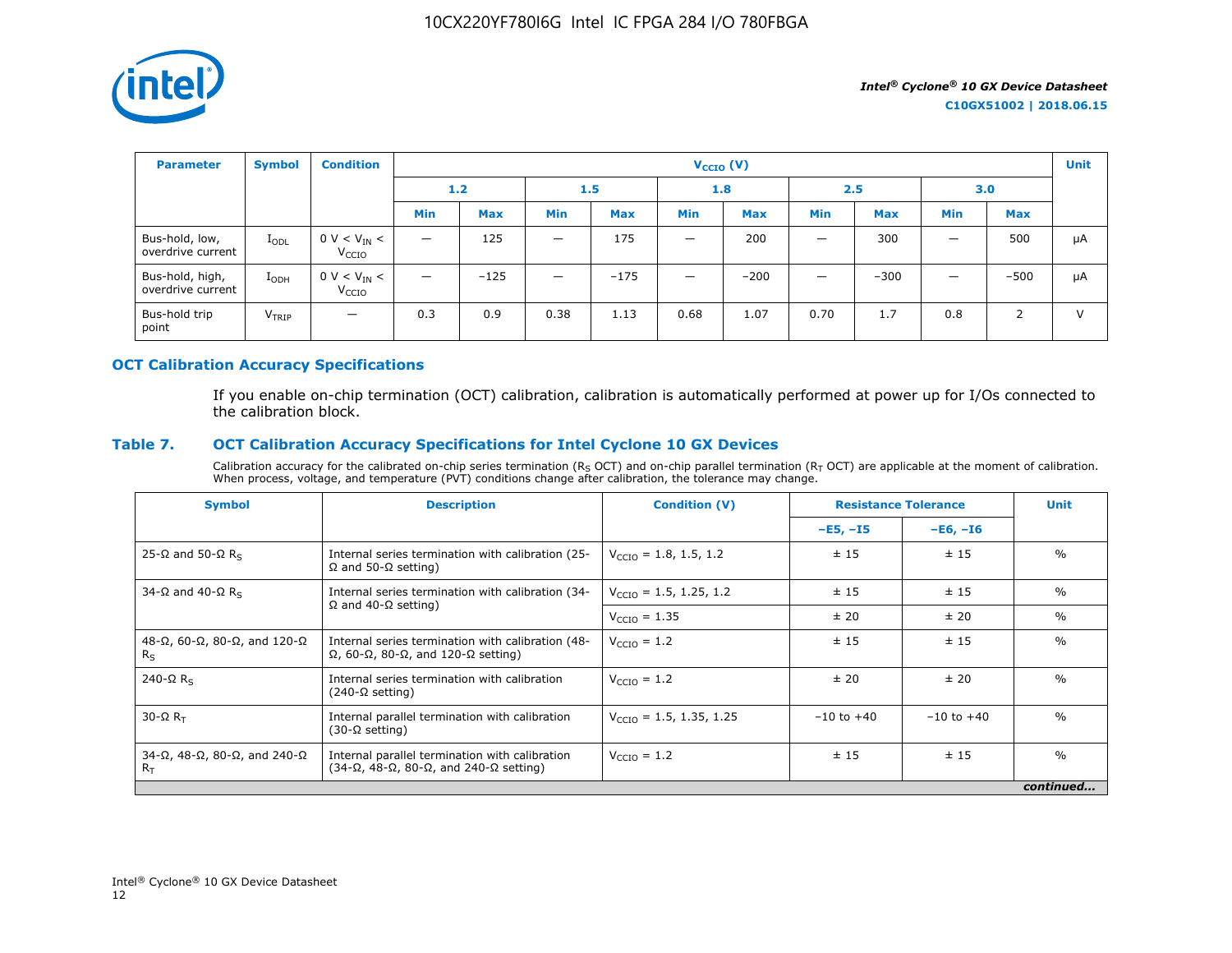**C10GX51002 | 2018.06.15**



| <b>Symbol</b>               | <b>Description</b>                                                                                    | <b>Condition (V)</b>                     | <b>Resistance Tolerance</b> |                | <b>Unit</b>   |
|-----------------------------|-------------------------------------------------------------------------------------------------------|------------------------------------------|-----------------------------|----------------|---------------|
|                             |                                                                                                       |                                          | $-E5, -15$                  | $-E6. -I6$     |               |
| 40-Ω, 60-Ω, and 120-Ω $R_T$ | Internal parallel termination with calibration<br>$(40-\Omega, 60-\Omega,$ and 120- $\Omega$ setting) | $V_{\text{CCIO}} = 1.5, 1.35, 1.25, 1.2$ | $-10$ to $+40$              | $-10$ to $+40$ | $\frac{0}{0}$ |
|                             |                                                                                                       | $V_{\text{CCIO}} = 1.2 \, (17)$          | ±15                         | ±15            | $\frac{0}{0}$ |
| 80-Ω $R_{\rm T}$            | Internal parallel termination with calibration<br>$(80-\Omega \text{ setting})$                       | $V_{\text{CCIO}} = 1.2$                  | ±15                         | ±15            | $\frac{0}{0}$ |

### **Related Information**

[I/O Standards Support in Intel Cyclone 10 GX Devices](https://www.altera.com/documentation/vua1487061384661.html#ofz1487753759953)

# **OCT Without Calibration Resistance Tolerance Specifications**

# **Table 8. OCT Without Calibration Resistance Tolerance Specifications for Intel Cyclone 10 GX Devices**

| This table lists the Intel Cyclone 10 GX OCT without calibration resistance tolerance to PVT changes. |  |
|-------------------------------------------------------------------------------------------------------|--|
|-------------------------------------------------------------------------------------------------------|--|

| <b>Symbol</b>                | <b>Description</b>                                                                         | <b>Condition (V)</b>                     | <b>Resistance Tolerance</b> |            | <b>Unit</b>   |
|------------------------------|--------------------------------------------------------------------------------------------|------------------------------------------|-----------------------------|------------|---------------|
|                              |                                                                                            |                                          | $-E5, -15$                  | $-E6, -I6$ |               |
| 25-Ω and 50-Ω R <sub>s</sub> | Internal series termination without calibration                                            | $V_{\text{CCIO}} = 3.0, 2.5$             | ± 40                        | ± 40       | $\frac{0}{0}$ |
|                              | $(25-\Omega)$ and 50-Ω setting)                                                            | $V_{\text{CCIO}} = 1.8, 1.5, 1.2$        | ± 50                        | ± 50       | $\%$          |
| 34-Ω and 40-Ω R <sub>s</sub> | Internal series termination without calibration<br>(34-Ω and 40-Ω setting)                 | $V_{\text{CCIO}} = 1.5, 1.35, 1.25, 1.2$ | ± 50                        | ± 50       | $\frac{0}{0}$ |
| 48-Ω and 60-Ω R <sub>s</sub> | Internal series termination without calibration<br>$(48-\Omega)$ and 60- $\Omega$ setting) | $V_{\text{CTO}} = 1.2$                   | ± 50                        | ± 50       | $\frac{0}{0}$ |
| 120- $\Omega$ R <sub>s</sub> | Internal series termination without calibration<br>(120-Ω setting)                         | $V_{\text{CCIO}} = 1.2$                  | ± 50                        | ± 50       | $\frac{0}{0}$ |
| 100-Ω $R_D$                  | Internal differential termination<br>$(100-\Omega \text{ setting})$                        | $V_{\text{CCIO}} = 1.8$                  | ± 35                        | ± 40       | $\frac{0}{0}$ |

<sup>(17)</sup> Only applicable to POD12 I/O standard.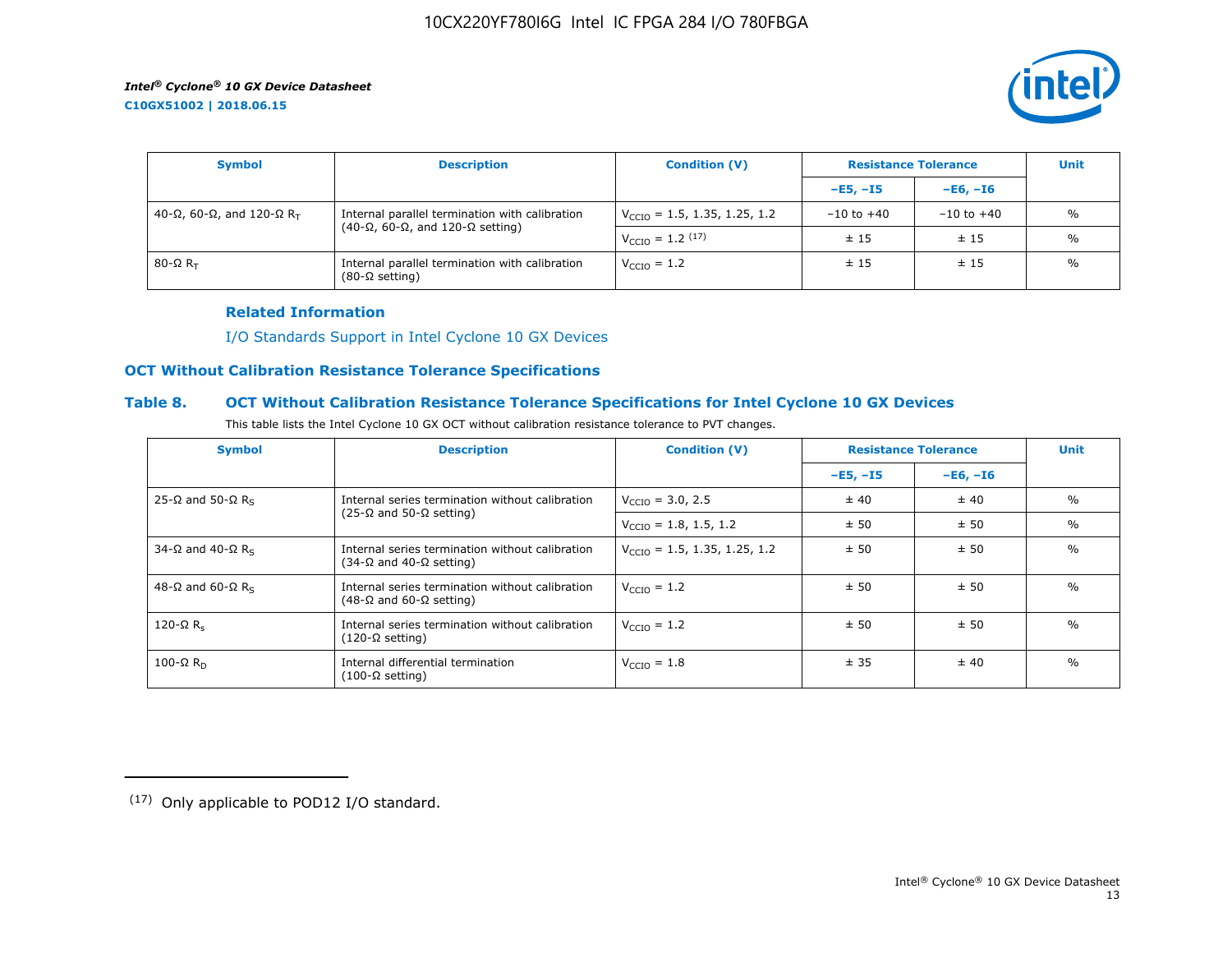

#### **Pin Capacitance**

## **Table 9. Pin Capacitance for Intel Cyclone 10 GX Devices**

| Symbol                 | <b>Description</b>                                           | <b>Maximum</b> | Unit |
|------------------------|--------------------------------------------------------------|----------------|------|
| L <sub>IO_COLUMN</sub> | Input capacitance on column I/O pins                         | ر . ے          | DF   |
| LOUTFB                 | Input capacitance on dual-purpose clock output/feedback pins | ر . د          | pF   |

### **Internal Weak Pull-Up and Weak Pull-Down Resistor**

All I/O pins, except configuration, test, and JTAG pins, have an option to enable weak pull-up. The weak pull-down feature is only available for the pins as described in the Internal Weak Pull-Down Resistor Values for Intel Cyclone 10 GX Devices table.

#### **Table 10. Internal Weak Pull-Up Resistor Values for Intel Cyclone 10 GX Devices**

| <b>Symbol</b> | <b>Description</b>                                                                                                                          | Condition $(V)$ $(18)$           | Value $(19)$ | <b>Unit</b> |
|---------------|---------------------------------------------------------------------------------------------------------------------------------------------|----------------------------------|--------------|-------------|
| $R_{\rm PU}$  | Value of the I/O pin pull-up resistor before and during configuration, as<br>well as user mode if you have enabled the programmable pull-up | $V_{\text{CCIO}} = 3.0 \pm 5\%$  | 25           | $k\Omega$   |
|               | resistor option.                                                                                                                            | $V_{\text{CCIO}} = 2.5 \pm 5\%$  | 25           | $k\Omega$   |
|               |                                                                                                                                             | $V_{\text{CCIO}} = 1.8 \pm 5\%$  | 25           | $k\Omega$   |
|               |                                                                                                                                             | $V_{\text{CCIO}} = 1.5 \pm 5\%$  | 25           | $k\Omega$   |
|               |                                                                                                                                             | $V_{\text{CCIO}} = 1.35 \pm 5\%$ | 25           | kΩ          |
|               |                                                                                                                                             | $V_{\text{CCIO}} = 1.25 \pm 5\%$ | 25           | $k\Omega$   |
|               |                                                                                                                                             | $V_{\text{CCIO}} = 1.2 \pm 5\%$  | 25           | $k\Omega$   |

<sup>&</sup>lt;sup>(18)</sup> Pin pull-up resistance values may be lower if an external source drives the pin higher than V<sub>CCIO</sub>.

 $(19)$  Valid with  $\pm 25\%$  tolerances to cover changes over PVT.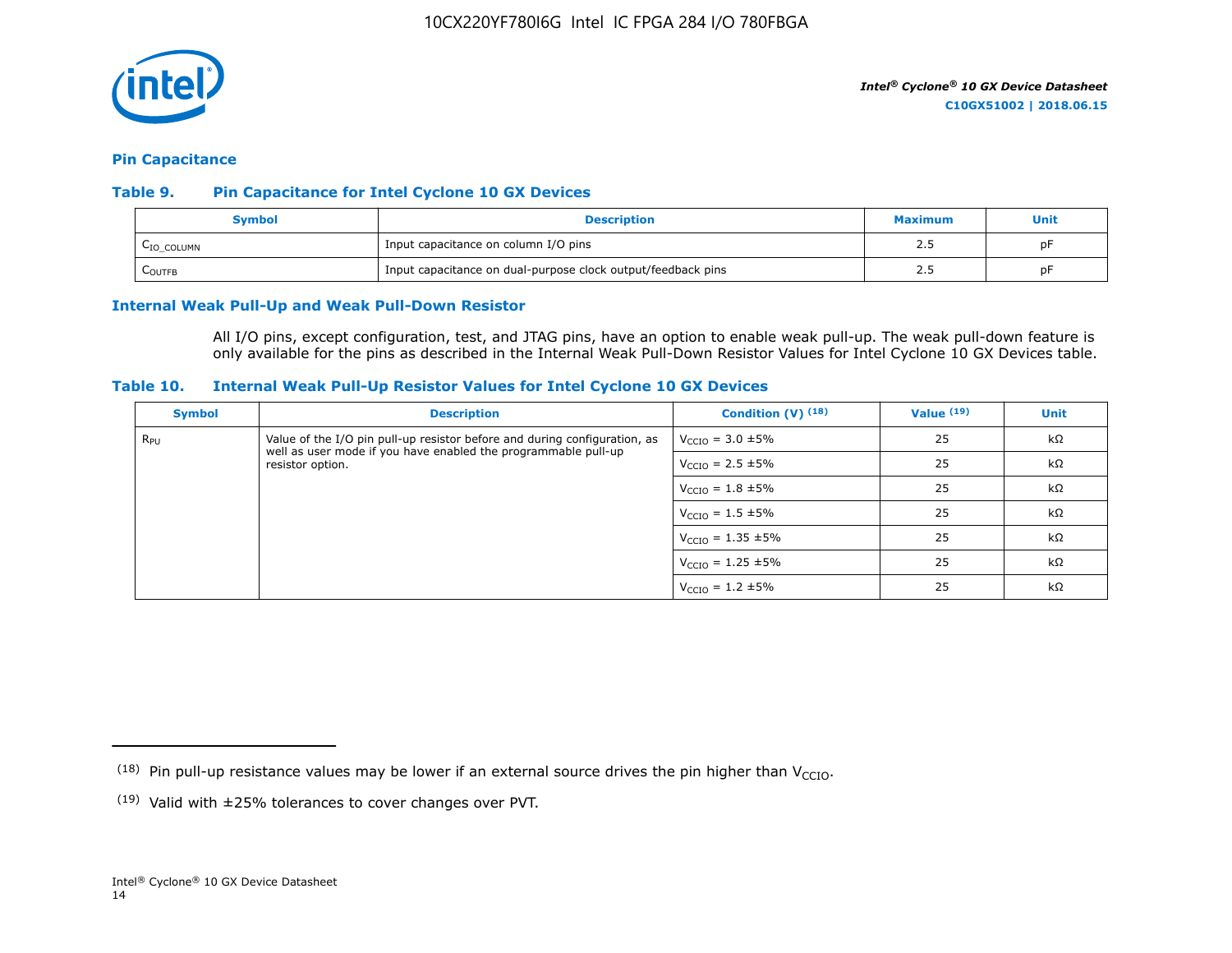

## **Table 11. Internal Weak Pull-Down Resistor Values for Intel Cyclone 10 GX Devices**

| <b>Pin Name</b> | <b>Description</b>                                                                                       | <b>Condition (V)</b>       | Value $(19)$ | <b>Unit</b> |
|-----------------|----------------------------------------------------------------------------------------------------------|----------------------------|--------------|-------------|
| nIO PULLUP      | Dedicated input pin that determines the internal pull-ups on<br>user I/O pins and dual-purpose I/O pins. | $V_{CC} = 0.9 \pm 3.33\%$  | 25           | $k\Omega$   |
| TCK             | Dedicated JTAG test clock input pin.                                                                     | $V_{CCPGM} = 1.8 \pm 5 \%$ | 25           | $k\Omega$   |
|                 |                                                                                                          | $V_{CCPGM} = 1.5 \pm 5\%$  | 25           | $k\Omega$   |
|                 |                                                                                                          | $V_{CCPGM} = 1.2 \pm 5\%$  | 25           | kΩ          |
| MSEL[0:2]       | Configuration input pins that set the configuration scheme                                               | $V_{CCPGM} = 1.8 \pm 5\%$  | 25           | $k\Omega$   |
|                 | for the FPGA device.                                                                                     | $V_{CCPGM} = 1.5 \pm 5\%$  | 25           | $k\Omega$   |
|                 |                                                                                                          | $V_{CCPGM} = 1.2 \pm 5\%$  | 25           | $k\Omega$   |

#### **Related Information**

#### [Intel Cyclone 10 GX Device Family Pin Connection Guidelines](https://www.altera.com/documentation/osf1485840198234.html#hjb1485915147847)

Provides more information about the pins that support internal weak pull-up and internal weak pull-down features.

# **I/O Standard Specifications**

Tables in this section list the input voltage (V<sub>IH</sub> and V<sub>IL</sub>), output voltage (V<sub>OH</sub> and V<sub>OL</sub>), and current drive characteristics (I<sub>OH</sub> and  $I_{OL}$ ) for various I/O standards supported by Intel Cyclone 10 GX devices.

For minimum voltage values, use the minimum V<sub>CCIO</sub> values. For maximum voltage values, use the maximum V<sub>CCIO</sub> values.

You must perform timing closure analysis to determine the maximum achievable frequency for general purpose I/O standards.

#### **Related Information**

Recommended Operating Conditions on page 7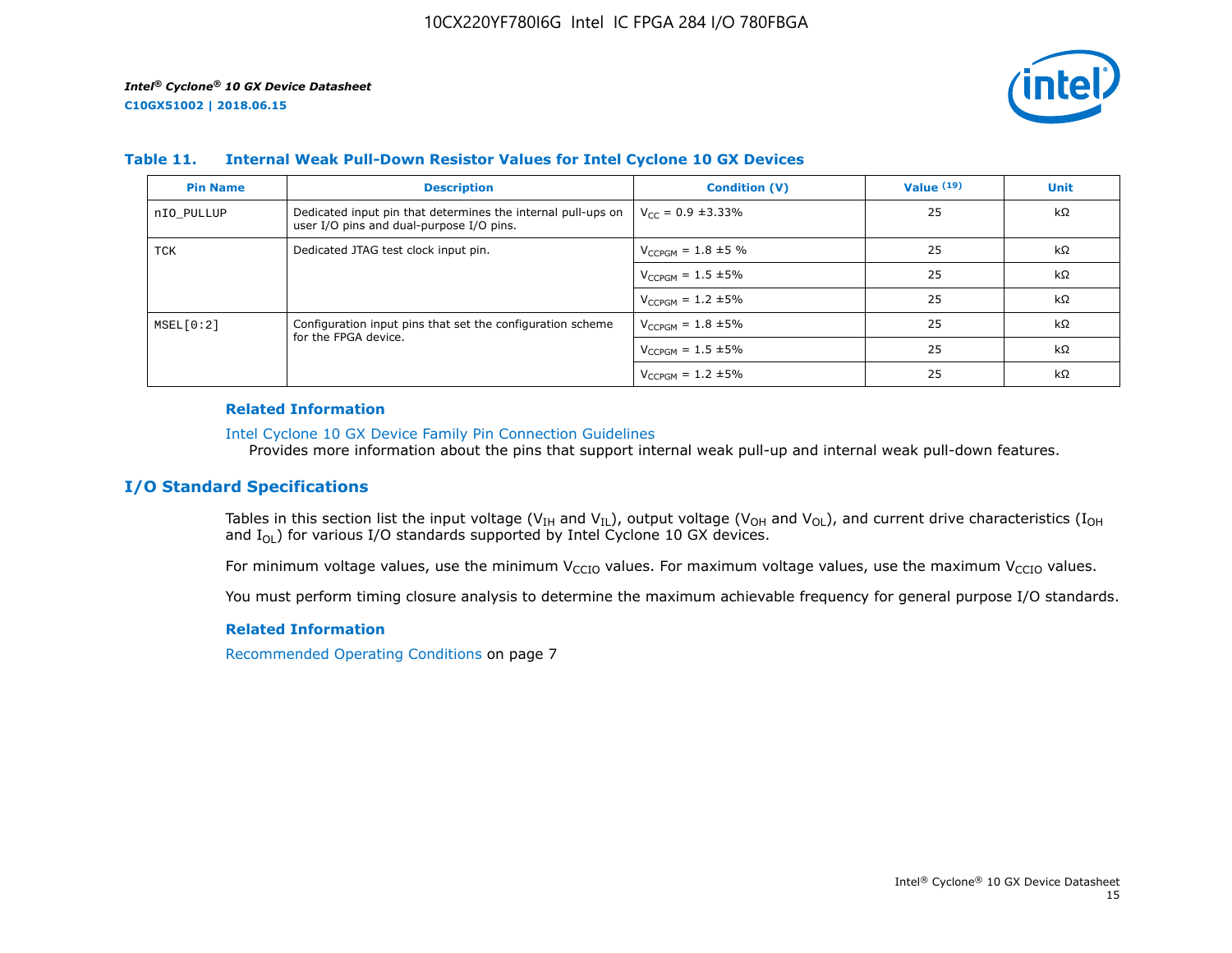

# **Single-Ended I/O Standards Specifications**

## **Table 12. Single-Ended I/O Standards Specifications for Intel Cyclone 10 GX Devices**

| I/O Standard |       | $V_{\text{CCIO}}(V)$ |            | $V_{IL}(V)$ |                               | $V_{IH} (V)$                  |                         | $V_{OL}(V)$                   | $V_{OH} (V)$                  | $I_{OL}$ (20)  | $\mathbf{I}_{\mathbf{OH}}$ (20) |
|--------------|-------|----------------------|------------|-------------|-------------------------------|-------------------------------|-------------------------|-------------------------------|-------------------------------|----------------|---------------------------------|
|              | Min   | Typ                  | <b>Max</b> | <b>Min</b>  | <b>Max</b>                    | <b>Min</b>                    | <b>Max</b>              | <b>Max</b>                    | <b>Min</b>                    | (mA)           | (mA)                            |
| 3.0-V LVTTL  | 2.85  | 3                    | 3.15       | $-0.3$      | 0.8                           | 1.7                           | 3.3                     | 0.4                           | 2.4                           | 2              | $-2$                            |
| 3.0-V LVCMOS | 2.85  | 3                    | 3.15       | $-0.3$      | 0.8                           | 1.7                           | 3.3                     | 0.2                           | $V_{\text{CCIO}}$ – 0.2       | 0.1            | $-0.1$                          |
| 2.5V         | 2.375 | 2.5                  | 2.625      | $-0.3$      | 0.7                           | 1.7                           | 3.3                     | 0.4                           | $\mathcal{P}$                 |                | $-1$                            |
| 1.8 V        | 1.71  | 1.8                  | 1.89       | $-0.3$      | $0.35 \times V_{\text{CCIO}}$ | $0.65 \times V_{CCIO}$        | $V_{\text{CCIO}} + 0.3$ | 0.45                          | $V_{\text{CCIO}} - 0.45$      | 2              | $-2$                            |
| 1.5V         | 1.425 | 1.5                  | 1.575      | $-0.3$      | $0.35 \times V_{CCIO}$        | $0.65 \times V_{\text{CCIO}}$ | $V_{\text{CCIO}} + 0.3$ | $0.25 \times V_{CCIO}$        | $0.75 \times V_{\text{CCIO}}$ | 2              | $-2$                            |
| 1.2V         | 1.14  | 1.2                  | 1.26       | $-0.3$      | $0.35 \times V_{\text{CCIO}}$ | $0.65 \times V_{\text{CCIO}}$ | $V_{\text{CCIO}} + 0.3$ | $0.25 \times V_{\text{CCIO}}$ | $0.75 \times V_{\text{CCIO}}$ | $\overline{2}$ | $-2$                            |

## **Single-Ended SSTL, HSTL, and HSUL I/O Reference Voltage Specifications**

## **Table 13. Single-Ended SSTL, HSTL, and HSUL I/O Reference Voltage Specifications for Intel Cyclone 10 GX Devices**

| <b>I/O Standard</b>               |            | $V_{\text{CCIO}}(V)$ |            | $V_{REF}(V)$                  |                              |                               | $V_{TT} (V)$                  |                              |                               |
|-----------------------------------|------------|----------------------|------------|-------------------------------|------------------------------|-------------------------------|-------------------------------|------------------------------|-------------------------------|
|                                   | <b>Min</b> | <b>Typ</b>           | <b>Max</b> | <b>Min</b>                    | <b>Typ</b>                   | <b>Max</b>                    | <b>Min</b>                    | <b>Typ</b>                   | <b>Max</b>                    |
| SSTL-18<br>Class I, II            | 1.71       | 1.8                  | 1.89       | 0.833                         | 0.9                          | 0.969                         | $V_{RFF} - 0.04$              | $V_{REF}$                    | $V_{RFF}$ + 0.04              |
| SSTL-15<br>Class I, II            | 1.425      | 1.5                  | 1.575      | $0.49 \times V_{CCIO}$        | $0.5 \times V_{\text{CCIO}}$ | $0.51 \times V_{CCIO}$        | $0.49 \times V_{CCIO}$        | $0.5 \times V_{\text{CCIO}}$ | $0.51 \times V_{\text{CCIO}}$ |
| SSTL-135/ SSTL-135<br>Class I, II | 1.283      | 1.35                 | 1.418      | $0.49 \times V_{CCIO}$        | $0.5 \times V_{\text{CCIO}}$ | $0.51 \times V_{\text{CCIO}}$ | $0.49 \times V_{\text{CCIO}}$ | $0.5 \times V_{\text{CCIO}}$ | $0.51 \times V_{\text{CCIO}}$ |
| SSTL-125/ SSTL-125<br>Class I, II | 1.19       | 1.25                 | 1.31       | $0.49 \times V_{\text{CCIO}}$ | $0.5 \times V_{\text{CTO}}$  | $0.51 \times V_{\text{CCIO}}$ | $0.49 \times V_{\text{CCIO}}$ | $0.5 \times V_{\text{CCIO}}$ | $0.51 \times V_{\text{CCIO}}$ |
| SSTL-12/ SSTL-12<br>Class I, II   | 1.14       | 1.2                  | 1.26       | $0.49 \times V_{\text{CCIO}}$ | $0.5 \times V_{\text{CCIO}}$ | $0.51 \times V_{\text{CCIO}}$ | $0.49 \times V_{\text{CCIO}}$ | $0.5 \times V_{\text{CCIO}}$ | $0.51 \times V_{\text{CCIO}}$ |
|                                   |            |                      |            |                               |                              |                               |                               |                              | continued                     |

 $^{(20)}$  To meet the I<sub>OL</sub> and I<sub>OH</sub> specifications, you must set the current strength settings accordingly. For example, to meet the 3.0-V LVTTL specification (2 mA), you should set the current strength settings to 2 mA. Setting at lower current strength may not meet the I<sub>OL</sub> and I<sub>OH</sub> specifications in the datasheet.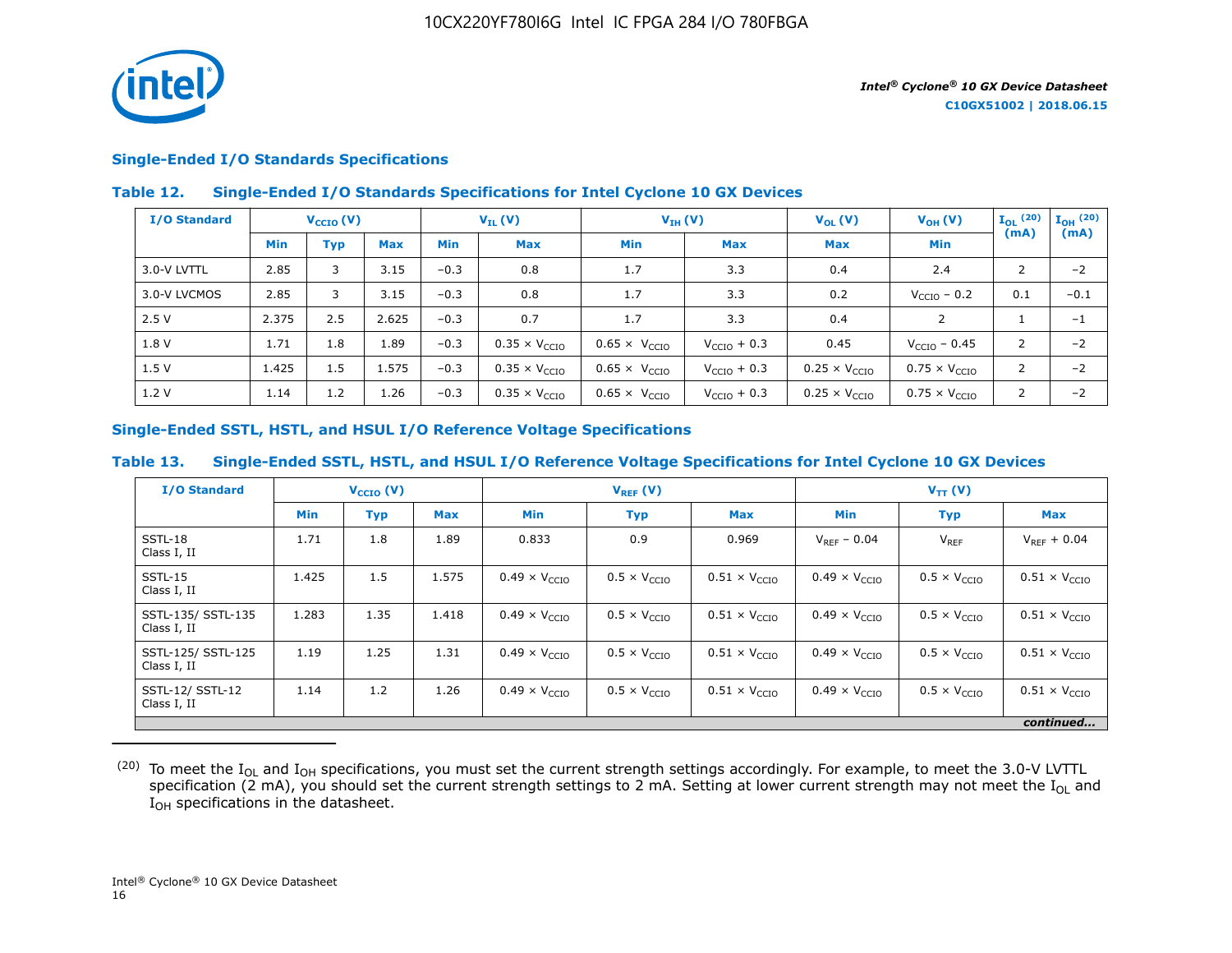**C10GX51002 | 2018.06.15**



| I/O Standard             |       | $V_{\text{CCIO}}(V)$ |       | $V_{REF}(V)$                  |                              |                               | $V_{TT} (V)$                   |                                |            |
|--------------------------|-------|----------------------|-------|-------------------------------|------------------------------|-------------------------------|--------------------------------|--------------------------------|------------|
|                          | Min   | <b>Typ</b>           | Max   | Min                           | <b>Typ</b>                   | <b>Max</b>                    | Min                            | <b>Typ</b>                     | <b>Max</b> |
| $HSTL-18$<br>Class I, II | 1.71  | 1.8                  | 1.89  | 0.85                          | 0.9                          | 0.95                          |                                | V <sub>CCIO</sub> /2           |            |
| HSTL-15<br>Class I, II   | 1.425 | 1.5                  | 1.575 | 0.68                          | 0.75                         | 0.9                           |                                | $V_{\rm CCIO}/2$               |            |
| $HSTL-12$<br>Class I, II | 1.14  | 1.2                  | 1.26  | $0.47 \times V_{CCIO}$        | $0.5 \times V_{\text{CCIO}}$ | $0.53 \times V_{CCIO}$        |                                | V <sub>CCIO</sub> /2           |            |
| HSUL-12                  | 1.14  | 1.2                  | 1.3   | $0.49 \times V_{\text{CCIO}}$ | $0.5 \times V_{\text{CCIO}}$ | $0.51 \times V_{\text{CCIO}}$ | $\qquad \qquad \longleftarrow$ | $\qquad \qquad \longleftarrow$ |            |
| POD <sub>12</sub>        | 1.16  | 1.2                  | 1.24  | $0.69 \times V_{\text{CCIO}}$ | $0.7 \times V_{\text{CCIO}}$ | $0.71 \times V_{\text{CCIO}}$ |                                | V <sub>CCIO</sub>              |            |

# **Single-Ended SSTL, HSTL, and HSUL I/O Standards Signal Specifications**

# **Table 14. Single-Ended SSTL, HSTL, and HSUL I/O Standards Signal Specifications for Intel Cyclone 10 GX Devices**

| <b>I/O Standard</b>                         | $V_{IL(DC)}$ (V)         |                   | $V_{IH(DC)}$ (V)  |                         | $V_{IL(AC)}$ (V)  | $V_{IH(AC)}$ (V)  | $V_{OL}(V)$                  | $V_{OH} (V)$                 |      | $\mathbf{I}_{OL}$ (21) $\mathbf{I}_{OH}$ (21) |
|---------------------------------------------|--------------------------|-------------------|-------------------|-------------------------|-------------------|-------------------|------------------------------|------------------------------|------|-----------------------------------------------|
|                                             | <b>Min</b>               | <b>Max</b>        | <b>Min</b>        | Max                     | Max               | Min               | <b>Max</b>                   | Min                          | (mA) | (mA)                                          |
| SSTL-18 Class I                             | $-0.3$                   | $V_{RFF} - 0.125$ | $V_{RFF}$ + 0.125 | $V_{\text{CCIO}} + 0.3$ | $V_{RFF}$ – 0.25  | $V_{RFF}$ + 0.25  | $V_{TT}$ – 0.603             | $V_{TT}$ + 0.603             | 6.7  | $-6.7$                                        |
| SSTL-18 Class<br>П                          | $-0.3$                   | $V_{REF}$ -0.125  | $V_{RFF} + 0.125$ | $V_{CCIO}$ + 0.3        | $V_{REF}$ – 0.25  | $V_{RFF}$ + 0.25  | 0.28                         | $VCCIO -0.28$                | 13.4 | $-13.4$                                       |
| SSTL-15 Class I                             | $\overline{\phantom{0}}$ | $V_{REF}$ – 0.1   | $V_{REF}$ + 0.1   |                         | $V_{RFF} - 0.175$ | $V_{RFF}$ + 0.175 | $0.2 \times V_{\text{CCIO}}$ | $0.8 \times V_{\text{CCIO}}$ | 8    | $-8$                                          |
| SSTL-15 Class<br>П                          | $\overline{\phantom{0}}$ | $V_{RFF}$ – 0.1   | $V_{REF} + 0.1$   |                         | $V_{RFF}$ – 0.175 | $V_{RFF}$ + 0.175 | $0.2 \times V_{\text{CCIO}}$ | $0.8 \times V_{\text{CCIO}}$ | 16   | $-16$                                         |
| SSTL-135/<br><b>SSTL-135</b><br>Class I, II | $\overline{\phantom{0}}$ | $V_{REF} - 0.09$  | $V_{RFF} + 0.09$  |                         | $V_{RFF} - 0.16$  | $V_{RFF}$ + 0.16  | $0.2 \times V_{\text{CCIO}}$ | $0.8 \times V_{\text{CCIO}}$ |      |                                               |
| SSTL-125/<br><b>SSTL-125</b><br>Class I, II | —                        | $V_{RFF}$ – 0.09  | $V_{RFF}$ + 0.09  |                         | $V_{RFF}$ – 0.15  | $V_{RFF}$ + 0.15  | $0.2 \times V_{\text{CCIO}}$ | $0.8 \times V_{\text{CCIO}}$ |      |                                               |
|                                             |                          |                   |                   |                         |                   |                   |                              |                              |      | continued                                     |

 $^{(21)}$  To meet the I<sub>OL</sub> and I<sub>OH</sub> specifications, you must set the current strength settings accordingly. For example, to meet the SSTL15CI specification (8 mA), you should set the current strength settings to 8 mA. Setting at lower current strength may not meet the I<sub>OL</sub> and  $I_{OH}$  specifications in the datasheet.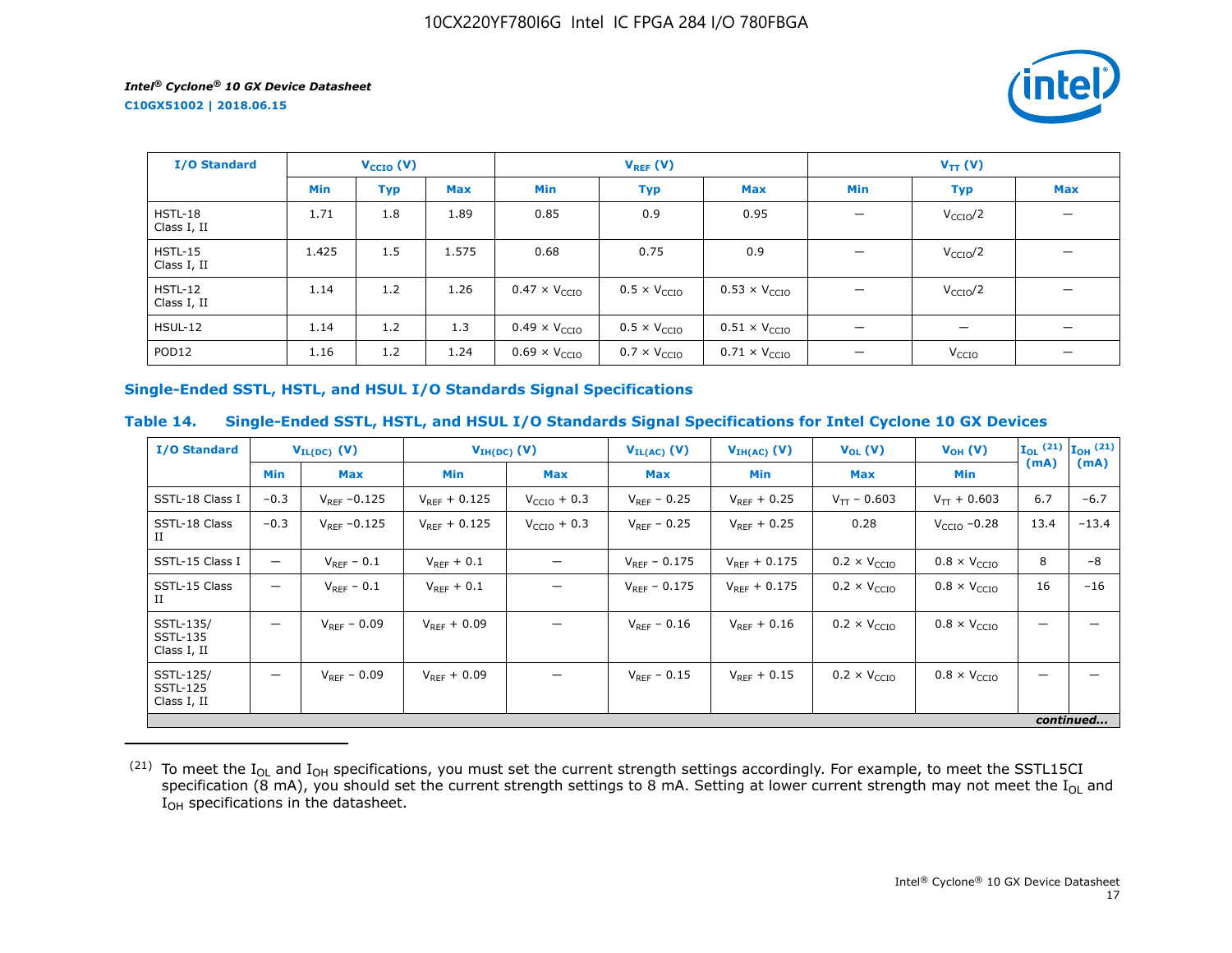

| <b>I/O Standard</b>                       |                                | $V_{IL(DC)}$ (V) | $V_{IH(DC)}(V)$  |                          | $V_{IL(AC)}$ (V) | $V_{IH(AC)}(V)$  | $V_{OL}(V)$                                | $V_{OH} (V)$                               | $\mathbf{I}_{OL}$ (21) $\mathbf{I}_{OH}$ (21) |       |
|-------------------------------------------|--------------------------------|------------------|------------------|--------------------------|------------------|------------------|--------------------------------------------|--------------------------------------------|-----------------------------------------------|-------|
|                                           | <b>Min</b>                     | <b>Max</b>       | Min              | <b>Max</b>               | Max              | Min              | Max                                        | Min                                        | (mA)                                          | (mA)  |
| <b>SSTL-12/</b><br>SSTL-12<br>Class I, II | $\qquad \qquad \longleftarrow$ | $V_{RFF} - 0.10$ | $V_{RFF}$ + 0.10 |                          | $V_{RFF}$ – 0.15 | $V_{RFF}$ + 0.15 | $0.2 \times V_{\text{CCIO}}$               | $0.8 \times V_{\text{CCIO}}$               |                                               |       |
| HSTL-18 Class I                           | $\qquad \qquad \longleftarrow$ | $V_{RFF}$ -0.1   | $V_{RFF}$ + 0.1  |                          | $V_{RFF}$ – 0.2  | $V_{RFF}$ + 0.2  | 0.4                                        | $V_{\text{CCIO}}$ – 0.4                    | 8                                             | $-8$  |
| HSTL-18 Class<br>Ш                        | —                              | $V_{REF}$ - 0.1  | $V_{REF}$ + 0.1  |                          | $V_{REF}$ – 0.2  | $V_{REF}$ + 0.2  | 0.4                                        | $VCCIO - 0.4$                              | 16                                            | $-16$ |
| HSTL-15 Class I                           |                                | $V_{REF}$ – 0.1  | $V_{REF} + 0.1$  |                          | $V_{REF}$ – 0.2  | $V_{REF} + 0.2$  | 0.4                                        | $VCCIO - 0.4$                              | 8                                             | $-8$  |
| HSTL-15 Class<br>H                        | —                              | $V_{REF}$ – 0.1  | $V_{REF} + 0.1$  |                          | $V_{REF}$ – 0.2  | $V_{REF} + 0.2$  | 0.4                                        | $VCCIO -0.4$                               | 16                                            | $-16$ |
| HSTL-12 Class I                           | $-0.15$                        | $V_{REF} - 0.08$ | $V_{REF} + 0.08$ | $V_{\text{CCIO}} + 0.15$ | $V_{RFF} - 0.15$ | $V_{REF} + 0.15$ | $0.25 \times V_{CCIO}$                     | $0.75 \times V_{CCIO}$                     | 8                                             | $-8$  |
| HSTL-12 Class<br>$_{\rm II}$              | $-0.15$                        | $V_{RFF} - 0.08$ | $V_{REF} + 0.08$ | $V_{\text{CCIO}} + 0.15$ | $V_{RFF}$ – 0.15 | $V_{REF}$ + 0.15 | $0.25 \times V_{CCIO}$                     | $0.75 \times V_{\text{CCIO}}$              | 16                                            | $-16$ |
| HSUL-12                                   | $\qquad \qquad -$              | $V_{RFF}$ – 0.13 | $V_{RFF}$ + 0.13 |                          | $V_{RFF}$ – 0.22 | $V_{RFF}$ + 0.22 | $0.1 \times V_{\text{CCIO}}$               | $0.9 \times V_{\text{CCIO}}$               | —                                             |       |
| POD <sub>12</sub>                         | $-0.15$                        | $V_{REF}$ – 0.08 | $V_{REF} + 0.08$ | $V_{\text{CCIO}} + 0.15$ | $V_{REF}$ – 0.15 | $V_{REF} + 0.15$ | $(0.7 - 0.15) \times$<br>V <sub>CCIO</sub> | $(0.7 + 0.15) \times$<br>V <sub>CCIO</sub> |                                               |       |

# **Differential SSTL I/O Standards Specifications**

#### **Table 15. Differential SSTL I/O Standards Specifications for Intel Cyclone 10 GX Devices**

| <b>I/O Standard</b>    | $V_{\text{CCIO}}(V)$ |            | $V_{SWING(DC)}$ (V) |            | $V_{SWING(AC)}$ (V) |                              | $V_{IX(AC)}$ (V)              |                            |            |                                  |
|------------------------|----------------------|------------|---------------------|------------|---------------------|------------------------------|-------------------------------|----------------------------|------------|----------------------------------|
|                        | <b>Min</b>           | <b>Typ</b> | <b>Max</b>          | <b>Min</b> | <b>Max</b>          | <b>Min</b>                   | <b>Max</b>                    | Min                        | <b>Typ</b> | <b>Max</b>                       |
| SSTL-18 Class<br>I, II | 1.71                 | 1.8        | 1.89                | 0.25       | $VCCIO + 0.6$       | 0.5                          | $V_{\text{CCIO}} + 0.6$       | $V_{\rm CCIO}/2 - 0.175$   |            | V <sub>CCIO</sub> /2<br>$+0.175$ |
| SSTL-15 Class<br>I, II | 1.425                | 1.5        | 1.575               | 0.2        | (22)                | $2(VIH(AC) -$<br>$V_{REF}$ ) | $2(V_{REF}$ –<br>$V_{IL(AC)}$ | $V_{\text{CCIO}}/2 - 0.15$ |            | $V_{\text{CCIO}}/2 + 0.15$       |
|                        |                      |            |                     |            |                     |                              |                               |                            |            | continued                        |

 $^{(21)}$  To meet the I<sub>OL</sub> and I<sub>OH</sub> specifications, you must set the current strength settings accordingly. For example, to meet the SSTL15CI specification (8 mA), you should set the current strength settings to 8 mA. Setting at lower current strength may not meet the I<sub>OL</sub> and  $I_{OH}$  specifications in the datasheet.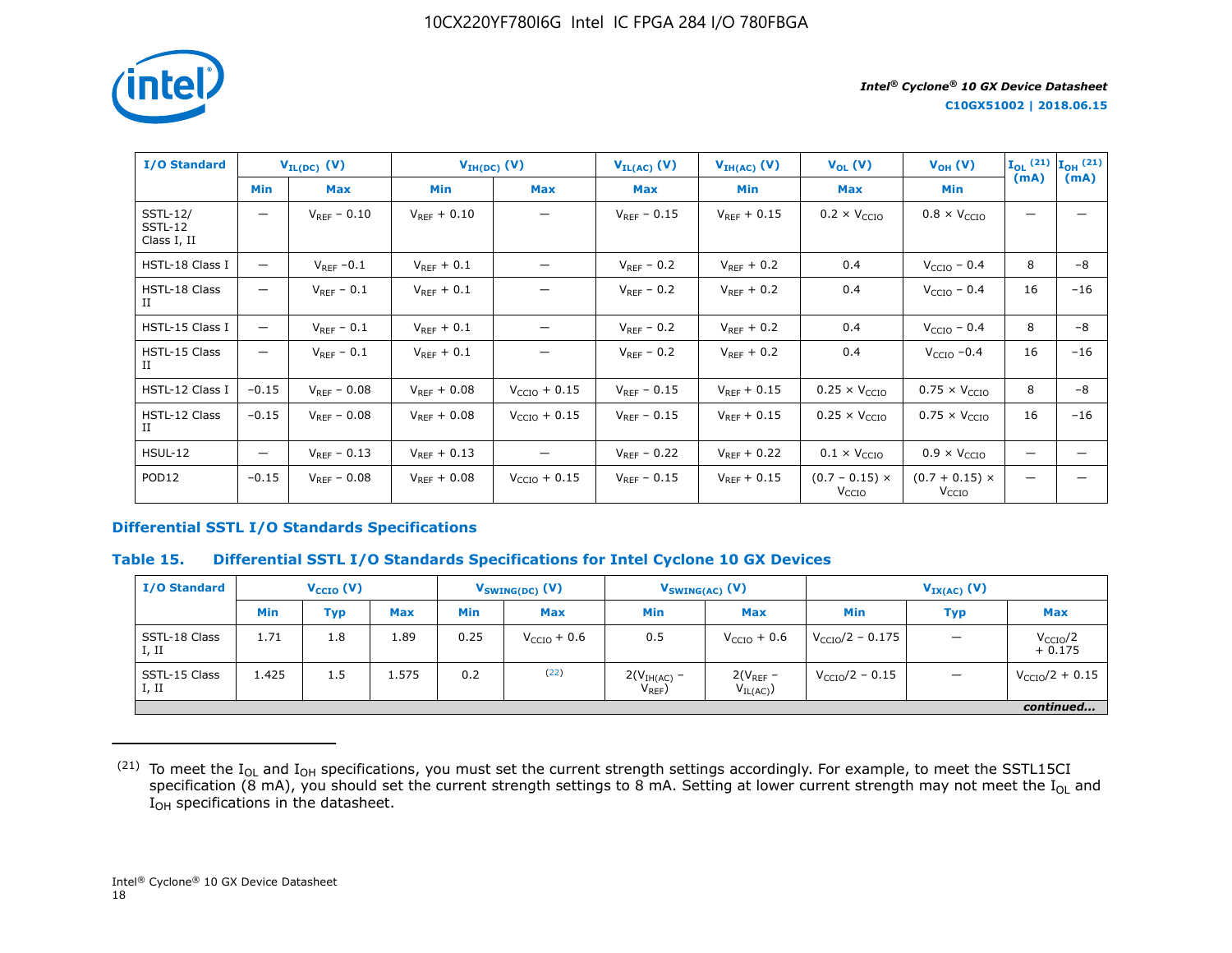*intel* 

**C10GX51002 | 2018.06.15**

| <b>I/O Standard</b>                         | $V_{\text{CCIO}}(V)$ |            |            | $V_{SWING(DC)}$ (V) |            | $V_{SWING(AC)}$ (V)          |                                 | $V_{IX(AC)}(V)$         |                      |                            |
|---------------------------------------------|----------------------|------------|------------|---------------------|------------|------------------------------|---------------------------------|-------------------------|----------------------|----------------------------|
|                                             | <b>Min</b>           | <b>Typ</b> | <b>Max</b> | <b>Min</b>          | <b>Max</b> | <b>Min</b>                   | <b>Max</b>                      | <b>Min</b>              | <b>Typ</b>           | <b>Max</b>                 |
| SSTL-135/<br><b>SSTL-135</b><br>Class I, II | 1.283                | 1.35       | 1.45       | 0.18                | (22)       | $2(VIH(AC)$ –<br>$V_{REF}$ ) | $2(V_{IL(AC)}$ –<br>$V_{REF}$ ) | $V_{\rm CCIO}/2 - 0.15$ | V <sub>CCIO</sub> /2 | $V_{\rm CCIO}/2 + 0.15$    |
| SSTL-125/<br><b>SSTL-125</b><br>Class I, II | 1.19                 | 1.25       | 1.31       | 0.18                | (22)       | $2(VIH(AC)$ –<br>$V_{REF}$ ) | $2(V_{IL(AC)} -$<br>$V_{REF}$ ) | $V_{\rm CCIO}/2 - 0.15$ | V <sub>CCIO</sub> /2 | $V_{\text{CCIO}}/2 + 0.15$ |
| <b>SSTL-12/</b><br>SSTL-12<br>Class I, II   | 1.14                 | 1.2        | 1.26       | 0.16                | (22)       | $2(VIH(AC)$ –<br>$V_{REF}$   | $2(V_{IL(AC)}$ -<br>$V_{REF}$ ) | $V_{RFF}$ – 0.15        | V <sub>CCIO</sub> /2 | $V_{RFF}$ + 0.15           |
| POD <sub>12</sub>                           | 1.16                 | 1.2        | 1.24       | 0.16                | —          | 0.3                          |                                 | $V_{RFF} - 0.08$        |                      | $V_{REF} + 0.08$           |

# **Differential HSTL and HSUL I/O Standards Specifications**

# **Table 16. Differential HSTL and HSUL I/O Standards Specifications for Intel Cyclone 10 GX Devices**

| <b>I/O Standard</b>           |            | $V_{\text{CCIO}}(V)$ |            |                              | $V_{\text{DIF(DC)}}(V)$      |                            | $V_{\text{DIF(AC)}}$ (V)     | $V_{IX(AC)}$ (V)                     |                                   |                                              | $V_{CM(DC)}$ (V)                  |                                   |                                   |
|-------------------------------|------------|----------------------|------------|------------------------------|------------------------------|----------------------------|------------------------------|--------------------------------------|-----------------------------------|----------------------------------------------|-----------------------------------|-----------------------------------|-----------------------------------|
|                               | <b>Min</b> | <b>Typ</b>           | <b>Max</b> | Min                          | <b>Max</b>                   | <b>Min</b>                 | <b>Max</b>                   | <b>Min</b>                           | Typ                               | <b>Max</b>                                   | <b>Min</b>                        | <b>Typ</b>                        | <b>Max</b>                        |
| <b>HSTL-18 Class</b><br>I, II | 1.71       | 1.8                  | 1.89       | 0.2                          | $\overline{\phantom{0}}$     | 0.4                        | $\overline{\phantom{0}}$     | 0.78                                 | —                                 | 1.12                                         | 0.78                              | $\overline{\phantom{m}}$          | 1.12                              |
| HSTL-15 Class<br>I, II        | 1.425      | 1.5                  | 1.575      | 0.2                          | $\overline{\phantom{0}}$     | 0.4                        |                              | 0.68                                 | -                                 | 0.9                                          | 0.68                              | $\overline{\phantom{0}}$          | 0.9                               |
| HSTL-12 Class<br>I, II        | 1.14       | 1.2                  | 1.26       | 0.16                         | V <sub>CCIO</sub><br>$+0.3$  | 0.3                        | V <sub>CCIO</sub><br>$+0.48$ | $\overline{\phantom{0}}$             | $0.5 \times$<br>V <sub>CCIO</sub> | $\overline{\phantom{0}}$                     | $0.4 \times$<br>V <sub>CCIO</sub> | $0.5 \times$<br>V <sub>CCIO</sub> | $0.6 \times$<br>V <sub>CCIO</sub> |
| $H$ SUL-12                    | 1.14       | 1.2                  | 1.3        | $2(VIH(DC)$ –<br>$V_{REF}$ ) | $2(V_{REF}-$<br>$V_{IH(DC)}$ | $2(VIH(AC)$ –<br>$V_{REF}$ | $2(V_{REF}-$<br>$V_{IH(AC)}$ | $0.5 \times$<br>$V_{CCIO}$ -<br>0.12 | $0.5 \times$<br>V <sub>CCIO</sub> | $0.5 \times$<br>V <sub>CCIO</sub><br>$+0.12$ | $0.4 \times$<br>V <sub>CCIO</sub> | $0.5 \times$<br>V <sub>CCIO</sub> | $0.6 \times$<br>V <sub>CCIO</sub> |

<sup>(22)</sup> The maximum value for  $V_{SWING(DC)}$  is not defined. However, each single-ended signal needs to be within the respective single-ended limits ( $V_{IH(DC)}$  and  $V_{IL(DC)}$ ).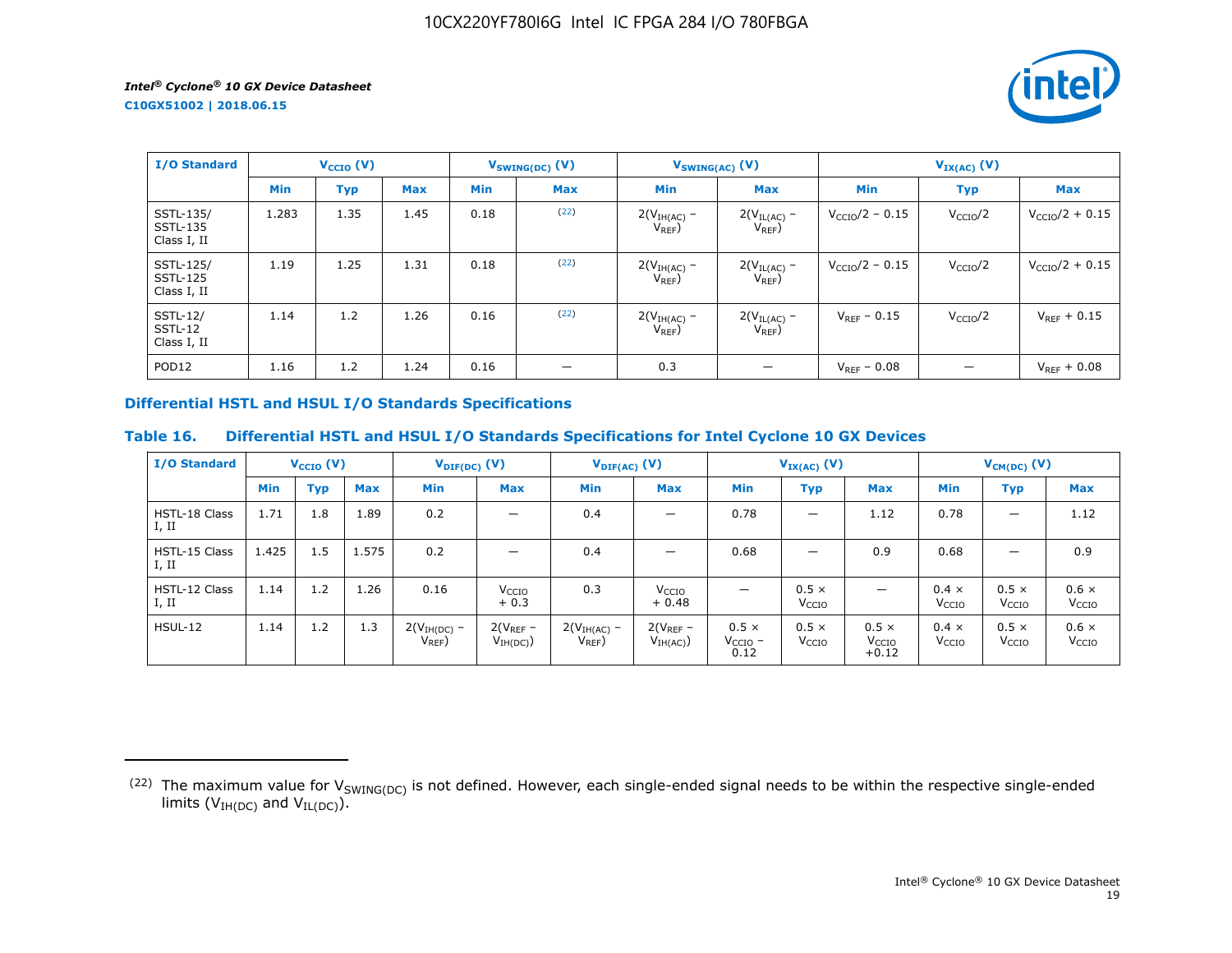

### **Differential I/O Standards Specifications**

# **Table 17. Differential I/O Standards Specifications for Intel Cyclone 10 GX Devices**

Differential inputs are powered by  $V_{CCPT}$  which requires 1.8 V.

| <b>I/O Standard</b>       |      | $V_{CCIO} (V)$ |            |            | $V_{ID}$ (mV) $^{(23)}$ |            |             | $V_{ICM(DC)}(V)$             |            | $V_{OD} (V)$ (24)        |            |            | $V_{OCM}$ (V) $(24)$ |            |            |
|---------------------------|------|----------------|------------|------------|-------------------------|------------|-------------|------------------------------|------------|--------------------------|------------|------------|----------------------|------------|------------|
|                           | Min  | <b>Typ</b>     | <b>Max</b> | <b>Min</b> | <b>Condition</b>        | <b>Max</b> | <b>Min</b>  | <b>Condition</b>             | <b>Max</b> | Min                      | <b>Typ</b> | <b>Max</b> | Min                  | <b>Typ</b> | <b>Max</b> |
| $LVDS$ $(25)$             | 1.71 | 1.8            | 1.89       | 100        | $V_{CM} =$<br>1.25V     | -          | $\mathbf 0$ | $D_{MAX}$<br>$≤700$ Mbps     | 1.85       | 0.247                    |            | 0.6        | 1.125                | 1.25       | 1.375      |
|                           |      |                |            |            |                         |            |             | $D_{MAX}$<br>$>700$ Mbps     | 1.6        |                          |            |            |                      |            |            |
| RSDS (HIO) (26)           | 1.71 | 1.8            | 1.89       | 100        | $V_{CM} =$<br>1.25V     | —          | 0.3         |                              | 1.4        | 0.1                      | 0.2        | 0.6        | 0.5                  | 1.2        | 1.4        |
| Mini-LVDS<br>$(HIO)$ (27) | 1.71 | 1.8            | 1.89       | 200        | —                       | 600        | 0.4         |                              | 1.325      | 0.25                     |            | 0.6        | $\mathbf{1}$         | 1.2        | 1.4        |
| LVPECL <sup>(28)</sup>    | 1.71 | 1.8            | 1.89       | 300        | _                       | —          | 0.6         | $D_{MAX}$<br>$\leq 700$ Mbps | 1.7        | $\overline{\phantom{m}}$ | -          | _          | -                    | -          |            |
|                           |      |                |            |            |                         |            |             | $D_{MAX}$<br>$>700$ Mbps     | 1.6        |                          |            |            |                      |            |            |

# **Related Information**

Transceiver Specifications for Intel Cyclone 10 GX Devices on page 22 Provides the specifications for transmitter, receiver, and reference clock I/O pin.

- (23) The minimum  $V_{ID}$  value is applicable over the entire common mode range,  $V_{CM}$ .
- $(24)$  R<sub>L</sub> range: 90 ≤ R<sub>L</sub> ≤ 110 Ω.
- <sup>(25)</sup> For optimized LVDS receiver performance, the receiver voltage input range must be within 1.0 V to 1.6 V for data rates above 700 Mbps and 0 V to 1.85 V for data rates below 700 Mbps.
- $(26)$  For optimized RSDS receiver performance, the receiver voltage input range must be within 0.25 V to 1.45 V.
- (27) For optimized Mini-LVDS receiver performance, the receiver voltage input range must be within 0.3 V to 1.425 V.
- <sup>(28)</sup> For optimized LVPECL receiver performance, the receiver voltage input range must be within 0.85 V to 1.75 V for data rates above 700 Mbps and 0.45 V to 1.95 V for data rates below 700 Mbps.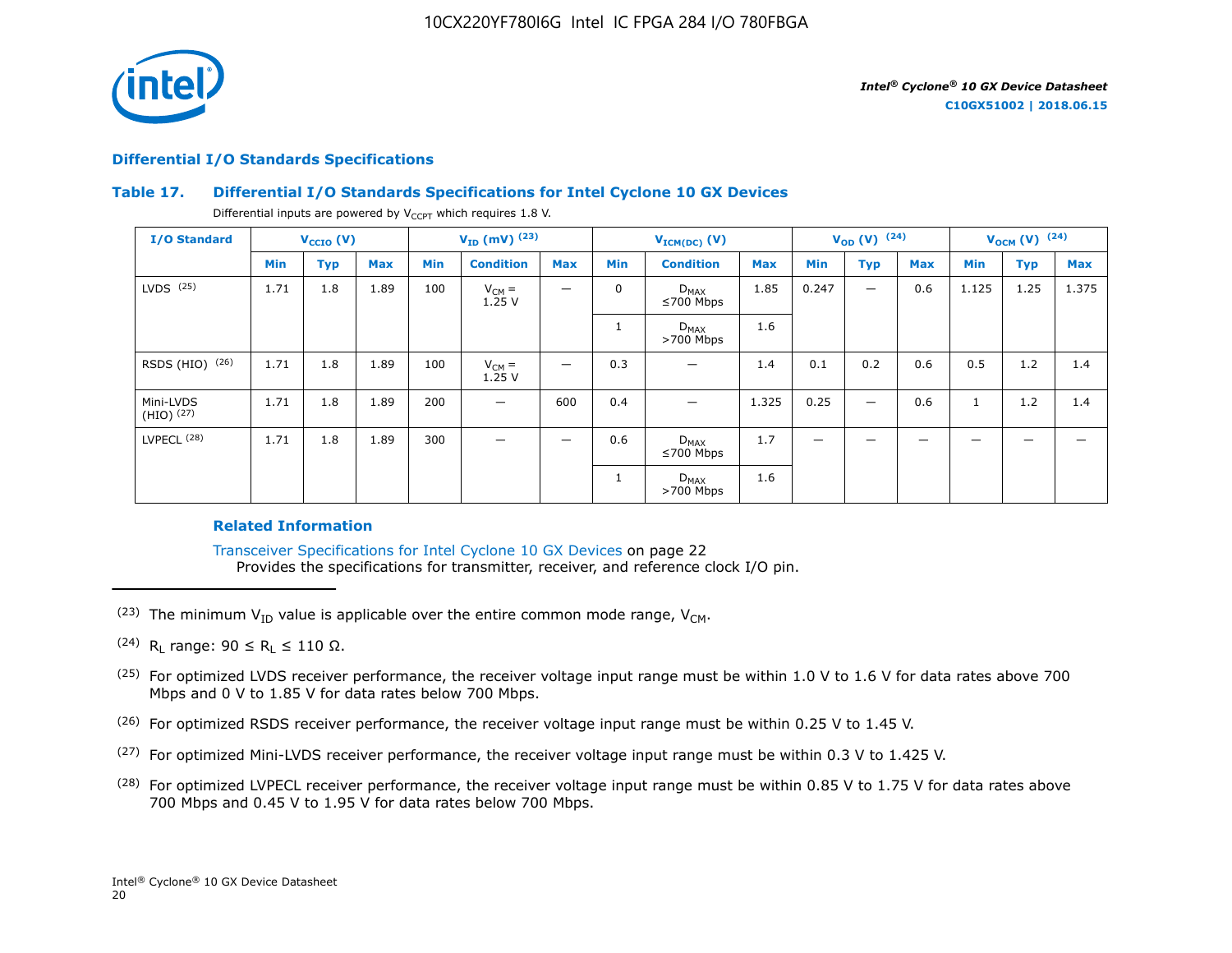

# **Switching Characteristics**

This section provides the performance characteristics of Intel Cyclone 10 GX core and periphery blocks for extended grade devices.

# **Transceiver Performance Specifications**

# **Transceiver Performance for Intel Cyclone 10 GX Devices**

#### **Table 18. Transmitter and Receiver Data Rate Performance**

| <b>Symbol/Description</b>    | <b>Condition</b>                                            | <b>Datarate</b> | <b>Unit</b> |
|------------------------------|-------------------------------------------------------------|-----------------|-------------|
|                              | Maximum data rate<br>$V_{CCR_GXB} = V_{CCT_GXB} = 1.03 V$   | 12.5            | Gbps        |
| Chip-to-Chip <sup>(29)</sup> | Maximum data rate<br>$V_{CCR_GXB} = V_{CCT_GXB} = 0.95 V$   | 11.3            | Gbps        |
|                              | Minimum Data Rate                                           | 1.0(30)         | Gbps        |
| Backplane                    | Maximum data rate<br>$V_{CCR\ GXB} = V_{CCT\ GXB} = 1.03$ V | 6.6             | Gbps        |
|                              | Minimum Data Rate                                           | 1.0(30)         | Gbps        |

# **Table 19. ATX PLL and Fractional PLL (fPLL) Performance**

| <b>Symbol/Description</b>  | Condition         | <b>Frequency</b> | <b>Unit</b> |  |
|----------------------------|-------------------|------------------|-------------|--|
|                            | Maximum Frequency | 6.25             | GHz         |  |
| Supported Output Frequency | Minimum Freguency | 500              | MHz         |  |

<sup>(29)</sup> Chip-to-chip links are applications with short reach channels.

<sup>(30)</sup> Intel Cyclone 10 GX transceivers can support data rates down to 125 Mbps with over sampling. You must create your own over sampling logic.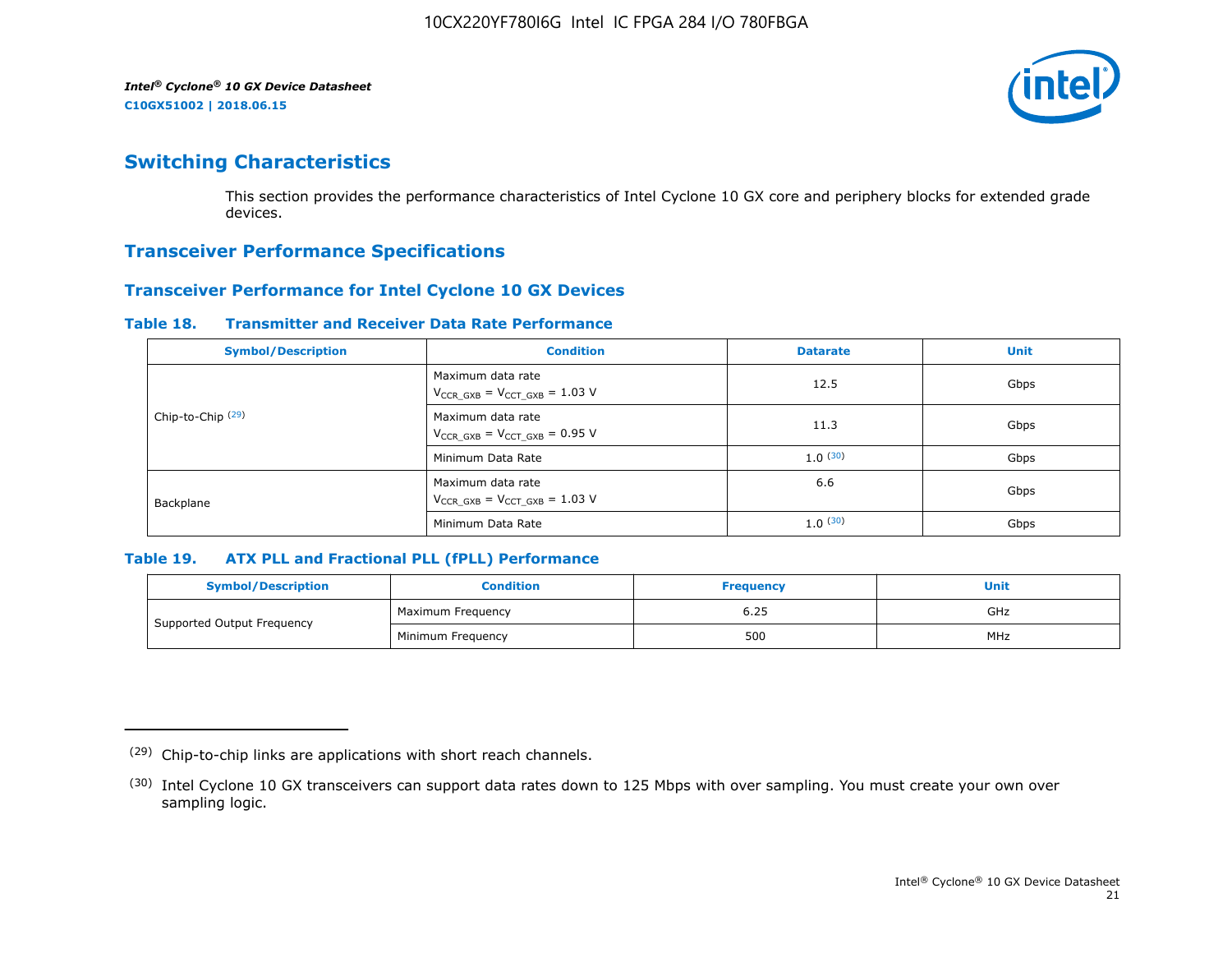

# **Table 20. CMU PLL Performance**

| Symbol/Description         | <b>Condition</b>  | <b>Frequency</b> | Unit |
|----------------------------|-------------------|------------------|------|
| Supported Output Frequency | Maximum Frequency | 5.15625          | GHz  |
|                            | Minimum Freguency | 2450             | MHz  |

#### **Related Information**

Transceiver Power Supply Operating Conditions on page 9

# **High-Speed Serial Transceiver-Fabric Interface Performance for Intel Cyclone 10 GX Devices**

# **Table 21. High-Speed Serial Transceiver-Fabric Interface Performance for Intel Cyclone 10 GX Devices**

The frequencies listed are the maximum frequencies.

| <b>Symbol/Description</b>     | <b>Condition (V)</b>  | <b>Core Speed Grade</b> | <b>Unit</b> |     |
|-------------------------------|-----------------------|-------------------------|-------------|-----|
|                               |                       | -5                      | -6          |     |
| 20-bit interface - FIFO       | $V_{CC} = 0.9$        | 400                     | 400         | MHz |
| 20-bit interface - Registered | $V_{CC} = 0.9$        | 400                     | 400         | MHz |
| 32-bit interface - FIFO       | $V_{CC} = 0.9$        | 404                     | 335         | MHz |
| 32-bit interface - Registered | $V_{\text{CC}} = 0.9$ | 404                     | 335         | MHz |
| 64-bit interface - FIFO       | $V_{CC} = 0.9$        | 234                     | 222         | MHz |
| 64-bit interface - Registered | $V_{\text{CC}} = 0.9$ | 234                     | 222         | MHz |

# **Transceiver Specifications for Intel Cyclone 10 GX Devices**

# **Table 22. Reference Clock Specifications**

| <b>Symbol/Description</b> | <b>Condition</b>              | <b>Min</b>                                    | Typ                                | Max | <b>Unit</b> |  |  |
|---------------------------|-------------------------------|-----------------------------------------------|------------------------------------|-----|-------------|--|--|
| Supported I/O Standards   | Dedicated reference clock pin | CML, Differential LVPECL, LVDS, and HCSL (31) |                                    |     |             |  |  |
|                           | RX pin as a reference clock   |                                               | CML, Differential LVPECL, and LVDS |     |             |  |  |
|                           |                               |                                               |                                    |     | continued   |  |  |

(31) HCSL is only supported for PCIe.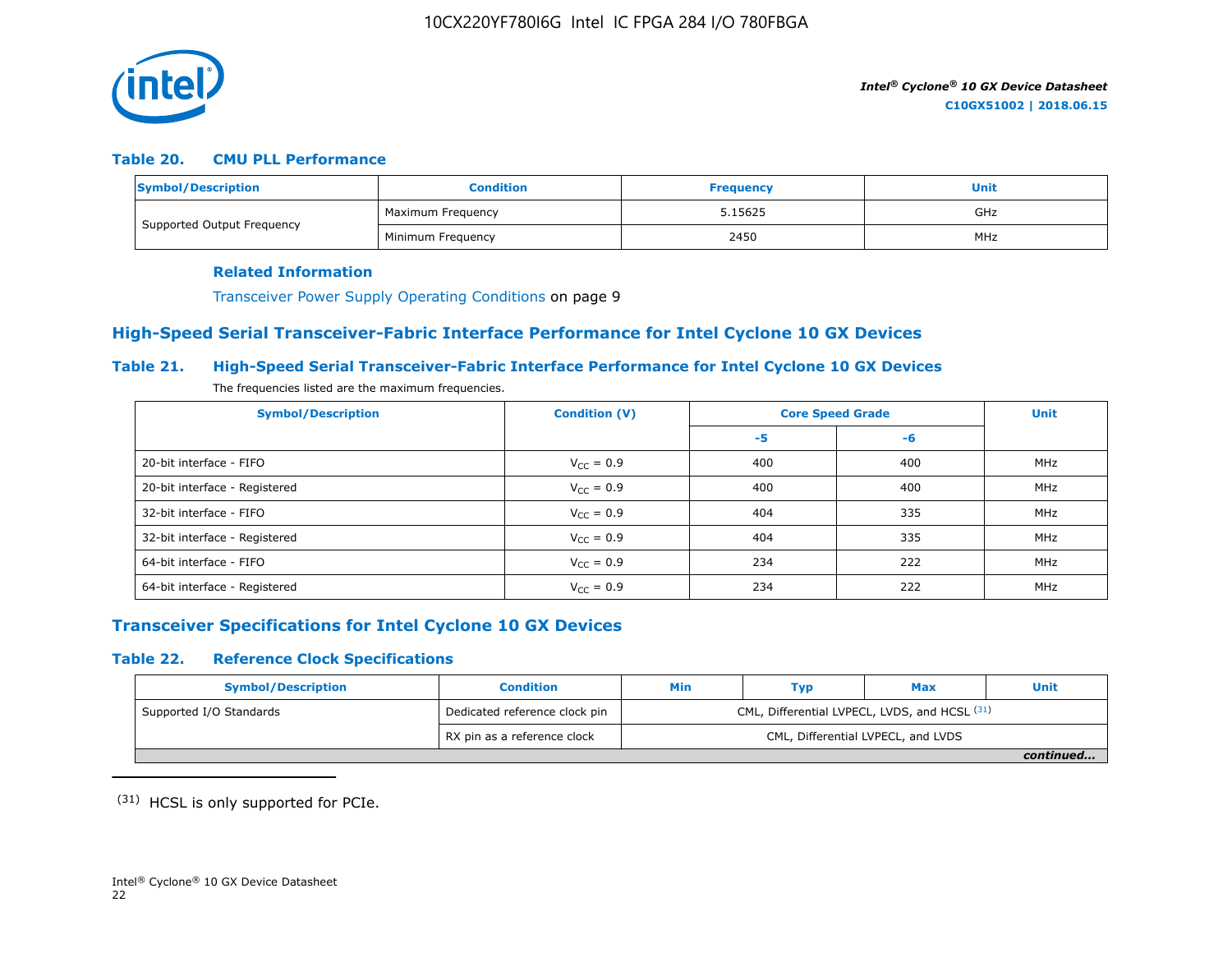**C10GX51002 | 2018.06.15**



| <b>Symbol/Description</b>                     | <b>Condition</b>                              | <b>Min</b>               | <b>Typ</b>               | <b>Max</b>               | <b>Unit</b>   |
|-----------------------------------------------|-----------------------------------------------|--------------------------|--------------------------|--------------------------|---------------|
| Input Reference Clock Frequency<br>(CMU PLL)  |                                               | 61                       |                          | 800                      | <b>MHz</b>    |
| Input Reference Clock Frequency<br>(ATX PLL)  |                                               | 100                      | —                        | 800                      | <b>MHz</b>    |
| Input Reference Clock Frequency<br>(fPLL PLL) |                                               | $25^{(32)}/50$           | $\overline{\phantom{0}}$ | 800                      | <b>MHz</b>    |
| Rise time                                     | 20% to 80%                                    | $\qquad \qquad -$        | —                        | 400                      | ps            |
| Fall time                                     | 80% to 20%                                    | $\overline{\phantom{0}}$ | $\overline{\phantom{0}}$ | 400                      | ps            |
| Duty cycle                                    | —                                             | 45                       | —                        | 55                       | $\frac{0}{0}$ |
| Spread-spectrum modulating clock frequency    | PCIe                                          | 30                       | —                        | 33                       | kHz           |
| Spread-spectrum downspread                    | PCIe                                          | —                        | 0 to $-0.5$              |                          | $\frac{0}{0}$ |
| On-chip termination resistors                 | —                                             | $\overline{\phantom{0}}$ | 100                      | $\overline{\phantom{0}}$ | $\Omega$      |
| Absolute V <sub>MAX</sub>                     | Dedicated reference clock pin                 | $\qquad \qquad -$        | $\overline{\phantom{0}}$ | 1.6                      | V             |
|                                               | RX pin as a reference clock                   |                          | $\overline{\phantom{0}}$ | 1.2                      | $\vee$        |
| Absolute V <sub>MIN</sub>                     | —                                             | $-0.4$                   | —                        | $\overline{\phantom{0}}$ | $\vee$        |
| Peak-to-peak differential input voltage       | $\overline{\phantom{0}}$                      | 200                      | $\overline{\phantom{0}}$ | 1600                     | mV            |
| V <sub>ICM</sub> (AC coupled)                 | $V_{CCR_GXB} = 0.95 V$                        |                          | 0.95                     | $\overline{\phantom{0}}$ | V             |
|                                               | $V_{CCR\ GXB} = 1.03 V$                       | —                        | 1.03                     | $\overline{\phantom{0}}$ | $\vee$        |
| $V_{ICM}$ (DC coupled)                        | HCSL I/O standard for PCIe<br>reference clock | 250                      | $\overline{\phantom{0}}$ | 550                      | mV            |
| Transmitter REFCLK Phase Noise (622 MHz) (33) | 100 Hz                                        | —                        | $\overline{\phantom{0}}$ | $-70$                    | dBc/Hz        |
|                                               | 1 kHz                                         |                          |                          | $-90$                    | dBc/Hz        |
|                                               |                                               |                          |                          |                          | continued     |

<sup>(32)</sup> 25 MHz is for HDMI applications only.

<sup>&</sup>lt;sup>(33)</sup> To calculate the REFCLK phase noise requirement at frequencies other than 622 MHz, use the following formula: REFCLK phase noise at f (MHz) = REFCLK phase noise at 622 MHz +  $20*log(f/622)$ .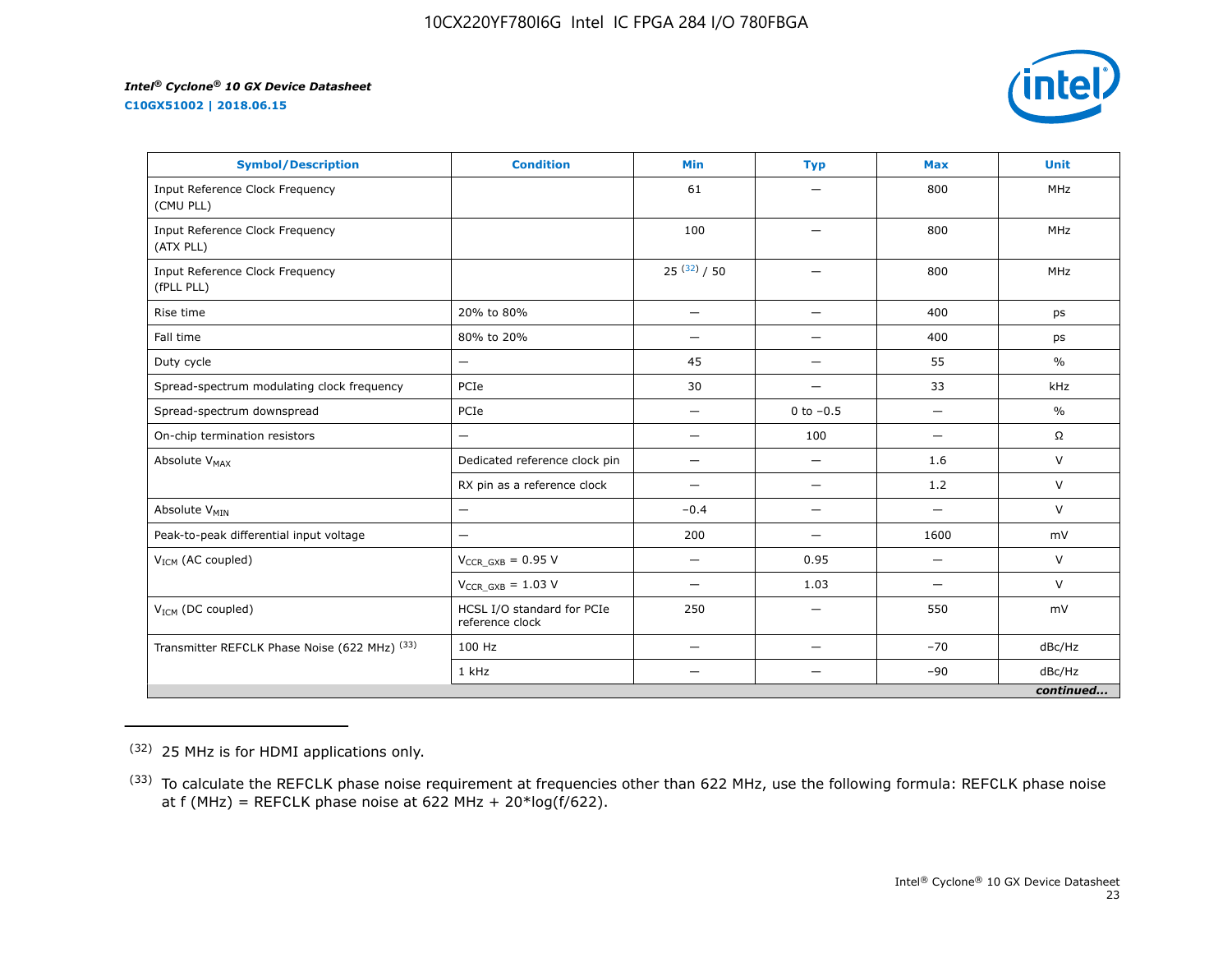

| <b>Symbol/Description</b>                                                                           | <b>Condition</b>          | <b>Min</b> | <b>Typ</b>      | <b>Max</b> | <b>Unit</b> |
|-----------------------------------------------------------------------------------------------------|---------------------------|------------|-----------------|------------|-------------|
|                                                                                                     | 10 kHz                    |            |                 | $-100$     | dBc/Hz      |
|                                                                                                     | 100 kHz                   |            |                 | $-110$     | dBc/Hz      |
|                                                                                                     | $\geq 1$ MHz              |            |                 | $-120$     | dBc/Hz      |
| Transmitter REFCLK Phase Jitter (100 MHz)                                                           | 1.5 MHz to 100 MHz (PCIe) | -          | -               | 4.2        | ps (rms)    |
| $R_{REF}$                                                                                           | -                         |            | $2.0 k \pm 1\%$ |            | Ω           |
| Maximum rate of change of the reference clock<br>frequency<br>T <sub>SSC-MAX-PERIOD-SLEW</sub> (34) | Max SSC df/dt             |            |                 | 0.75       | ps/UI       |

# **Table 23. Transceiver Clocks Specifications**

| <b>Symbol/Description</b>                 | <b>Condition</b>               | Min | Тур                      | <b>Max</b> | <b>Unit</b> |
|-------------------------------------------|--------------------------------|-----|--------------------------|------------|-------------|
| CLKUSR pin for transceiver<br>calibration | <b>Transceiver Calibration</b> | 100 | $\overline{\phantom{a}}$ | 125        | <b>MHz</b>  |
| reconfig_clk                              | Reconfiguration interface      | 100 |                          | 125        | <b>MHz</b>  |

# **Table 24. Transceiver Clock Network Maximum Data Rate Specifications**

| <b>Clock Network</b>                                 | <b>Maximum Performance</b> |             |            | <b>Channel Span</b>            | <b>Unit</b> |
|------------------------------------------------------|----------------------------|-------------|------------|--------------------------------|-------------|
|                                                      | <b>ATX</b>                 | <b>fPLL</b> | <b>CMU</b> |                                |             |
| x1                                                   | 12.5                       | 12.5        | 10.3125    | 6 channels in a single<br>bank | Gbps        |
| x6                                                   | 12.5                       | 12.5        | N/A        | 6 channels in a single<br>bank | Gbps        |
| PLL feedback<br>compensation mode                    | 12.5                       | 12.5        | N/A        | Side-wide                      | Gbps        |
| xN at 1.03 V V <sub>CCR_GXB</sub> /<br>$V_{CCT}$ GXB | 12.5                       | 12.5        | N/A        | Side-wide                      | Gbps        |
| xN at 0.95 V V <sub>CCR_GXB</sub> /<br>$V_{CCT_GXB}$ | 10.5                       | 10.5        | N/A        | Side-wide                      | Gbps        |

(34) Defined for worst case spread spectrum clock (SSC) modulation profile, such as Lexmark.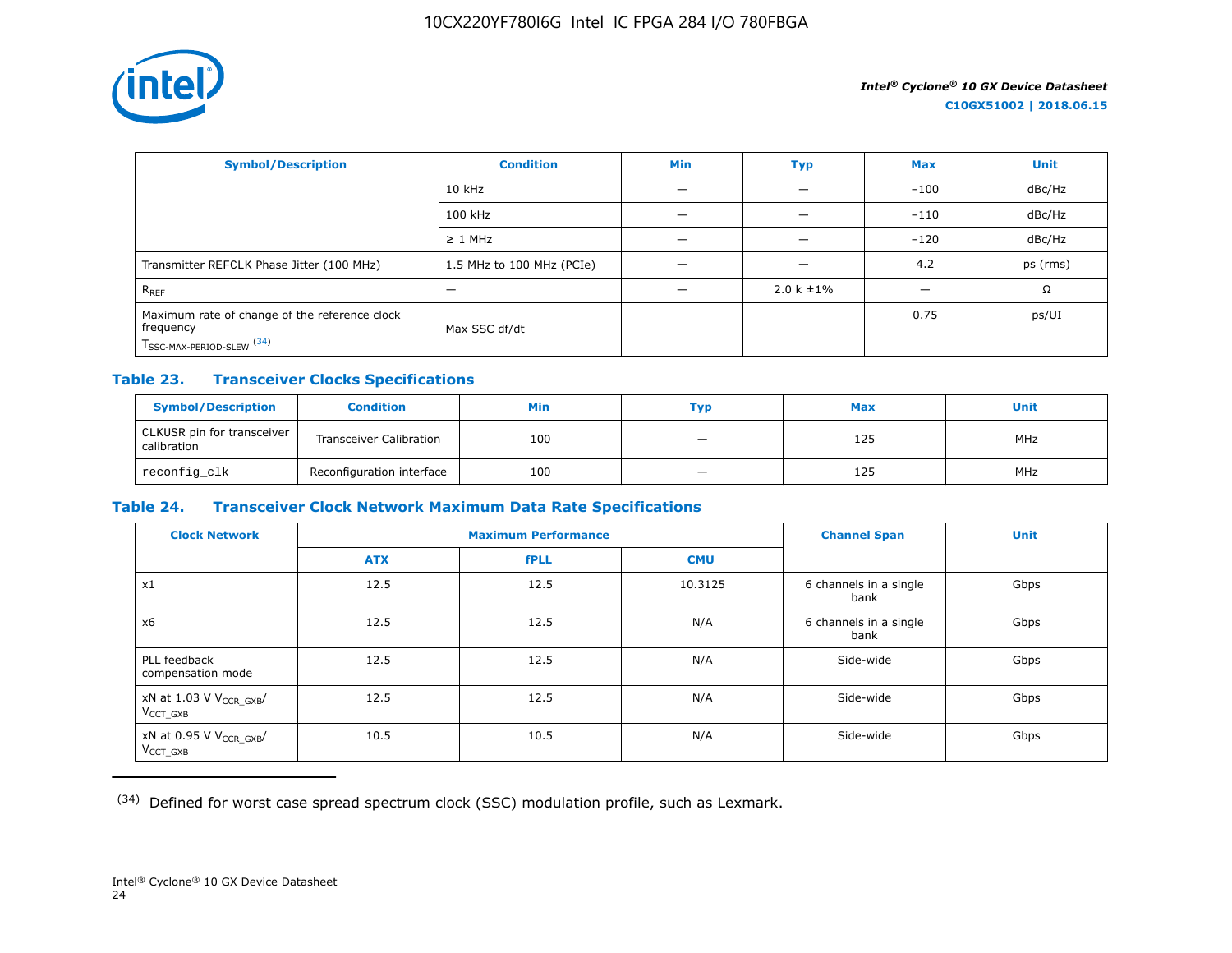**C10GX51002 | 2018.06.15**



# **Table 25. Receiver Specifications**

| <b>Symbol/Description</b>                                                                                | <b>Condition</b>         | <b>Min</b>                                                                      | <b>Typ</b>     | <b>Max</b> | <b>Unit</b> |  |  |  |
|----------------------------------------------------------------------------------------------------------|--------------------------|---------------------------------------------------------------------------------|----------------|------------|-------------|--|--|--|
| Supported I/O Standards                                                                                  | $\overline{\phantom{0}}$ | High Speed Differential I/O, CML, Differential LVPECL, and LVDS <sup>(35)</sup> |                |            |             |  |  |  |
| Absolute V <sub>MAX</sub> for a<br>receiver pin $(36)$                                                   | $\overline{\phantom{0}}$ |                                                                                 |                | 1.2        | V           |  |  |  |
| Absolute V <sub>MIN</sub> for a<br>receiver pin $(37)$                                                   | $\overline{\phantom{0}}$ | $-0.4$                                                                          |                |            | V           |  |  |  |
| Maximum peak-to-peak<br>differential input voltage<br>$V_{ID}$ (diff p-p) before device<br>configuration |                          |                                                                                 |                | 1.6        | V           |  |  |  |
| Maximum peak-to-peak                                                                                     | $V_{CCR\ GXB} = 0.95 V$  |                                                                                 | -              | 2.4        | V           |  |  |  |
| differential input voltage<br>$V_{ID}$ (diff p-p) after device<br>configuration                          | $V_{CCR\ GXB} = 1.03 V$  |                                                                                 |                | 2.0        | V           |  |  |  |
| Minimum differential eye<br>opening at receiver serial<br>input pins (38)                                | $\overline{\phantom{m}}$ | 50                                                                              |                |            | mV          |  |  |  |
| Differential on-chip                                                                                     | $85-\Omega$ setting      | —                                                                               | $85 \pm 30\%$  | —          | Ω           |  |  |  |
| termination resistors                                                                                    | 100-Ω setting            |                                                                                 | $100 \pm 30\%$ |            | Ω           |  |  |  |
| $V_{ICM}$ (AC and DC coupled)<br>(39)                                                                    | $V_{CCR_GXB} = 0.95 V$   |                                                                                 | 600            |            | mV          |  |  |  |
|                                                                                                          | $V_{CCR\ GXB} = 1.03 V$  |                                                                                 | 700            |            | mV          |  |  |  |
|                                                                                                          | continued                |                                                                                 |                |            |             |  |  |  |

(35) CML, Differential LVPECL, and LVDS are only used on AC coupled links.

- (36) The device cannot tolerate prolonged operation at this absolute maximum.
- $(37)$  The device cannot tolerate prolonged operation at this absolute minimum.
- <sup>(38)</sup> The differential eye opening specification at the receiver input pins assumes that Receiver Equalization is disabled. If you enable Receiver Equalization, the receiver circuitry can tolerate a lower minimum eye opening, depending on the equalization level.
- <sup>(39)</sup> Intel Cyclone 10 GX devices support DC coupling to other Intel Cyclone 10 GX devices and other devices with a transmitter that has matching common mode voltage.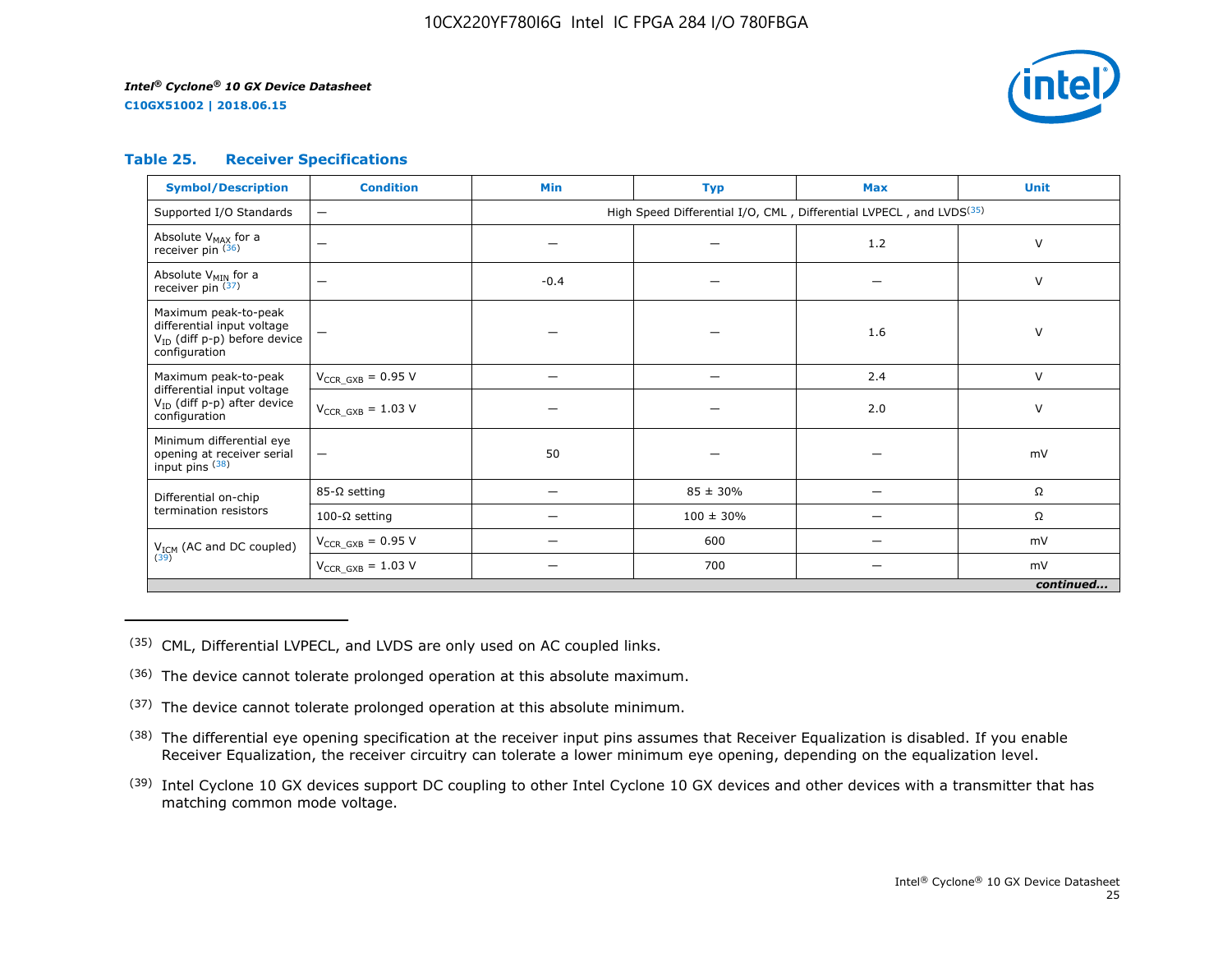

**C10GX51002 | 2018.06.15**

| <b>Symbol/Description</b>                                                                                                                                            | <b>Condition</b>         | Min            | <b>Typ</b> | <b>Max</b> | <b>Unit</b> |
|----------------------------------------------------------------------------------------------------------------------------------------------------------------------|--------------------------|----------------|------------|------------|-------------|
| $t_{LTR}$ <sup>(40)</sup>                                                                                                                                            | $\overline{\phantom{0}}$ |                |            | 10         | $\mu$ s     |
| $t_{LTD}$ <sup>(41)</sup>                                                                                                                                            | $\overline{\phantom{0}}$ | 4              |            |            | $\mu$ s     |
| $t_{\text{LTD\_manual}}$ <sup>(42)</sup>                                                                                                                             | $\overline{\phantom{0}}$ | $\overline{4}$ |            |            | $\mu s$     |
| $t_{\text{LTR\_LTD\_manual}}$ <sup>(43)</sup>                                                                                                                        | $\overline{\phantom{0}}$ | 15             |            |            | $\mu s$     |
| Run Length                                                                                                                                                           | $\overline{\phantom{0}}$ |                |            | 200        | UI          |
| CDR PPM tolerance                                                                                                                                                    | PCIe-only                | $-300$         |            | 300        | PPM         |
|                                                                                                                                                                      | All other protocols      | $-1000$        |            | 1000       | PPM         |
| Programmable DC Gain                                                                                                                                                 | Setting $= 0-4$          | 0              |            | 10         | dB          |
| Setting $= 0-28$<br>Programmable AC Gain at<br>$V_{CCR_GXB} = 0.95 V$<br>High Gain mode and Data<br>Setting $= 0-28$<br>Rate $\leq 6$ Gbps<br>$V_{CCR_GXB} = 1.03 V$ |                          | $\mathbf 0$    |            | 19         | dB          |
|                                                                                                                                                                      |                          | $\mathbf 0$    |            | 21         | dB          |

# **Table 26. Transmitter Specifications**

| <b>Symbol/Description</b>                     | <b>Condition</b>                | Min                              | Тур                      | <b>Max</b> | <b>Unit</b> |  |
|-----------------------------------------------|---------------------------------|----------------------------------|--------------------------|------------|-------------|--|
| Supported I/O Standards                       | $\overbrace{\phantom{1232211}}$ | High Speed Differential I/O (44) | $\overline{\phantom{0}}$ |            |             |  |
| Differential on-chip<br>termination resistors | 85-Ω setting                    |                                  | $85 \pm 20\%$            |            | 75          |  |
|                                               |                                 |                                  |                          |            |             |  |

 $(40)$  t<sub>LTR</sub> is the time required for the receive CDR to lock to the input reference clock frequency after coming out of reset.

<sup>(41)</sup>  $t_{\text{LTD}}$  is time required for the receiver CDR to start recovering valid data after the  $rx\_is\_locked$ todata signal goes high.

 $(42)$  t<sub>LTD</sub> manual is the time required for the receiver CDR to start recovering valid data after the  $rx\_is\_locked$ todata signal goes high when the CDR is functioning in the manual mode.

- $(43)$  t<sub>LTR LTD</sub> manual is the time the receiver CDR must be kept in lock to reference (LTR) mode after the  $rx\_is\_lockedtoref$  signal goes high when the CDR is functioning in the manual mode.
- (44) High Speed Differential I/O is the dedicated I/O standard for the transmitter in Intel Cyclone 10 GX transceivers.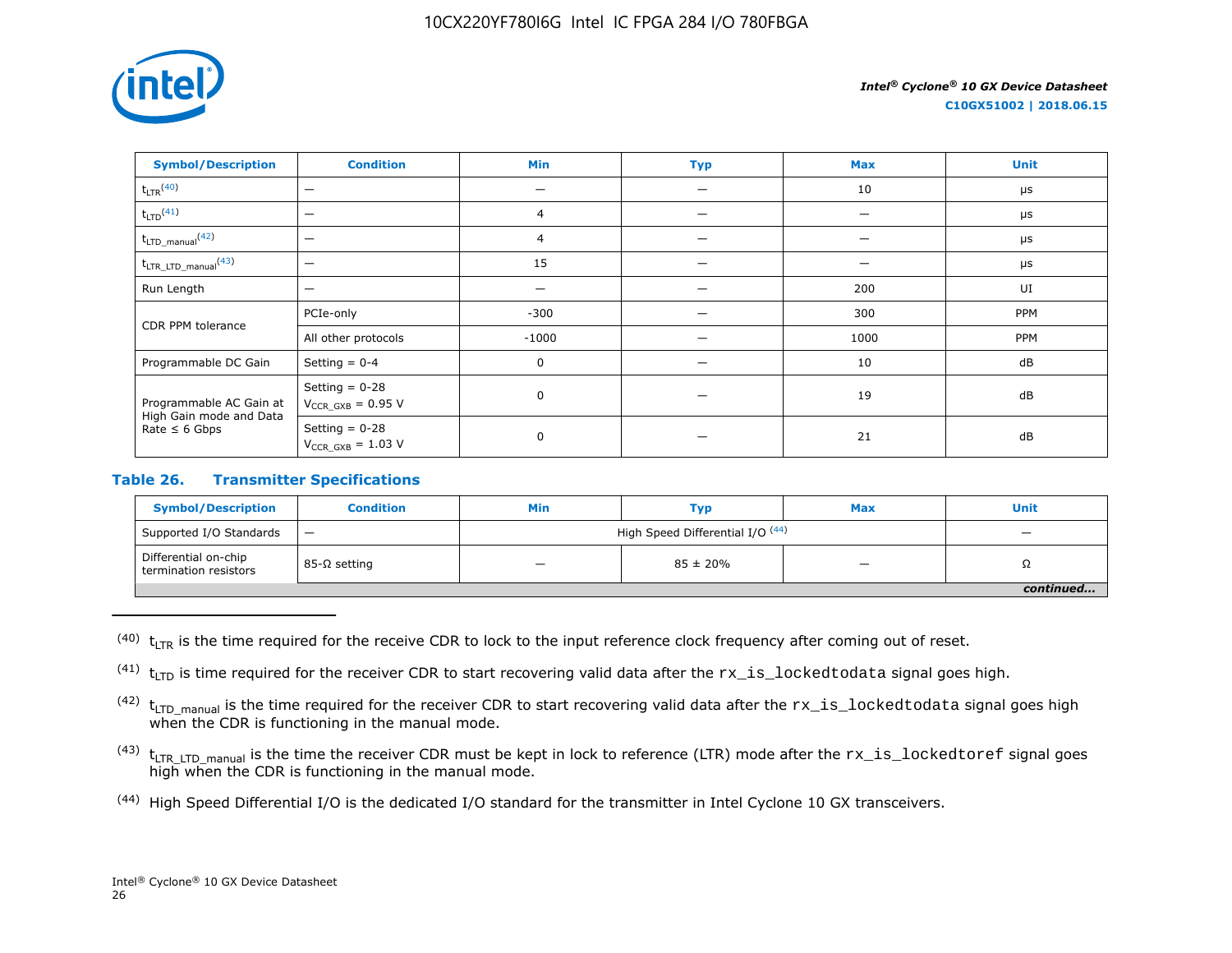**C10GX51002 | 2018.06.15**



| <b>Symbol/Description</b>     | <b>Condition</b>                                                  | Min | <b>Typ</b>               | <b>Max</b> | <b>Unit</b> |
|-------------------------------|-------------------------------------------------------------------|-----|--------------------------|------------|-------------|
|                               | 100-Ω setting                                                     | -   | $100 \pm 20\%$           | –          | Ω           |
|                               | $V_{CCT_GXB} = 0.95 V$                                            |     | 450                      |            | mV          |
| V <sub>OCM</sub> (AC coupled) | $V_{CCT_GXB} = 1.03 V$                                            |     | 500                      | –          | mV          |
| V <sub>OCM</sub> (DC coupled) | $V_{CCT_GXB} = 0.95 V$                                            |     | 450                      |            | mV          |
|                               | $V_{CCT_GXB} = 1.03 V$                                            |     | 500                      |            | mV          |
| Rise time (45)                | 20% to 80%                                                        | 20  | --                       | 130        | ps          |
| Fall time (45)                | 80% to 20%                                                        | 20  | $\overline{\phantom{0}}$ | 130        | ps          |
| Intra-differential pair skew  | TX $V_{CM}$ = 0.5 V and slew<br>rate setting of<br>SLEW R5 $(46)$ |     |                          | 15         | ps          |

# **Table 27. Typical Transmitter V<sub>OD</sub>** Settings

| <b>Symbol</b>                                                                     | V <sub>OD</sub> Setting | V <sub>OD</sub> -to-V <sub>CCT_GXB</sub> Ratio |  |  |  |
|-----------------------------------------------------------------------------------|-------------------------|------------------------------------------------|--|--|--|
|                                                                                   | 31                      | 1.00                                           |  |  |  |
|                                                                                   | 30                      | 0.97                                           |  |  |  |
|                                                                                   | 29                      | 0.93                                           |  |  |  |
|                                                                                   | 28                      | 0.90                                           |  |  |  |
|                                                                                   | 27                      | 0.87                                           |  |  |  |
| $V_{OD}$ differential value = $V_{OD}$ -to- $V_{CCT\_GXB}$ ratio x $V_{CCT\_GXB}$ | 26                      | 0.83                                           |  |  |  |
|                                                                                   | 25                      | 0.80                                           |  |  |  |
|                                                                                   | 24                      | 0.77                                           |  |  |  |
|                                                                                   | 23                      | 0.73                                           |  |  |  |
|                                                                                   | 22                      | 0.70                                           |  |  |  |
| continued                                                                         |                         |                                                |  |  |  |

<sup>(45)</sup> The Intel Quartus Prime software automatically selects the appropriate slew rate depending on the design configurations.

<sup>(46)</sup> SLEW\_R1 is the slowest and SLEW\_R5 is the fastest. SLEW\_R6 and SLEW\_R7 are not used.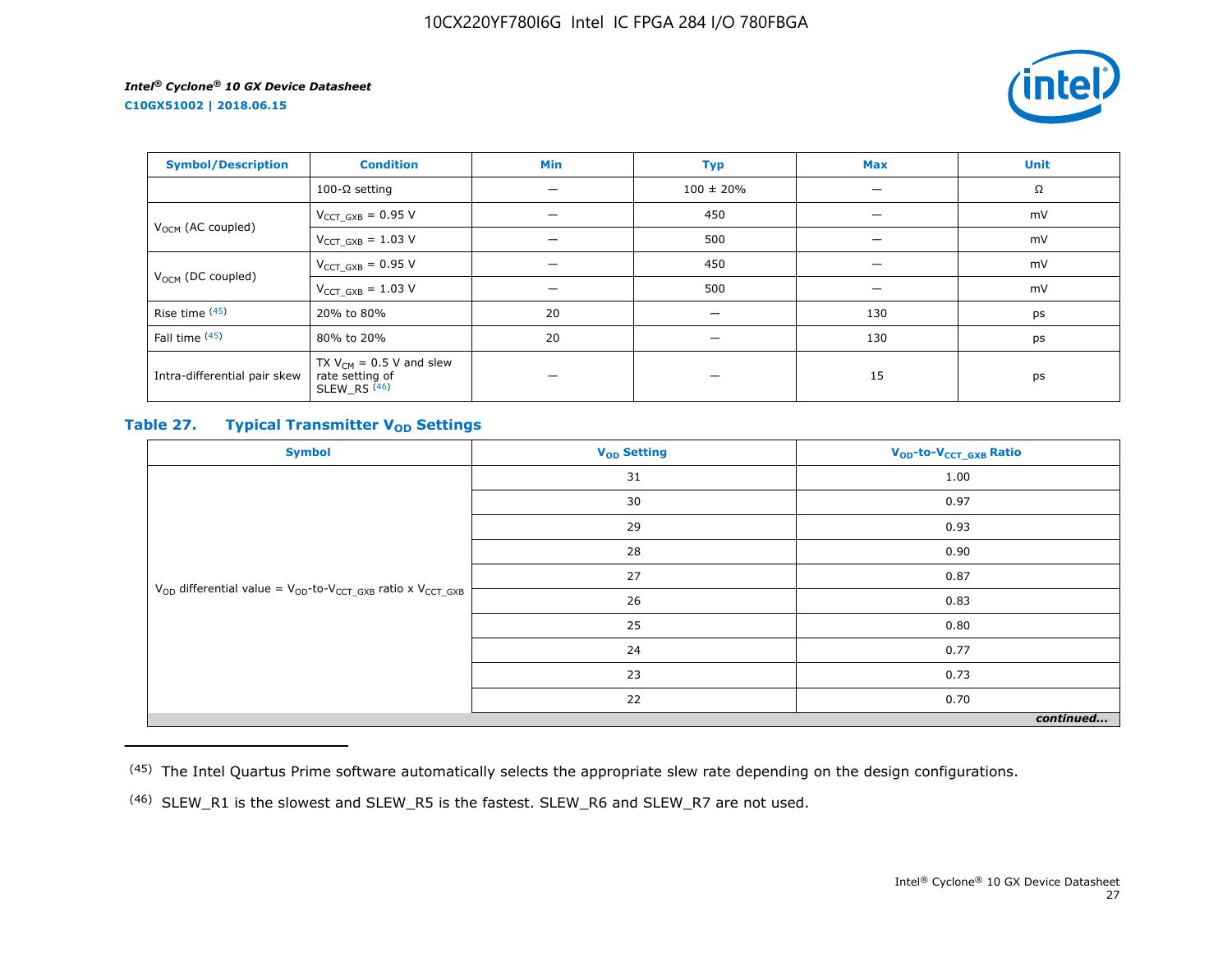

| <b>Symbol</b> | <b>V<sub>OD</sub></b> Setting | V <sub>OD</sub> -to-V <sub>CCT_GXB</sub> Ratio |
|---------------|-------------------------------|------------------------------------------------|
|               | 21                            | 0.67                                           |
|               | 20                            | 0.63                                           |
|               | 19                            | 0.60                                           |
|               | 18                            | 0.57                                           |
|               | 17                            | 0.53                                           |
|               | 16                            | 0.50                                           |
|               | 15                            | 0.47                                           |
|               | 14                            | 0.43                                           |
|               | 13                            | 0.40                                           |
|               | 12                            | 0.37                                           |

# **Table 28. Transmitter Channel-to-channel Skew Specifications**

| <b>Mode</b>                                       | <b>Channel Span</b>          | <b>Maximum Skew</b> | Unit |
|---------------------------------------------------|------------------------------|---------------------|------|
| x6 Clock                                          | Up to 6 channels in one bank | 61                  | ps   |
| xN Clock                                          | Within 2 banks               | 230                 | ps   |
| <sup>1</sup> PLL Feedback Compensation (47), (48) | Side-wide                    | 1600                | ps   |

**Related Information**

[PLLs and Clock Networks](https://documentation.altera.com/#/link/hki1486507600636/mbh1486506924952)

<sup>(47)</sup> refclk is set to 125 MHz during the test.

<sup>(48)</sup> You can reduce the lane-to-lane skew by increasing the reference clock frequency.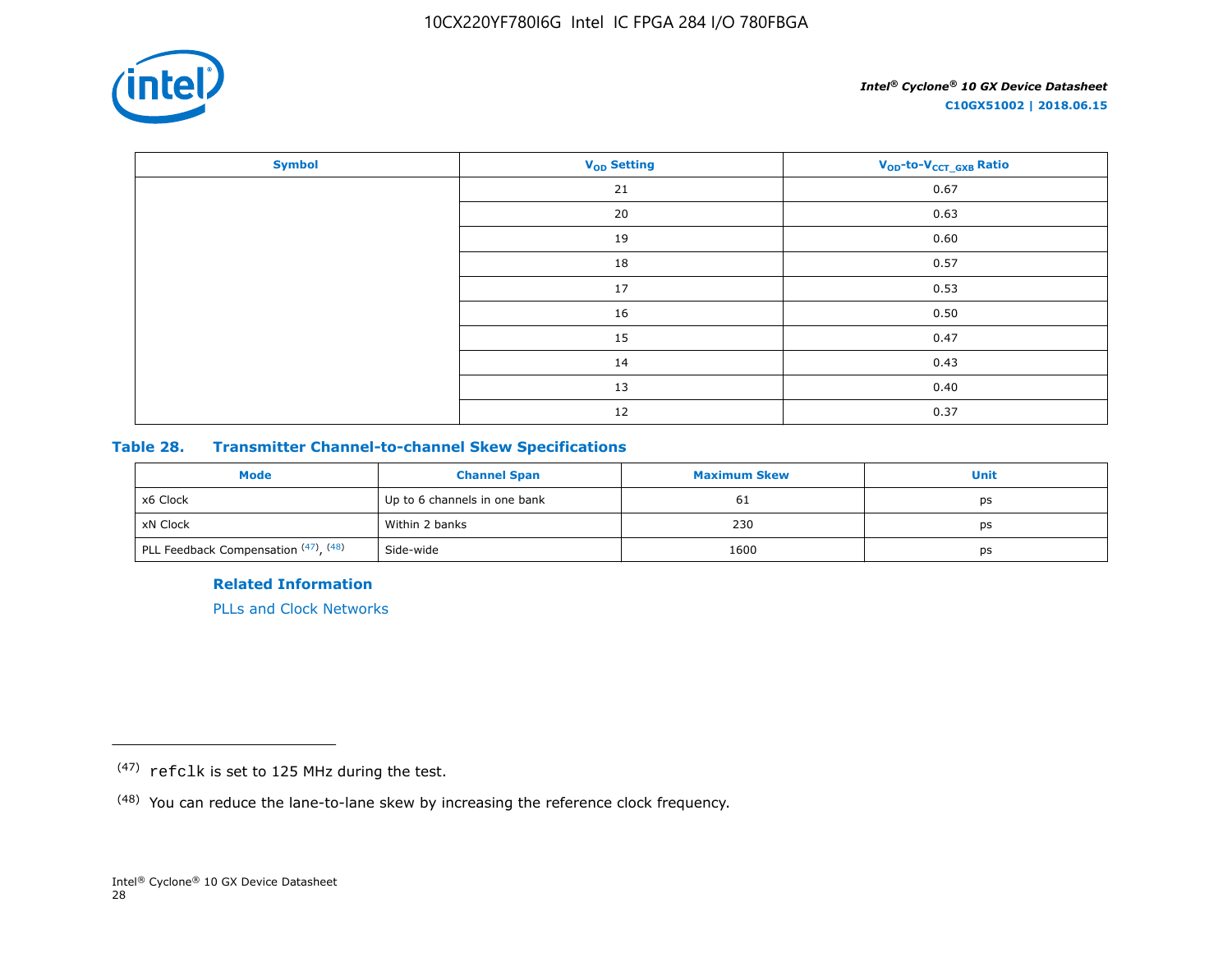

# **Core Performance Specifications**

# **Clock Tree Specifications**

# **Table 29. Clock Tree Performance for Intel Cyclone 10 GX Devices**

| <b>Parameter</b>                                        | <b>Performance (All Speed Grades)</b> | Unit |
|---------------------------------------------------------|---------------------------------------|------|
| Global clock, regional clock, and small periphery clock | 644                                   | MHz  |
| Large periphery clock                                   | 525                                   | MHz  |

# **PLL Specifications**

## **Fractional PLL Specifications**

# **Table 30. Fractional PLL Specifications for Intel Cyclone 10 GX Devices**

| <b>Symbol</b>            | <b>Parameter</b>                                               | <b>Condition</b> | <b>Min</b> | <b>Typ</b> | <b>Max</b> | <b>Unit</b>   |
|--------------------------|----------------------------------------------------------------|------------------|------------|------------|------------|---------------|
| $f_{IN}$                 | Input clock frequency                                          |                  | 30         |            | 800(49)    | MHz           |
| $f_{INPP}$               | Input clock frequency to the phase<br>frequency detector (PFD) |                  | 30         |            | 700        | MHz           |
| f <sub>CASC</sub> INPFD  | Input clock frequency to the PFD of<br>destination cascade PLL |                  | 30         |            | 60         | MHz           |
| $f_{VCO}$                | PLL voltage-controlled oscillator (VCO)<br>operating range     |                  | 6          |            | 12.5       | GHz           |
| t <sub>einduty</sub>     | Input clock duty cycle                                         |                  | 45         |            | 55         | $\frac{0}{0}$ |
| $f_{\text{OUT}}$         | Output frequency for internal global or<br>regional clock      |                  |            |            | 644        | MHz           |
| f <sub>DYCONFIGCLK</sub> | Dynamic configuration clock for<br>reconfig_clk                |                  |            |            | 100        | MHz           |
|                          |                                                                |                  |            |            |            | continued     |

<sup>&</sup>lt;sup>(49)</sup> This specification is limited by the I/O maximum frequency. The maximum achievable I/O frequency is different for each I/O standard and is depends on design and system specific factors. Ensure proper timing closure in your design and perform HSPICE/IBIS simulations based on your specific design and system setup to determine the maximum achievable frequency in your system.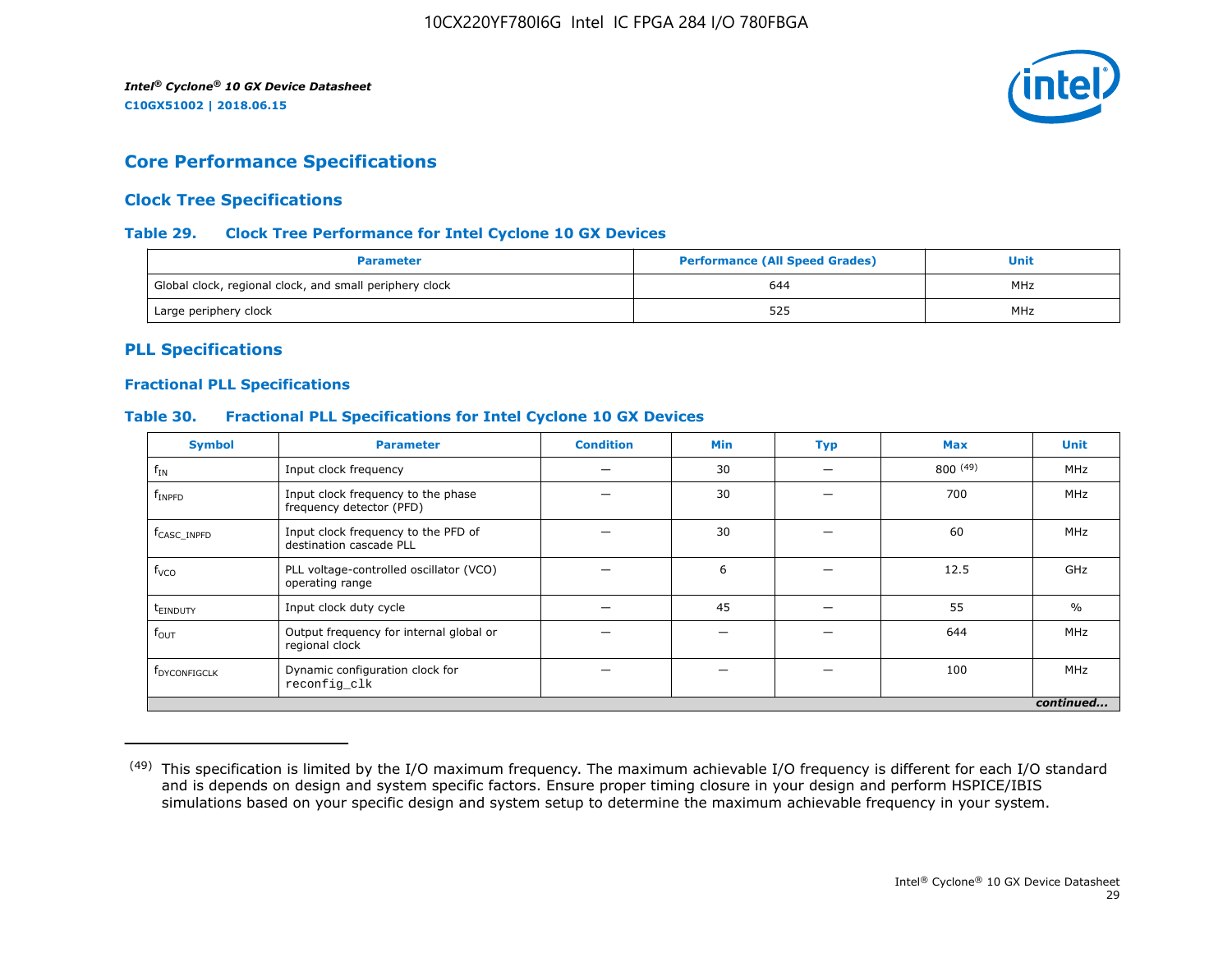

| <b>Symbol</b>            | <b>Parameter</b>                                                                                                | <b>Condition</b>                      | Min | <b>Typ</b> | <b>Max</b> | <b>Unit</b> |
|--------------------------|-----------------------------------------------------------------------------------------------------------------|---------------------------------------|-----|------------|------------|-------------|
| t <sub>LOCK</sub>        | Time required to lock from end-of-device<br>configuration or deassertion of<br>pll_powerdown                    |                                       |     |            | 1          | ms          |
| t <sub>DLOCK</sub>       | Time required to lock dynamically (after<br>switchover or reconfiguring any non-post-<br>scale counters/delays) |                                       |     |            |            | ms          |
| $f_{CLBW}$               | PLL closed-loop bandwidth                                                                                       |                                       | 0.3 |            | 4          | <b>MHz</b>  |
| t <sub>PLL</sub> PSERR   | Accuracy of PLL phase shift                                                                                     |                                       | —   | -          | 50         | ps          |
| t <sub>ARESET</sub>      | Minimum pulse width on the<br>pll_powerdown signal                                                              |                                       | 10  |            | –          | ns          |
| $t_{INCCJ}$ (50)(51)     | Input clock cycle-to-cycle jitter                                                                               | $F_{RFF} \geq 100$ MHz                |     | -          | 0.13       | $UI(p-p)$   |
|                          |                                                                                                                 | $F_{RFF}$ < 100 MHz                   |     |            | 650        | $ps(p-p)$   |
| $t_{\text{OUTPJ}}$ (52)  | Period jitter for clock output                                                                                  | $F_{\text{OUT}} \geq 100 \text{ MHz}$ |     |            | 600        | $ps(p-p)$   |
|                          |                                                                                                                 | $F_{\text{OUT}}$ < 100 MHz            |     | -          | 60         | $mUI(p-p)$  |
| $t_{\text{OUTCCJ}}$ (52) | Cycle-to-cycle jitter for clock output                                                                          | $F_{\text{OUT}} \geq 100 \text{ MHz}$ |     |            | 600        | $ps(p-p)$   |
|                          |                                                                                                                 | $F_{\text{OUT}} < 100 \text{ MHz}$    |     |            | 60         | $mUI(p-p)$  |
| $dK_{\text{BIT}}$        | Bit number of Delta Sigma Modulator (DSM)                                                                       |                                       |     | 32         |            | bit         |

# **Related Information**

Memory Output Clock Jitter Specifications on page 43

Provides more information about the external memory interface clock output jitter specifications.

- <sup>(51)</sup> F<sub>REF</sub> is  $f_{IN}/N$ , specification applies when  $N = 1$ .
- (52) External memory interface clock output jitter specifications use a different measurement method, which are available in Memory Output Clock Jitter Specification for Intel Cyclone 10 GX Devices table.

<sup>&</sup>lt;sup>(50)</sup> A high input jitter directly affects the PLL output jitter. To have low PLL output clock jitter, you must provide a clean clock source with jitter  $<$  120 ps.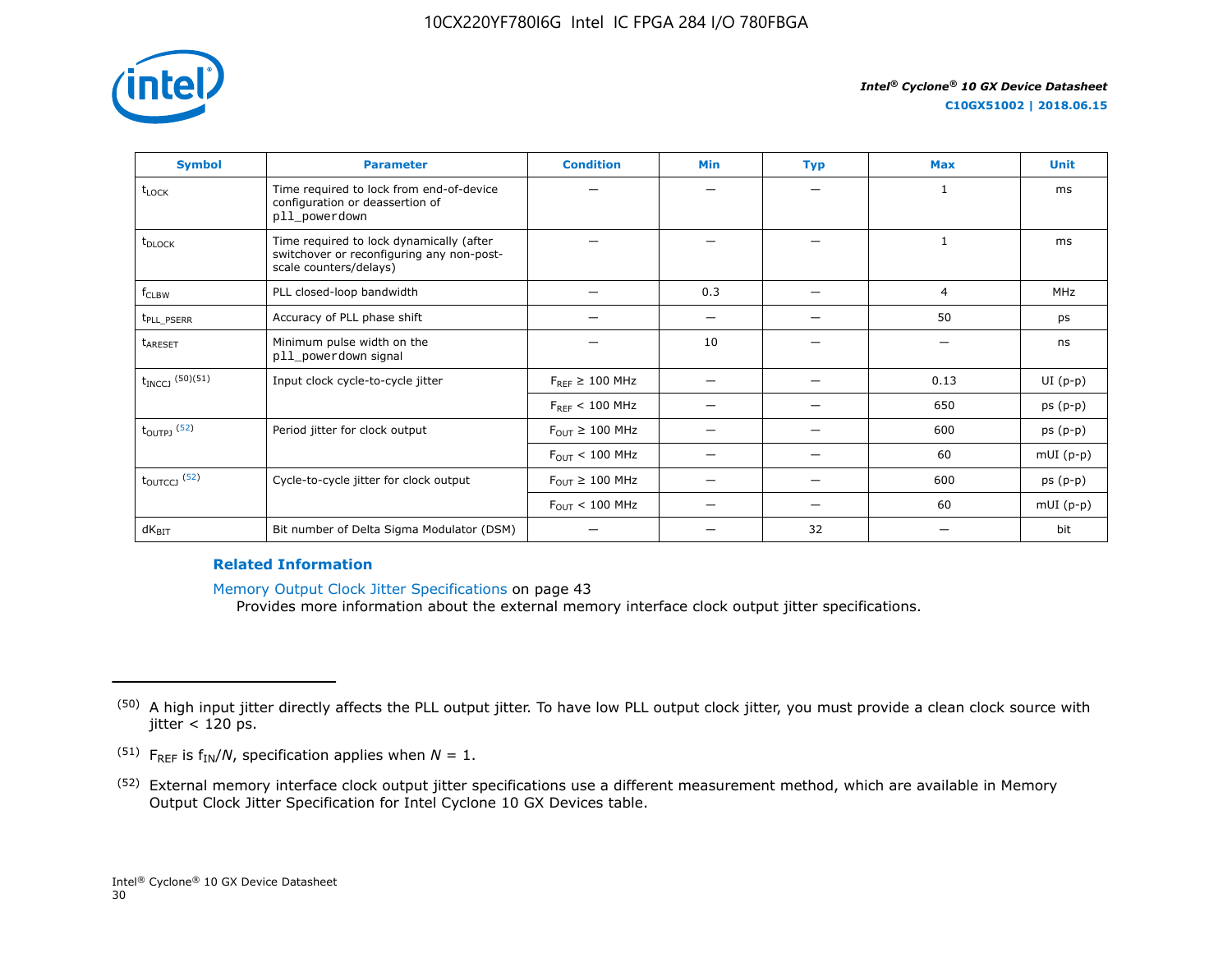

# **I/O PLL Specifications**

# **Table 31. I/O PLL Specifications for Intel Cyclone 10 GX Devices**

| <b>Symbol</b>            | <b>Parameter</b>                                                                   | <b>Condition</b>        | <b>Min</b>               | <b>Typ</b>               | <b>Max</b>   | <b>Unit</b>   |
|--------------------------|------------------------------------------------------------------------------------|-------------------------|--------------------------|--------------------------|--------------|---------------|
| $f_{IN}$                 | Input clock frequency                                                              | -5 speed grade          | 10                       |                          | 700(53)      | MHz           |
|                          |                                                                                    | -6 speed grade          | 10                       | —                        | 650(53)      | MHz           |
| $f_{INPFD}$              | Input clock frequency to the PFD                                                   |                         | 10                       |                          | 325          | MHz           |
| f <sub>CASC</sub> INPFD  | Input clock frequency to the PFD of destination<br>cascade PLL                     |                         | 10                       |                          | 60           | MHz           |
| f <sub>vco</sub>         | PLL VCO operating range                                                            | -5 speed grade          | 600                      |                          | 1434         | MHz           |
|                          |                                                                                    | -6 speed grade          | 600                      | $\overline{\phantom{0}}$ | 1250         | MHz           |
| $f_{CLBW}$               | PLL closed-loop bandwidth                                                          | —                       | 0.1                      | $\overline{\phantom{0}}$ | 8            | MHz           |
| t <sub>einduty</sub>     | Input clock or external feedback clock input<br>duty cycle                         |                         | 40                       |                          | 60           | $\frac{0}{0}$ |
| $f_{\text{OUT}}$         | Output frequency for internal global or regional<br>clock (C counter)              | $-5$ , $-6$ speed grade | -                        |                          | 644          | MHz           |
| $fOUT$ $_{EXT}$          | Output frequency for external clock output                                         | -5 speed grade          | -                        |                          | 720          | MHz           |
|                          |                                                                                    | -6 speed grade          | -                        |                          | 650          | MHz           |
| t <sub>outputy</sub>     | Duty cycle for dedicated external clock output<br>(when set to 50%)                |                         | 45                       | 50                       | 55           | $\frac{0}{0}$ |
| t <sub>FCOMP</sub>       | External feedback clock compensation time                                          |                         | $\overline{\phantom{m}}$ |                          | 10           | ns            |
| f <sub>DYCONFIGCLK</sub> | Dynamic configuration clock for mgmt_clk and<br>scanclk                            |                         |                          |                          | 100          | MHz           |
| $t_{\text{LOCK}}$        | Time required to lock from end-of-device<br>configuration or deassertion of areset |                         |                          |                          | $\mathbf{1}$ | ms            |
|                          |                                                                                    |                         |                          |                          |              | continued     |

<sup>(53)</sup> This specification is limited by the I/O maximum frequency. The maximum achievable I/O frequency is different for each I/O standard and is depends on design and system specific factors. Ensure proper timing closure in your design and perform HSPICE/IBIS simulations based on your specific design and system setup to determine the maximum achievable frequency in your system.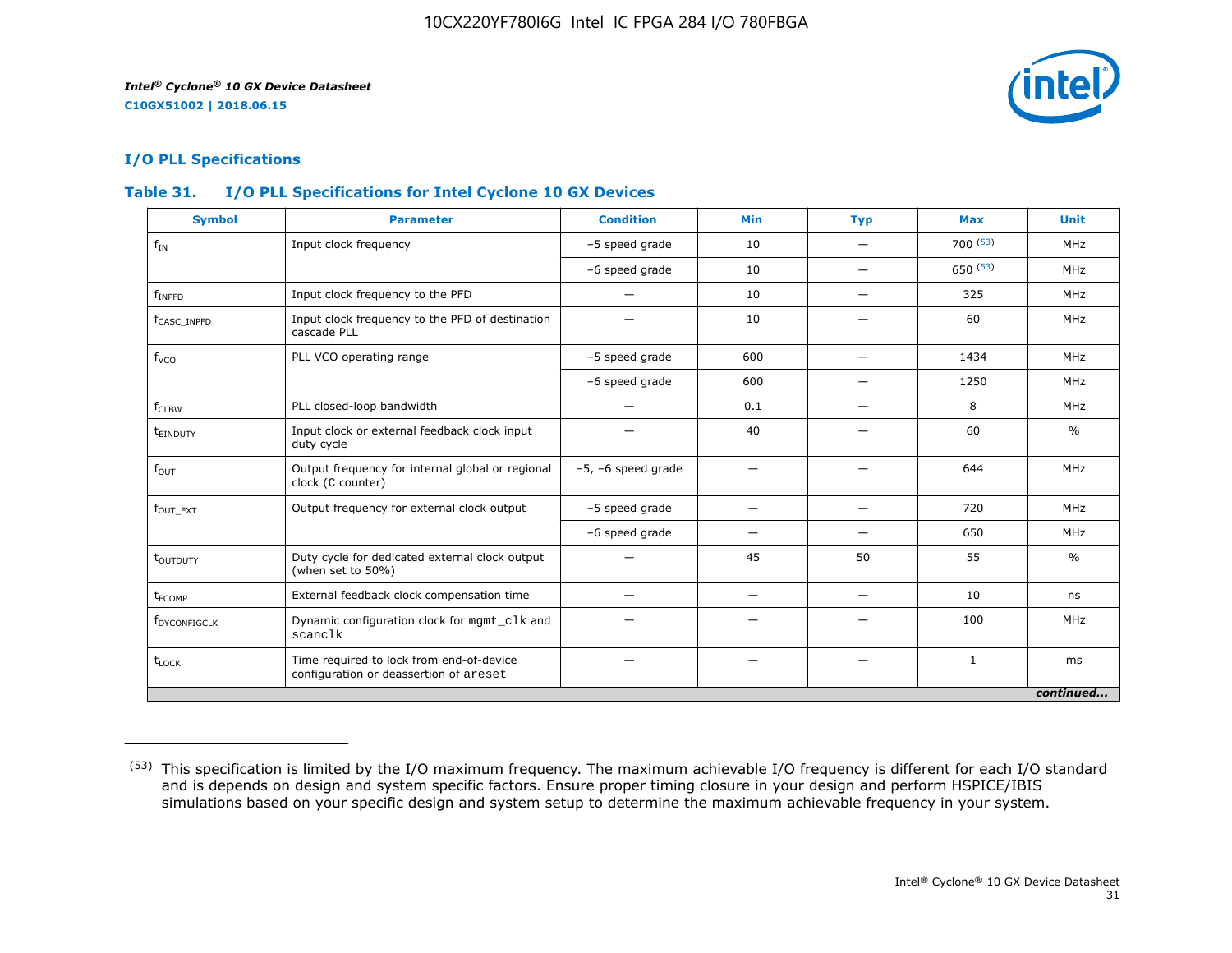

**C10GX51002 | 2018.06.15**

| <b>Symbol</b>                     | <b>Parameter</b>                                                                                               | <b>Condition</b>                      | <b>Min</b>               | <b>Typ</b> | <b>Max</b>   | <b>Unit</b> |
|-----------------------------------|----------------------------------------------------------------------------------------------------------------|---------------------------------------|--------------------------|------------|--------------|-------------|
| t <sub>DLOCK</sub>                | Time required to lock dynamically (after<br>switchover or reconfiguring any non-post-scale<br>counters/delays) |                                       |                          |            | $\mathbf{1}$ | ms          |
| t <sub>PLL_PSERR</sub>            | Accuracy of PLL phase shift                                                                                    |                                       | —                        |            | ±50          | ps          |
| <b>LARESET</b>                    | Minimum pulse width on the areset signal                                                                       |                                       | 10                       |            |              | ns          |
| $t_{INCCJ}$ (54)(55)              | Input clock cycle-to-cycle jitter                                                                              | $F_{REF} \geq 100$ MHz                | $\overline{\phantom{0}}$ |            | 0.15         | $UI(p-p)$   |
|                                   |                                                                                                                | $F_{RFF}$ < 100 MHz                   |                          |            | 750          | $ps(p-p)$   |
| toutpj DC                         | Period jitter for dedicated clock output                                                                       | $F_{OUT} \geq 100$ MHz                |                          |            | 175          | $ps(p-p)$   |
|                                   |                                                                                                                | $F_{OIII}$ < 100 MHz                  | $\overline{\phantom{0}}$ |            | 17.5         | $mUI(p-p)$  |
| t <sub>outccj</sub> <sub>pc</sub> | Cycle-to-cycle jitter for dedicated clock output                                                               | $F_{OIII} \geq 100$ MHz               | –                        |            | 175          | $ps(p-p)$   |
|                                   |                                                                                                                | $F_{OUT}$ < 100 MHz                   | —                        |            | 17.5         | $mUI(p-p)$  |
| $t_{\text{OUTPI\_IO}}$ (56)       | Period jitter for clock output on the regular I/O                                                              | $F_{OUT} \geq 100$ MHz                | —                        |            | 600          | $ps(p-p)$   |
|                                   |                                                                                                                | $F_{\text{OUT}} < 100 \text{ MHz}$    |                          |            | 60           | $mUI(p-p)$  |
| $t_{\text{OUTCCJ\_IO}}$ (56)      | Cycle-to-cycle jitter for clock output on the                                                                  | $F_{OUT} \geq 100$ MHz                | $\overline{\phantom{0}}$ |            | 600          | $ps(p-p)$   |
|                                   | regular I/O                                                                                                    | $F_{OUT}$ < 100 MHz                   | $\overline{\phantom{0}}$ |            | 60           | $mUI(p-p)$  |
| t <sub>CASC_OUTPJ_DC</sub>        | Period jitter for dedicated clock output in                                                                    | $F_{\text{OUT}} \geq 100 \text{ MHz}$ |                          |            | 175          | $ps(p-p)$   |
|                                   | cascaded PLLs                                                                                                  | $F_{OUT}$ < 100 MHz                   |                          |            | 17.5         | $mUI(p-p)$  |

### **Related Information**

Memory Output Clock Jitter Specifications on page 43 Provides more information about the external memory interface clock output jitter specifications.

<sup>&</sup>lt;sup>(54)</sup> A high input jitter directly affects the PLL output jitter. To have low PLL output clock jitter, you must provide a clean clock source with jitter  $<$  120 ps.

<sup>&</sup>lt;sup>(55)</sup> F<sub>REF</sub> is  $f_{IN}/N$ , specification applies when  $N = 1$ .

<sup>(56)</sup> External memory interface clock output jitter specifications use a different measurement method, which are available in Memory Output Clock Jitter Specification for Intel Cyclone 10 GX Devices table.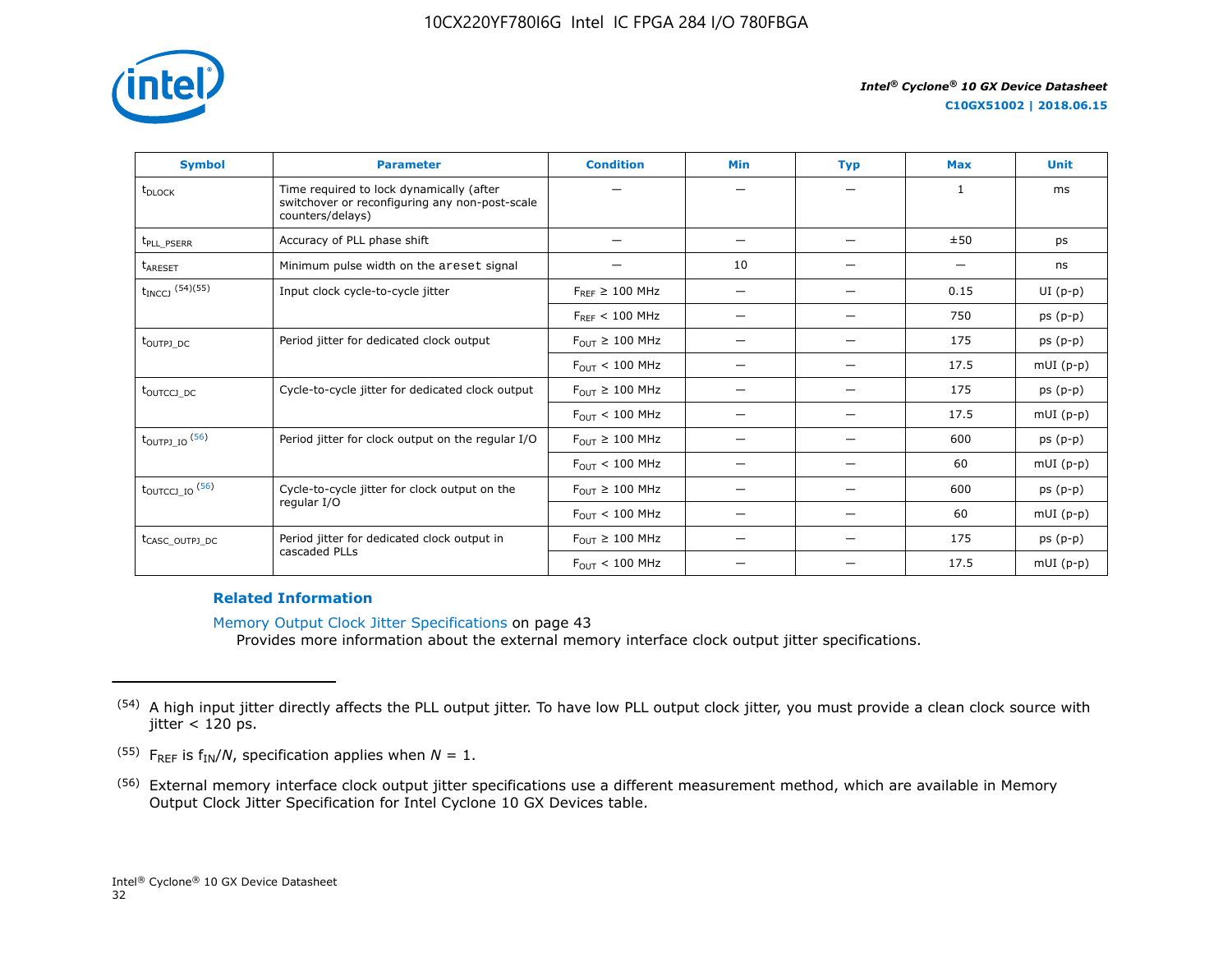

# **DSP Block Specifications**

# **Table 32. DSP Block Performance Specifications for Intel Cyclone 10 GX Devices**

| <b>Mode</b>                                                                  |       |       | <b>Performance</b> |       | <b>Unit</b> |
|------------------------------------------------------------------------------|-------|-------|--------------------|-------|-------------|
|                                                                              | $-E5$ | $-15$ | $-E6$              | $-16$ |             |
| Fixed-point $18 \times 19$ multiplication mode                               | 456   | 438   | 364                | 346   | <b>MHz</b>  |
| Fixed-point 27 $\times$ 27 multiplication mode                               | 450   | 434   | 358                | 344   | <b>MHz</b>  |
| Fixed-point $18 \times 18$ multiplier adder mode                             | 459   | 440   | 370                | 351   | <b>MHz</b>  |
| Fixed-point $18 \times 18$ multiplier adder summed with 36-bit input<br>mode | 444   | 422   | 349                | 326   | <b>MHz</b>  |
| Fixed-point 18 x 19 systolic mode                                            | 459   | 440   | 370                | 351   | <b>MHz</b>  |
| Complex $18 \times 19$ multiplication mode                                   | 456   | 438   | 364                | 346   | MHz         |
| Floating point multiplication mode                                           | 447   | 427   | 347                | 326   | <b>MHz</b>  |
| Floating point adder or subtract mode                                        | 388   | 369   | 288                | 266   | <b>MHz</b>  |
| Floating point multiplier adder or subtract mode                             | 386   | 368   | 290                | 270   | MHz         |
| Floating point multiplier accumulate mode                                    | 418   | 393   | 326                | 294   | <b>MHz</b>  |
| Floating point vector one mode                                               | 404   | 382   | 306                | 282   | MHz         |
| Floating point vector two mode                                               | 383   | 367   | 293                | 278   | <b>MHz</b>  |

# **Memory Block Specifications**

To achieve the maximum memory block performance, use a memory block clock that comes through global clock routing from an on-chip PLL and set to **50%** output duty cycle. Use the Intel Quartus Prime software to report timing for the memory block clocking schemes.

When you use the error detection cyclical redundancy check (CRC) feature, there is no degradation in  $f_{MAX}$ .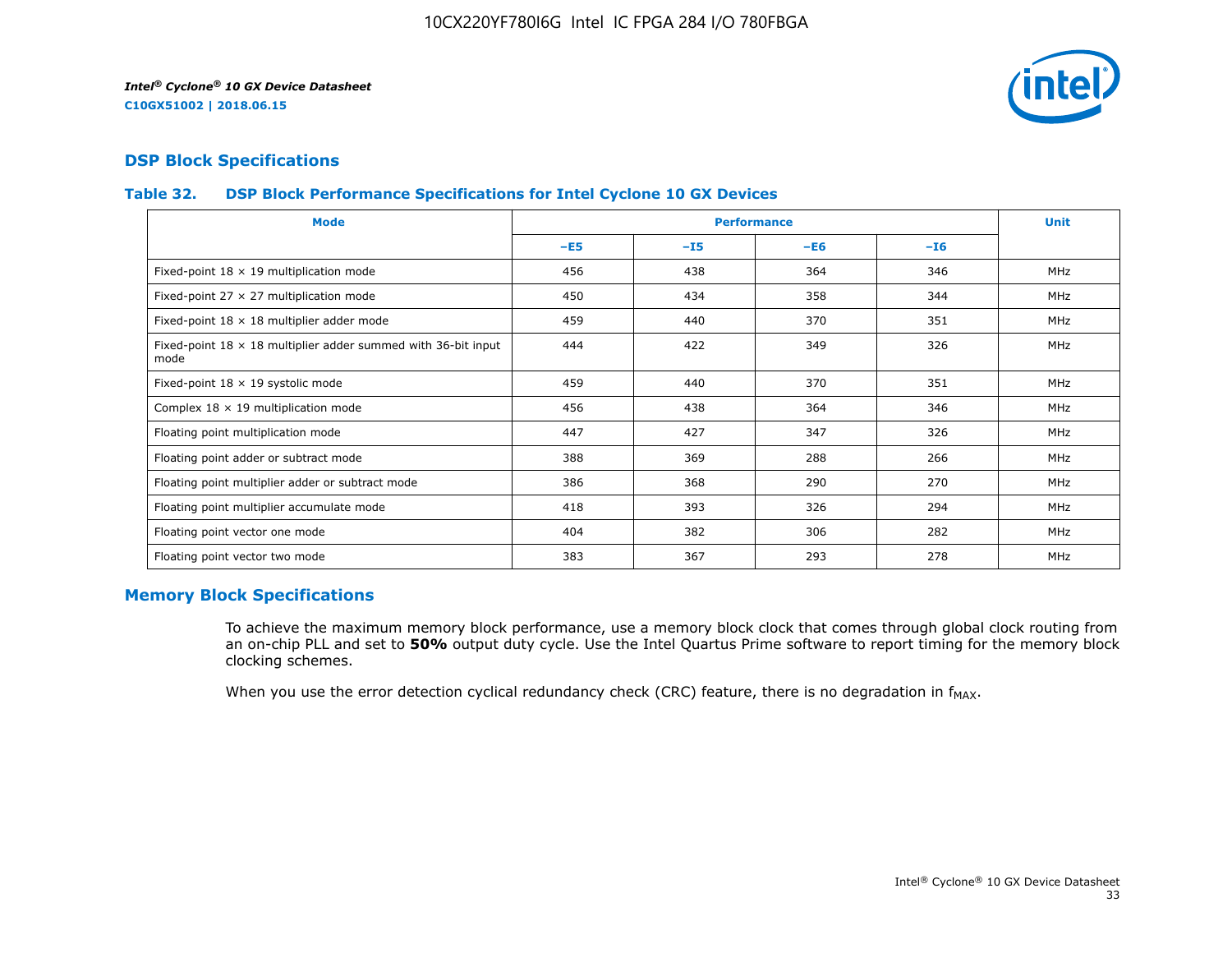

# **Table 33. Memory Block Performance Specifications for Intel Cyclone 10 GX Devices**

| <b>Memory</b> | <b>Mode</b>                                                                                        |            | <b>Performance</b> |       |             |  |
|---------------|----------------------------------------------------------------------------------------------------|------------|--------------------|-------|-------------|--|
|               |                                                                                                    | $-E5, -15$ | $-E6$              | $-16$ | <b>Unit</b> |  |
| MLAB          | Single port, all supported widths $(x16/x32)$                                                      | 570        | 490                | 490   | MHz         |  |
|               | Simple dual-port, all supported widths $(x16/x32)$                                                 | 570        | 490                | 490   | MHz         |  |
|               | Simple dual-port with the read-during-write option set to<br>Old Data, all supported widths        | 400        | 330                | 330   | <b>MHz</b>  |  |
|               | ROM, all supported width $(x16/x32)$                                                               | 570        | 490                | 490   | MHz         |  |
| M20K Block    | Single-port, all supported widths                                                                  | 625        | 530                | 510   | MHz         |  |
|               | Simple dual-port, all supported widths                                                             | 625        | 530                | 510   | MHz         |  |
|               | Simple dual-port with the read-during-write option set to<br><b>Old Data, all supported widths</b> | 470        | 410                | 410   | <b>MHz</b>  |  |
|               | Simple dual-port with ECC enabled, $512 \times 32$                                                 | 410        | 360                | 360   | <b>MHz</b>  |  |
|               | Simple dual-port with ECC and optional pipeline registers<br>enabled, $512 \times 32$              | 520        | 470                | 470   | <b>MHz</b>  |  |
|               | True dual port, all supported widths                                                               | 600        | 480                | 480   | MHz         |  |
|               | ROM, all supported widths                                                                          | 625        | 530                | 510   | <b>MHz</b>  |  |

# **Temperature Sensing Diode Specifications**

# **Internal Temperature Sensing Diode Specifications**

# **Table 34. Internal Temperature Sensing Diode Specifications for Intel Cyclone 10 GX Devices**

| <b>Temperature Range</b> | <b>Accuracy</b> | <b>Offset Calibrated Option</b> | <b>Sampling Rate</b> | <b>Conversion Time</b> | <b>Resolution</b> |
|--------------------------|-----------------|---------------------------------|----------------------|------------------------|-------------------|
| $-40$ to $100^{\circ}$ C | ±5°C            | No                              | 1 MHz                | ms د                   | 10 bits           |

# **Related Information**

[Transfer Function for Internal TSD](https://www.altera.com/documentation/vua1487061384661.html#utv1490341047242) Provides the transfer function for the internal TSD.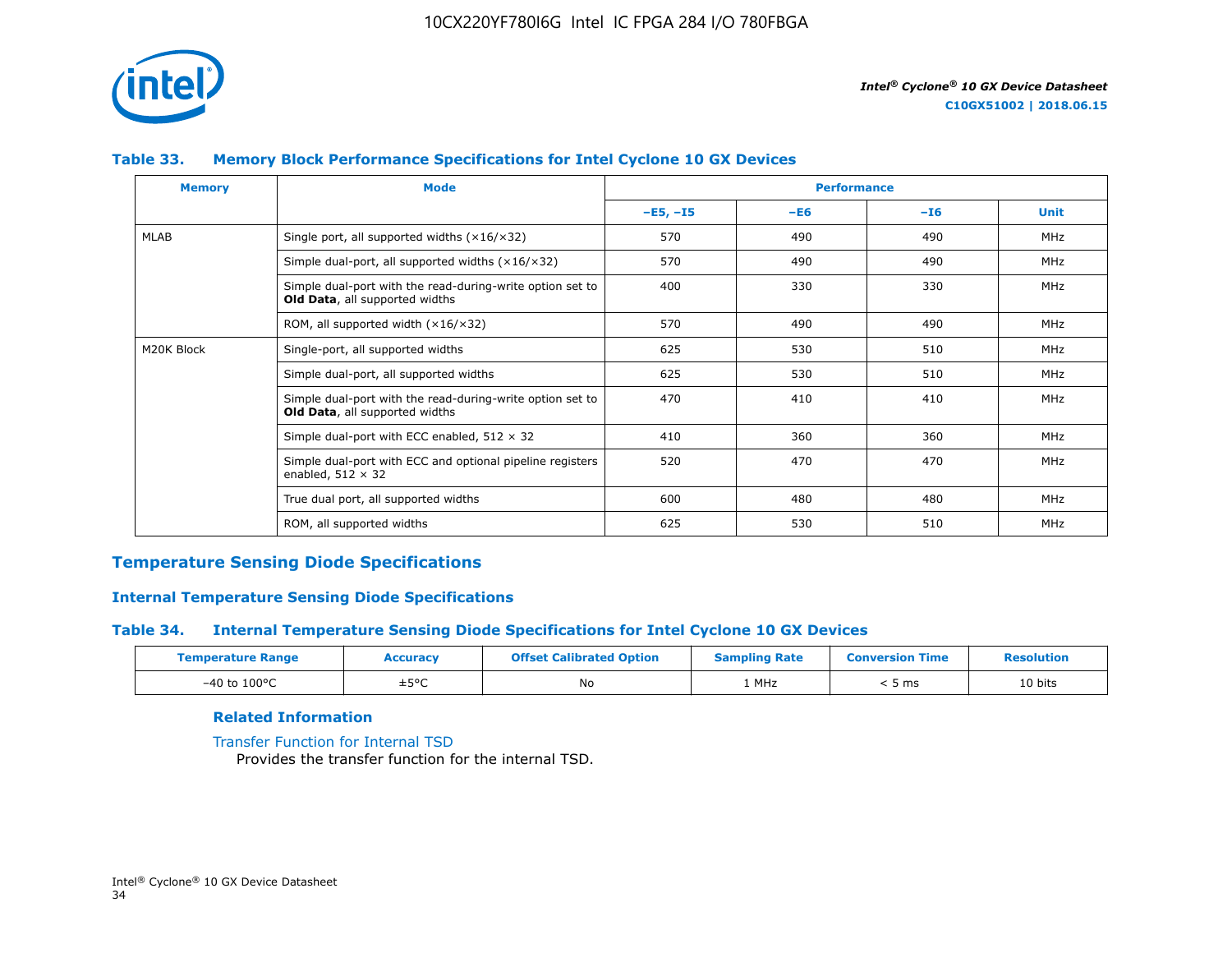

#### **External Temperature Sensing Diode Specifications**

# **Table 35. External Temperature Sensing Diode Specifications for Intel Cyclone 10 GX Devices**

- The typical value is at 25°C.
- Diode accuracy improves with lower injection current.
- Absolute accuracy is dependent on third party external diode ADC and integration specifics.

| <b>Description</b>                       | <b>Min</b>               | Тур                      | <b>Max</b> | <b>Unit</b> |
|------------------------------------------|--------------------------|--------------------------|------------|-------------|
| I <sub>bias</sub> , diode source current | 10                       | $\overline{\phantom{0}}$ | 100        | μA          |
| V <sub>bias</sub> , voltage across diode | 0.3                      |                          | 0.9        |             |
| Series resistance                        | $\overline{\phantom{0}}$ | $\overline{\phantom{a}}$ |            | 75          |
| Diode ideality factor                    | -                        | 1.03                     |            |             |

# **Internal Voltage Sensor Specifications**

## **Table 36. Internal Voltage Sensor Specifications for Intel Cyclone 10 GX Devices**

| <b>Parameter</b>                 |                                      | <b>Minimum</b> | <b>Typical</b>           | <b>Maximum</b> | <b>Unit</b>   |
|----------------------------------|--------------------------------------|----------------|--------------------------|----------------|---------------|
| Resolution                       |                                      |                | —                        | 6              | Bit           |
| Sampling rate                    |                                      |                | $\overline{\phantom{0}}$ | 500            | Ksps          |
| Differential non-linearity (DNL) |                                      |                |                          | ±1             | <b>LSB</b>    |
|                                  | Integral non-linearity (INL)         |                |                          | ±1             | <b>LSB</b>    |
| Gain error                       |                                      |                |                          | ±1             | $\frac{0}{0}$ |
| Offset error                     |                                      |                |                          | ±1             | LSB           |
| Input capacitance                |                                      |                | 20                       |                | pF            |
| Clock frequency                  |                                      | 0.1            | -                        | 11             | MHz           |
| Unipolar Input Mode              | Input signal range for Vsigp         | $\Omega$       |                          | 1.5            | $\vee$        |
|                                  | Common mode voltage on Vsign         | $\mathbf 0$    |                          | 0.25           | $\vee$        |
|                                  | Input signal range for Vsigp - Vsign | 0              |                          | 1.25           | V             |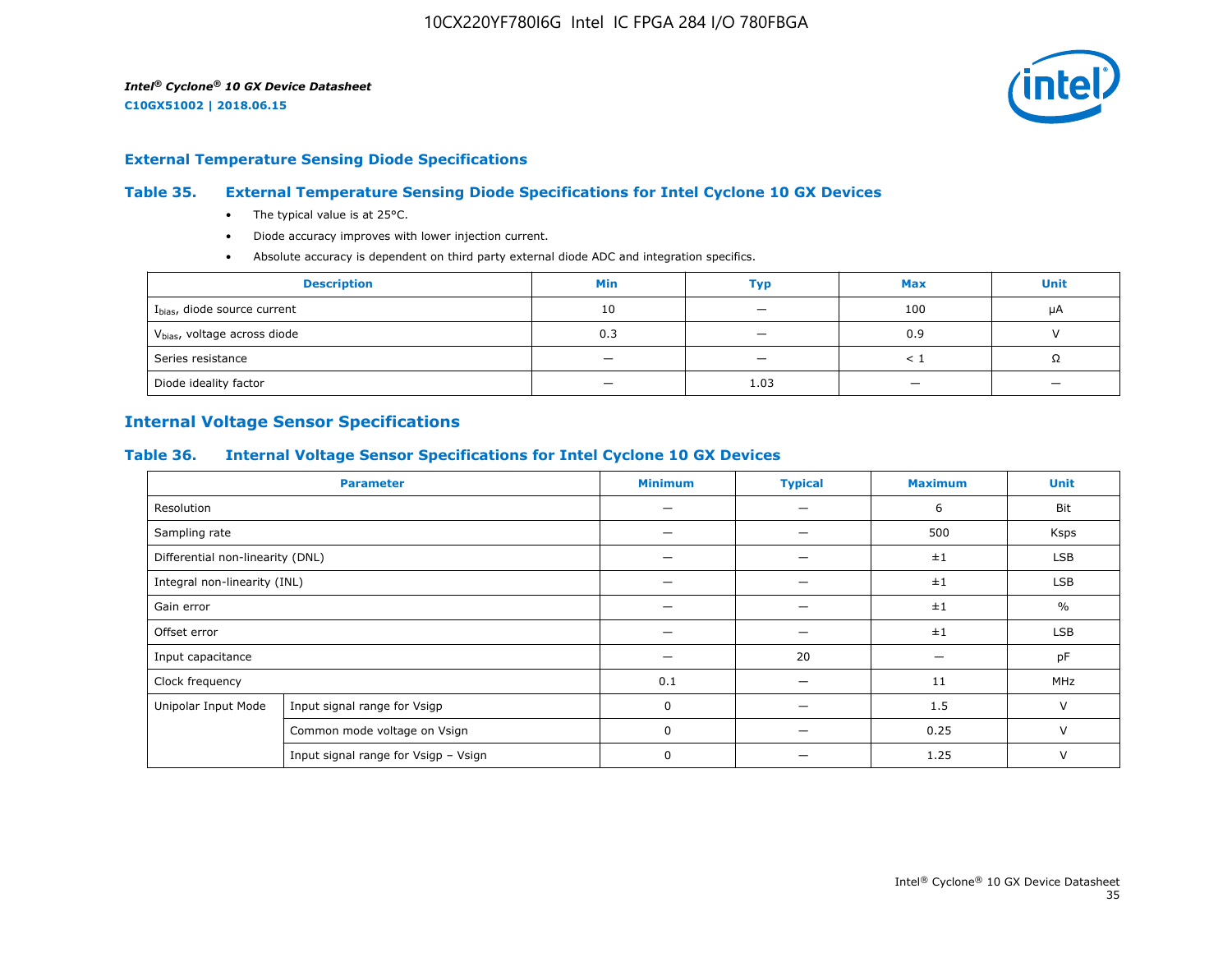

# **Periphery Performance Specifications**

This section describes the periphery performance, high-speed I/O, and external memory interface.

Actual achievable frequency depends on design and system specific factors. Ensure proper timing closure in your design and perform HSPICE/IBIS simulations based on your specific design and system setup to determine the maximum achievable frequency in your system.

# **High-Speed I/O Specifications**

#### **Table 37. High-Speed I/O Specifications for Intel Cyclone 10 GX Devices**

When serializer/deserializer (SERDES) factor  $J = 3$  to 10, use the SERDES block.

For LVDS applications, you must use the PLLs in integer PLL mode.

You must calculate the leftover timing margin in the receiver by performing link timing closure analysis. You must consider the board skew margin, transmitter channel-to-channel skew, and receiver sampling margin to determine the leftover timing margin.

The Intel Cyclone 10 GX devices support the following output standards using true LVDS output buffer types on all I/O banks:

- True RSDS output standard with data rates of up to 360 Mbps
- True mini-LVDS output standard with data rates of up to 400 Mbps

| <b>Symbol</b>                                                                    | <b>Condition</b>                           | $-E5, -15$ |                          | $-E6, -I6$ |            |     | <b>Unit</b> |     |
|----------------------------------------------------------------------------------|--------------------------------------------|------------|--------------------------|------------|------------|-----|-------------|-----|
|                                                                                  |                                            | Min        | Тур                      | <b>Max</b> | <b>Min</b> | Тур | <b>Max</b>  |     |
| f <sub>HSCLK_in</sub> (input clock frequency) True Differential<br>I/O Standards | Clock boost factor<br>$W = 1$ to 40 $(57)$ | 10         | $\overline{\phantom{0}}$ | 700        | 10         | -   | 625         | MHz |
| f <sub>HSCLK_in</sub> (input clock frequency) Single Ended I/O<br>Standards      | Clock boost factor<br>$W = 1$ to 40 $(57)$ | 10         | –                        | 625        | 10         |     | 525         | MHz |
| f <sub>HSCLK_OUT</sub> (output clock frequency)                                  |                                            |            |                          | 700(58)    |            |     | 625(58)     | MHz |
| continued                                                                        |                                            |            |                          |            |            |     |             |     |

 $(57)$  Clock Boost Factor (W) is the ratio between the input data rate and the input clock rate.

 $(58)$  This is achieved by using the PHY clock network.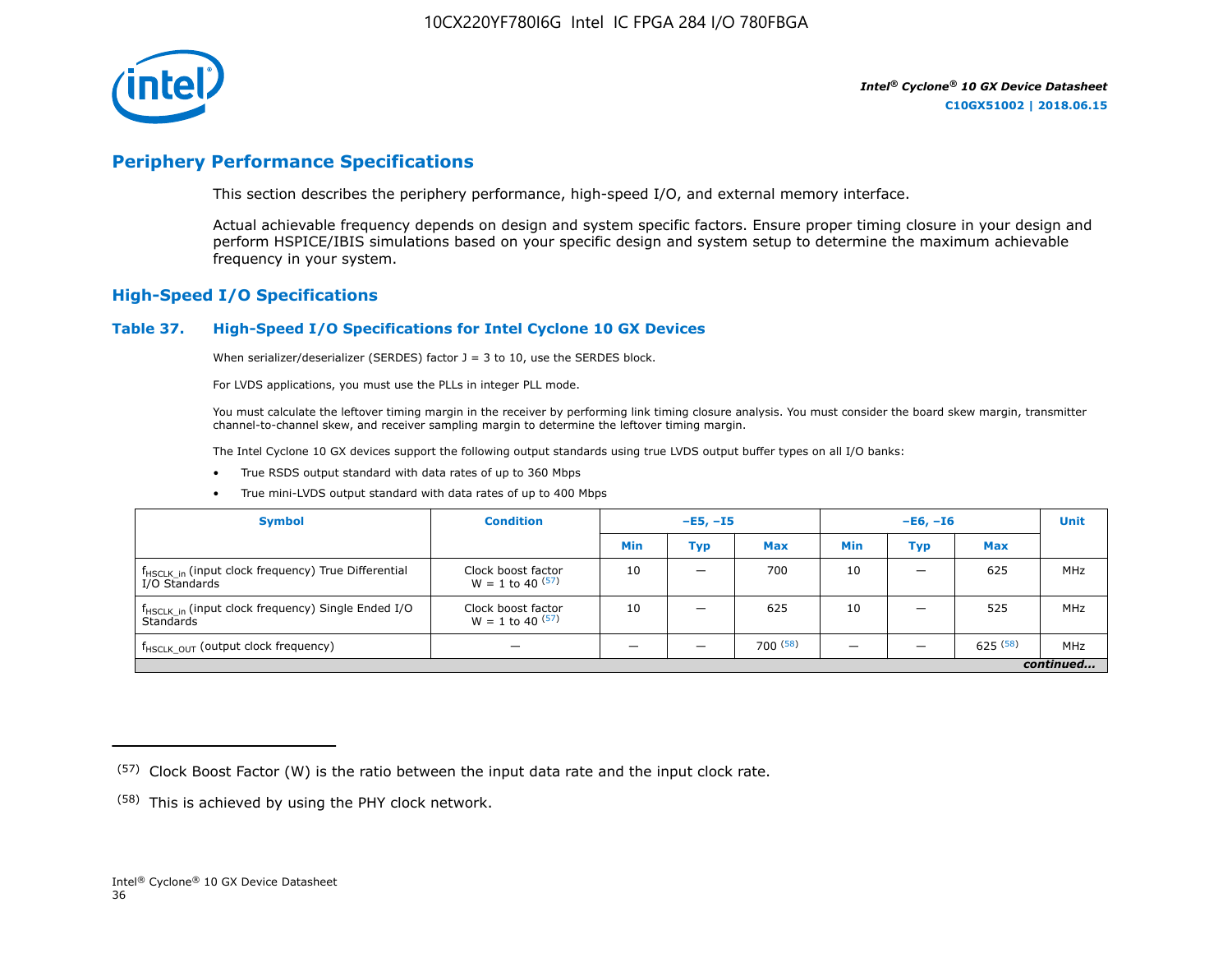**C10GX51002 | 2018.06.15**



| <b>Symbol</b> |                                                   | <b>Condition</b>                                                |      | $-E5, -I5$ |            |      | $-E6, -I6$        |         | <b>Unit</b>   |
|---------------|---------------------------------------------------|-----------------------------------------------------------------|------|------------|------------|------|-------------------|---------|---------------|
|               |                                                   |                                                                 | Min  | <b>Typ</b> | <b>Max</b> | Min  | <b>Max</b><br>Typ |         |               |
| Transmitter   | True Differential<br>I/O Standards -              | SERDES factor $J = 4$ to 10<br>(60)(61)(62)                     | (62) |            | 1434       | (62) | —                 | 1250    | Mbps          |
|               | $f_{HSDR}$ (data rate)<br>$(59)$                  | <b>SERDES</b> factor<br>$J = 3(60)(61)(62)$                     | (62) |            | 1076       | (62) |                   | 938     | Mbps          |
|               |                                                   | SERDES factor $J = 2$ , uses<br>DDR registers                   | (62) |            | 275(63)    | (62) |                   | 250(63) | Mbps          |
|               |                                                   | SERDES factor $J = 1$ , uses<br>DDR registers                   | (62) |            | 275(63)    | (62) |                   | 250(63) | Mbps          |
|               | $t_{x \text{ Jitter}}$ - True<br>Differential I/O | Total jitter for data rate,<br>$600$ Mbps $-1.6$ Gbps           |      |            | 200        | -    |                   | 250     | ps            |
|               | Standards                                         | Total jitter for data rate,<br>$< 600$ Mbps                     |      |            | 0.12       |      |                   | 0.15    | UI            |
|               | $t_{DUTY}$ (64)                                   | TX output clock duty cycle<br>for Differential I/O<br>Standards | 45   | 50         | 55         | 45   | 50                | 55      | $\frac{0}{0}$ |
|               | $t_{\text{RISE 8}}$ & $t_{\text{FALL}}$ (61)      | True Differential I/O<br>Standards                              |      |            | 180        |      |                   | 200     | ps            |
|               |                                                   |                                                                 |      |            |            |      |                   |         | continued     |

(59) Requires package skew compensation with PCB trace length.

 $^{(60)}$  The F<sub>max</sub> specification is based on the fast clock used for serial data. The interface F<sub>max</sub> is also dependent on the parallel clock domain which is design dependent and requires timing analysis.

<sup>(61)</sup> The V<sub>CC</sub> and V<sub>CCP</sub> must be on a combined power layer and a maximum load of 5 pF for chip-to-chip interface.

<sup>(62)</sup> The minimum specification depends on the clock source (for example, the PLL and clock pin) and the clock routing resource (global, regional, or local) that you use. The I/O differential buffer and serializer do not have a minimum toggle rate.

<sup>(63)</sup> The maximum ideal data rate is the SERDES factor (J) x the PLL maximum output frequency ( $f_{OUT}$ ) provided you can close the design timing and the signal integrity meets the interface requirements.

 $(64)$  Not applicable for DIVCLK = 1.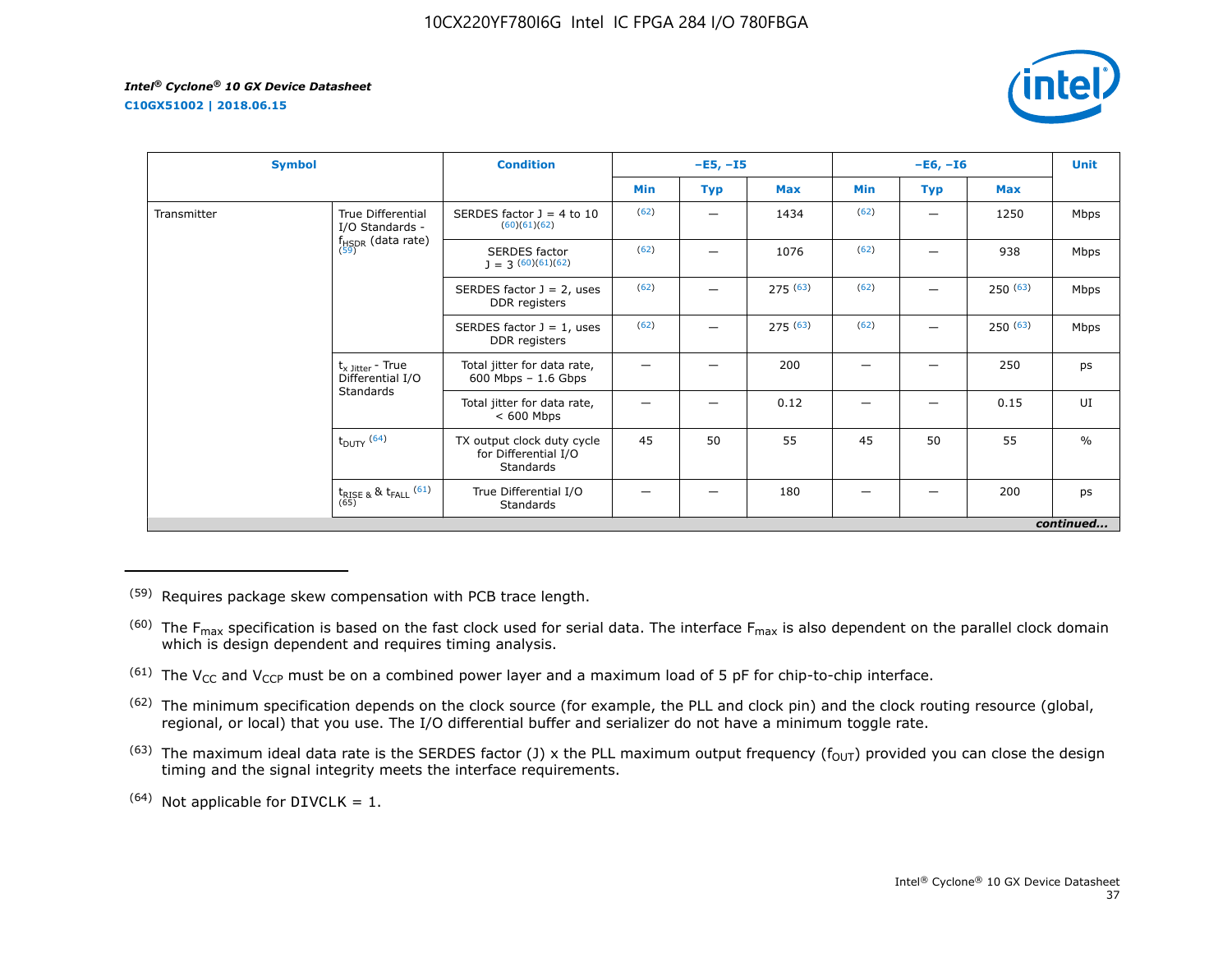

**C10GX51002 | 2018.06.15**

| <b>Symbol</b>       |                                                     | <b>Condition</b>                              |                          | $-E5, -15$               |                                     |                          | $-E6, -I6$               |                                     |         |  |
|---------------------|-----------------------------------------------------|-----------------------------------------------|--------------------------|--------------------------|-------------------------------------|--------------------------|--------------------------|-------------------------------------|---------|--|
|                     |                                                     |                                               | <b>Min</b>               | <b>Typ</b>               | <b>Max</b>                          | <b>Min</b>               | <b>Typ</b>               | <b>Max</b>                          |         |  |
|                     | TCCS $(64)(59)$                                     | True Differential I/O<br><b>Standards</b>     |                          | $\overline{\phantom{0}}$ | 150                                 | $\overline{\phantom{0}}$ | -                        | 150                                 | ps      |  |
| Receiver            | <b>True Differential</b><br>I/O Standards -         | SERDES factor<br>$J = 4$ to 10 $(60)(61)(62)$ | 150                      | $\qquad \qquad -$        | 1434                                | 150                      | $\qquad \qquad$          | 1250                                | Mbps    |  |
|                     | f <sub>HSDRDPA</sub> (data<br>rate)                 | <b>SERDES</b> factor<br>$1 = 3(60)(61)(62)$   | 150                      |                          | 1076                                | 150                      |                          | 938                                 | Mbps    |  |
|                     | $f_{HSDR}$ (data rate)<br>(without<br>$DPA)$ $(59)$ | SERDES factor $J = 3$ to 10                   | (62)                     | $\overline{\phantom{0}}$ | (66)                                | (62)                     | $\overline{\phantom{m}}$ | (66)                                | Mbps    |  |
|                     |                                                     | SERDES factor $J = 2$ , uses<br>DDR registers | (62)                     |                          | (63)                                | (62)                     |                          | (63)                                | Mbps    |  |
|                     |                                                     | SERDES factor $J = 1$ , uses<br>DDR registers | (62)                     | —                        | (63)                                | (62)                     | —                        | (63)                                | Mbps    |  |
| DPA (FIFO mode)     | DPA run length                                      | -                                             | $\overline{\phantom{m}}$ | $\overline{\phantom{0}}$ | 10000                               | $\overline{\phantom{m}}$ | $\overline{\phantom{0}}$ | 10000                               | UI      |  |
| DPA (soft CDR mode) | DPA run length                                      | SGMII/GbE protocol                            | -                        | $\qquad \qquad -$        | 5                                   | $\qquad \qquad -$        | $\overline{\phantom{0}}$ | 5                                   | UI      |  |
|                     |                                                     | All other protocols                           |                          |                          | 50 data<br>transition<br>per 208 UI |                          |                          | 50 data<br>transition<br>per 208 UI |         |  |
| Soft CDR mode       | Soft-CDR ppm<br>tolerance                           |                                               |                          |                          | 300                                 |                          |                          | 300                                 | $±$ ppm |  |
| Non DPA mode        | Sampling Window                                     |                                               | —                        | —                        | 300                                 |                          |                          | 300                                 | ps      |  |

 $(65)$  This applies to default pre-emphasis and  $V_{OD}$  settings only.

<sup>&</sup>lt;sup>(66)</sup> You can estimate the achievable maximum data rate for non-DPA mode by performing link timing closure analysis. You must consider the board skew margin, transmitter delay margin, and receiver sampling margin to determine the maximum data rate supported.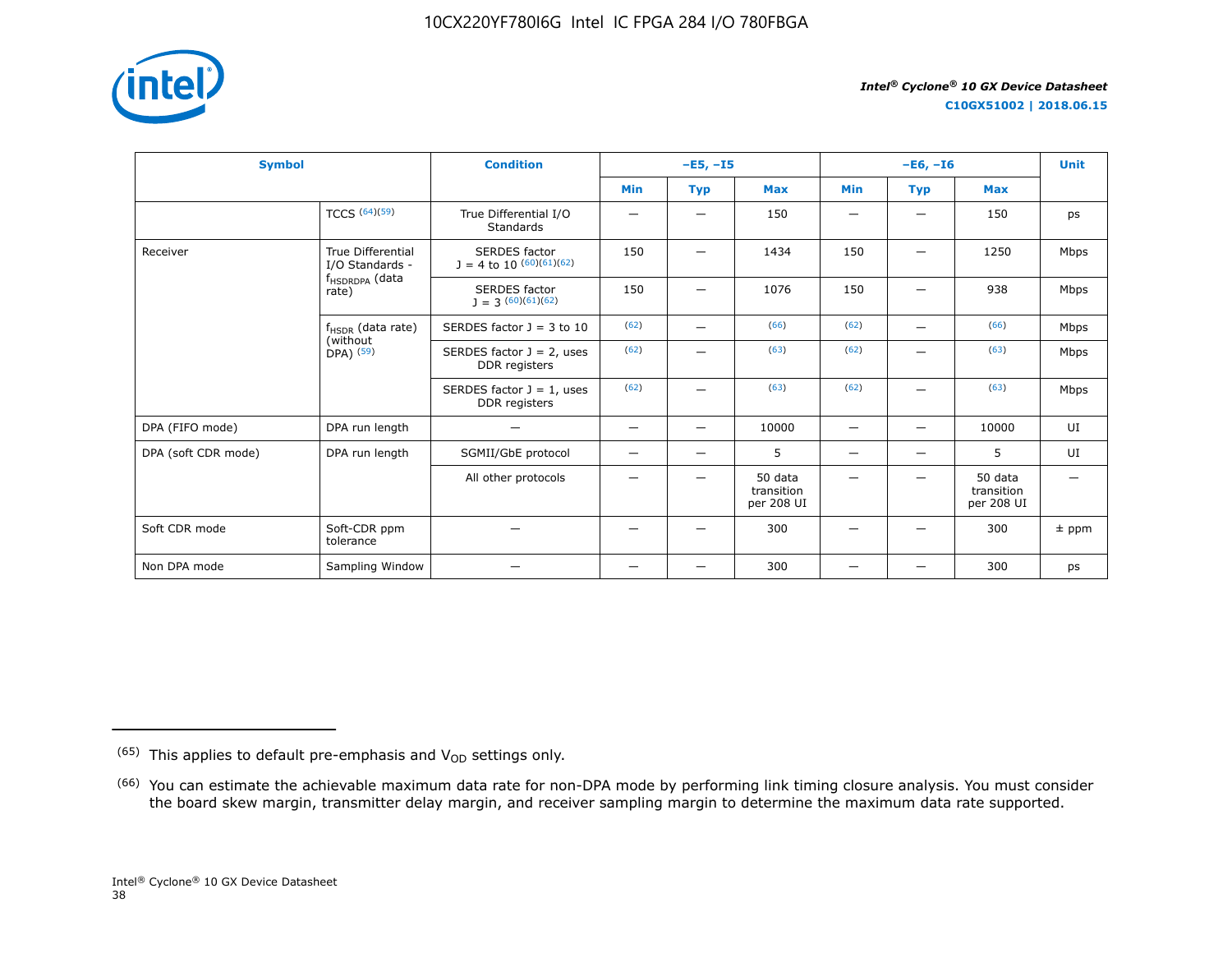

# **DPA Lock Time Specifications**

# **Figure 2. DPA Lock Time Specifications with DPA PLL Calibration Enabled**



## **Table 38. DPA Lock Time Specifications for Intel Cyclone 10 GX Devices**

The specifications are applicable to both extended and industrial grades. The DPA lock time is for one channel. One data transition is defined as a 0-to-1 or 1-to-0 transition.

| <b>Standard</b>    | <b>Training Pattern</b> | <b>Number of Data Transitions in</b><br><b>One Repetition of the Training</b><br><b>Pattern</b> | <b>Number of Repetitions per 256</b><br>Data Transitions (67) | <b>Maximum Data</b><br><b>Transition</b> |
|--------------------|-------------------------|-------------------------------------------------------------------------------------------------|---------------------------------------------------------------|------------------------------------------|
| $SPI-4$            | 00000000001111111111    |                                                                                                 | 128                                                           | 640                                      |
| Parallel Rapid I/O | 00001111                |                                                                                                 | 128                                                           | 640                                      |
|                    | 10010000                |                                                                                                 | 64                                                            | 640                                      |
| Miscellaneous      | 10101010                | 8                                                                                               | 32                                                            | 640                                      |
|                    | 01010101                | 8                                                                                               | 32                                                            | 640                                      |

 $(67)$  This is the number of repetitions for the stated training pattern to achieve the 256 data transitions.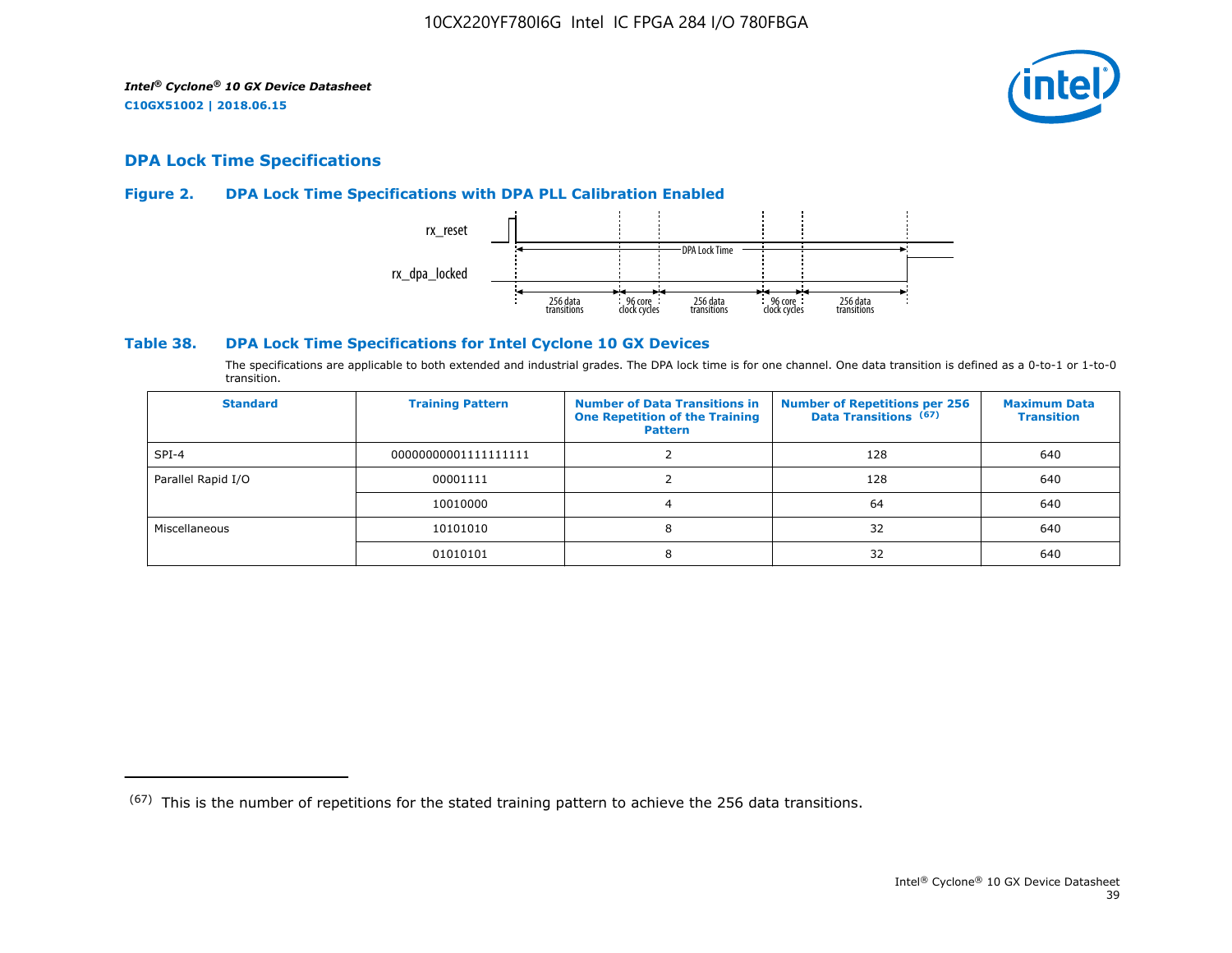

# **LVDS Soft-CDR/DPA Sinusoidal Jitter Tolerance Specifications**

# **Figure 3. LVDS Soft-CDR/DPA Sinusoidal Jitter Tolerance Specifications for a Data Rate Equal to 1.4 Gbps**



LVDS Soft-CDR/DPA Sinusoidal Jitter Tolerance Specification

**Table 39. LVDS Soft-CDR/DPA Sinusoidal Jitter Mask Values for a Data Rate Equal to 1.4 Gbps**

|                | <b>Jitter Frequency (Hz)</b> |       |  |  |  |
|----------------|------------------------------|-------|--|--|--|
| F <sub>1</sub> | 10,000                       | 25.00 |  |  |  |
| F <sub>2</sub> | 17,565                       | 25.00 |  |  |  |
| F <sub>3</sub> | 1,493,000                    | 0.28  |  |  |  |
| F <sub>4</sub> | 50,000,000                   | 0.28  |  |  |  |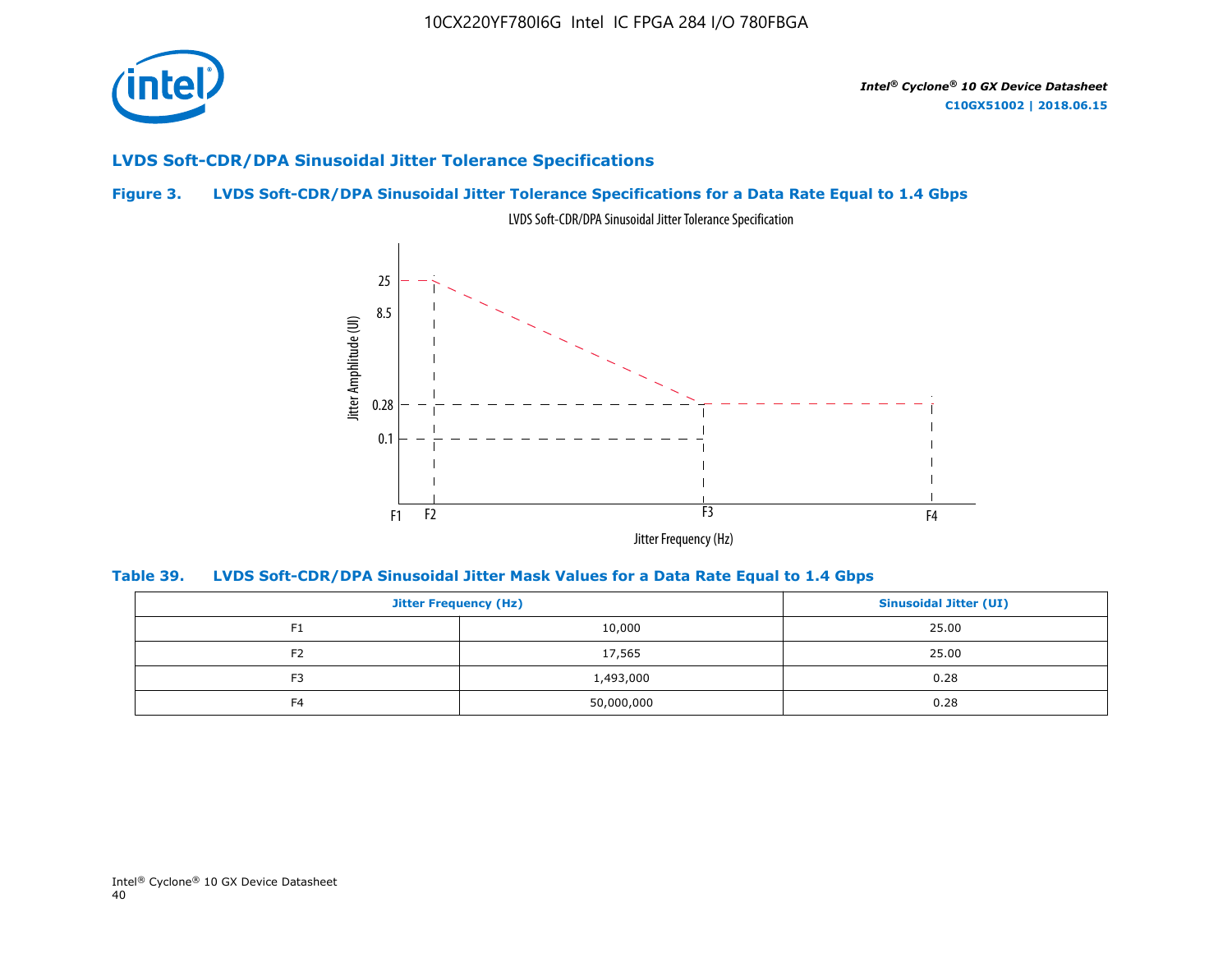

# **Figure 4. LVDS Soft-CDR/DPA Sinusoidal Jitter Tolerance Specifications for a Data Rate Less than 1.4 Gbps**



# **Memory Standards Supported by the Hard Memory Controller**

#### **Table 40. Memory Standards Supported by the Hard Memory Controller for Intel Cyclone 10 GX Devices**

This table lists the overall capability of the hard memory controller. For specific details, refer to the External Memory Interface Spec Estimator.

| <b>Memory Standard</b> | <b>Rate Support</b> | <b>Speed Grade</b> | <b>Ping Pong PHY</b> | <b>Maximum Frequency (MHz)</b> |              |  |
|------------------------|---------------------|--------------------|----------------------|--------------------------------|--------------|--|
|                        |                     |                    | <b>Support</b>       | I/O Bank                       | 3 V I/O Bank |  |
| <b>DDR3 SDRAM</b>      | Half rate           | $-5$               | Yes                  | 533                            | 225          |  |
|                        | Quarter rate        |                    | -                    | 533                            | 225          |  |
|                        |                     | $-6$<br>$-5$       | Yes                  | 466                            | 166          |  |
|                        |                     |                    | -                    | 466                            | 166          |  |
|                        |                     |                    | Yes                  | 933                            | 450          |  |
|                        |                     |                    | –                    | 933                            | 450          |  |
|                        | $-6$<br>Yes         |                    | 933                  | 333                            |              |  |
|                        |                     |                    |                      |                                | continued    |  |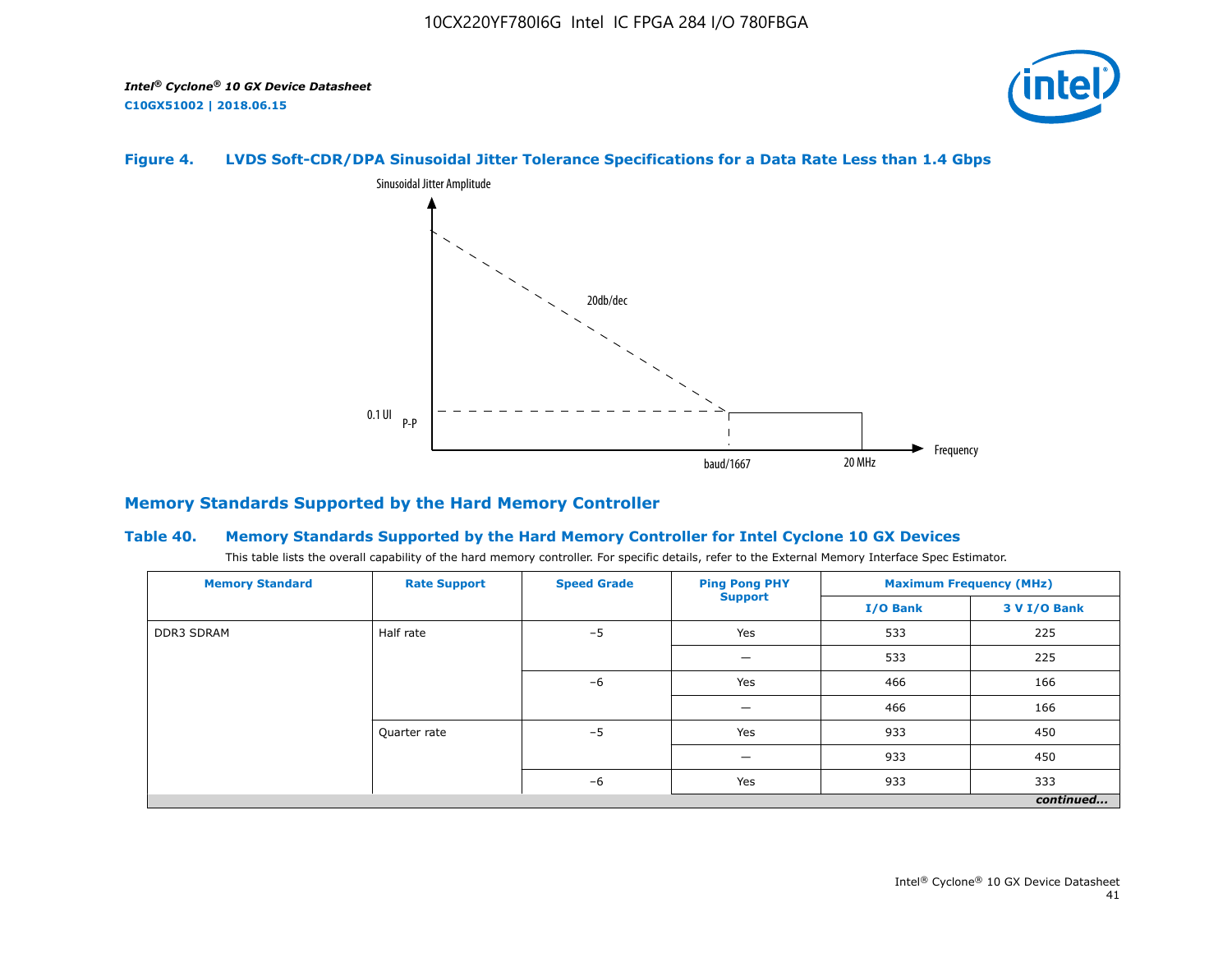

**C10GX51002 | 2018.06.15**

| <b>Memory Standard</b> | <b>Rate Support</b> | <b>Speed Grade</b> | <b>Ping Pong PHY</b>           | <b>Maximum Frequency (MHz)</b> |              |
|------------------------|---------------------|--------------------|--------------------------------|--------------------------------|--------------|
|                        |                     |                    | <b>Support</b>                 | I/O Bank                       | 3 V I/O Bank |
|                        |                     |                    | $\qquad \qquad \longleftarrow$ | 933                            | 333          |
| <b>DDR3L SDRAM</b>     | Half rate           | $-5$               | Yes                            | 533                            | 225          |
|                        |                     |                    | $\qquad \qquad \longleftarrow$ | 533                            | 225          |
|                        |                     | $-6$               | Yes                            | 466                            | 166          |
|                        |                     |                    | $\overline{\phantom{m}}$       | 466                            | 166          |
|                        | Quarter rate        | $-5$               | Yes                            | 933                            | 450          |
|                        |                     |                    | -                              | 933                            | 450          |
|                        |                     | $-6$               | Yes                            | 933                            | 333          |
|                        |                     |                    |                                | 933                            | 333          |
| LPDDR3 SDRAM           | Half rate           | $-5$               |                                | 400                            | 225          |
|                        |                     | $-6$               | -                              | 333                            | 166          |
|                        | Quarter rate        | $-5$               |                                | 800                            | 450          |
|                        |                     | $-6$               | -                              | 666                            | 333          |

#### **Related Information**

[External Memory Interface Spec Estimator](https://www.altera.com/products/intellectual-property/best-in-class-ip/external-memory/support-selector.html)

Provides the specific details of the memory standards supported.

# **DLL Range Specifications**

# **Table 41. DLL Frequency Range Specifications for Intel Cyclone 10 GX Devices**

Intel Cyclone 10 GX devices support memory interface frequencies lower than 600 MHz, although the reference clock that feeds the DLL must be at least 600 MHz. To support interfaces below 600 MHz, multiply the reference clock feeding the DLL to ensure the frequency is within the supported range.

| Parameter                     | <b>Performance (for All Speed Grades)</b> | Unit |
|-------------------------------|-------------------------------------------|------|
| DLL operating frequency range | $600 - 1333$                              | MHz  |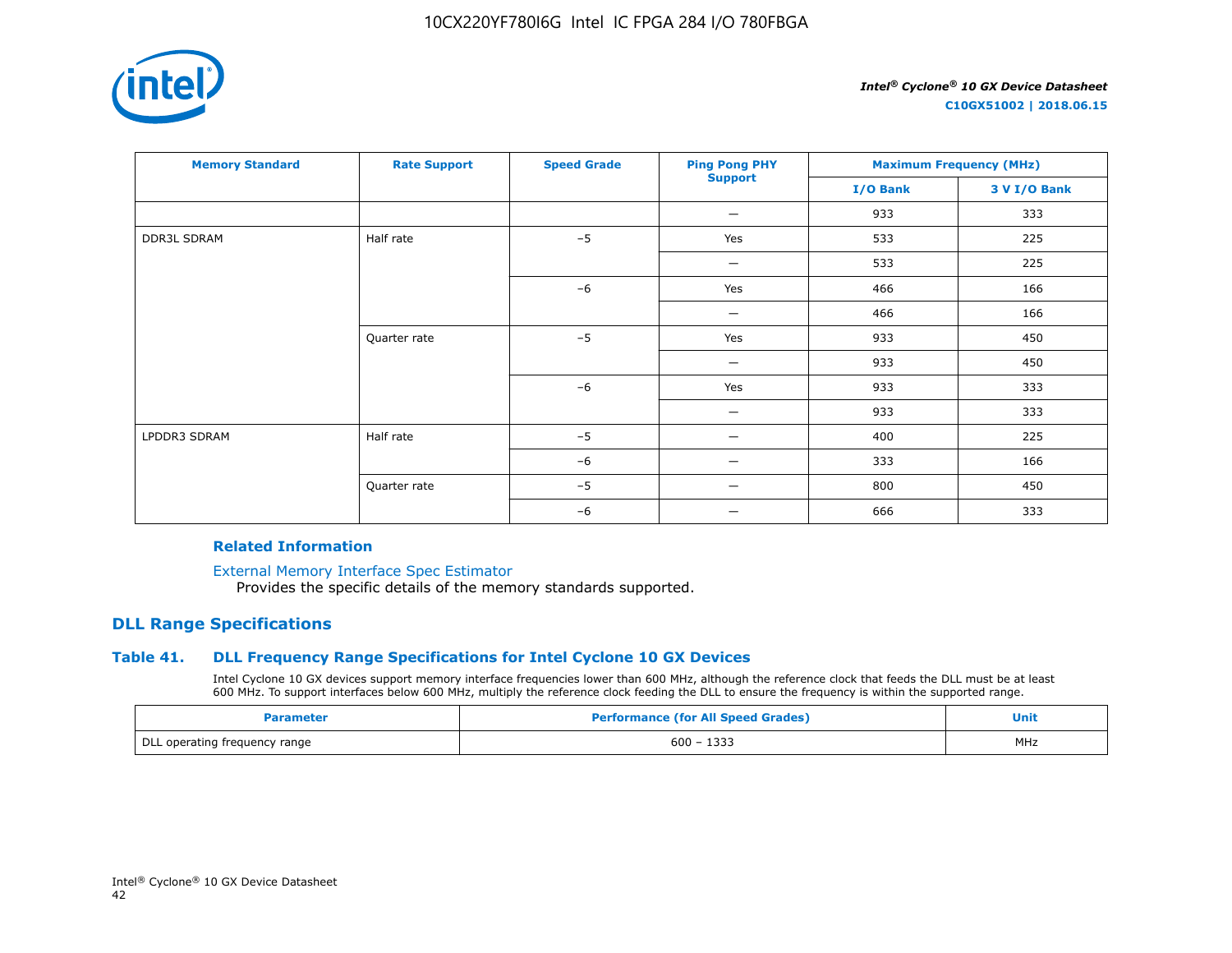

# **DQS Logic Block Specifications**

## Table 42. **DQS Phase Shift Error Specifications for DLL-Delayed Clock (t<sub>DQS\_PSERR</sub>) for Intel Cyclone 10 GX Devices**

This error specification is the absolute maximum and minimum error.

| Symbol                  | <b>Performance (for All Speed Grades)</b> | <b>Unit</b> |
|-------------------------|-------------------------------------------|-------------|
| t <sub>DQS</sub> _PSERR |                                           | ps          |

# **Memory Output Clock Jitter Specifications**

## **Table 43. Memory Output Clock Jitter Specifications for Intel Cyclone 10 GX Devices**

The clock jitter specification applies to the memory output clock pins clocked by an I/O PLL, or generated using differential signal-splitter and double data I/O circuits clocked by a PLL output routed on a PHY clock network as specified. Intel recommends using PHY clock networks for better jitter performance.

|  |  | The memory output clock jitter is applicable when an input jitter of 10 ps peak-to-peak is applied with bit error rate (BER) $10^{-12}$ , equivalent to 14 sigma. |
|--|--|-------------------------------------------------------------------------------------------------------------------------------------------------------------------|
|--|--|-------------------------------------------------------------------------------------------------------------------------------------------------------------------|

| <b>Protocol</b> | <b>Parameter</b>             | <b>Symbol</b>           | <b>Data Rate</b><br>(Mbps) | Min   | <b>Max</b> | Unit |
|-----------------|------------------------------|-------------------------|----------------------------|-------|------------|------|
| DDR3            | Clock period jitter          | $t_{\text{JIT(per)}}$   | 1,866                      | $-40$ | 40         | ps   |
|                 | Cycle-to-cycle period jitter | $\tau_{\text{JIT(cc)}}$ | 1,866                      | $-40$ | 40         | ps   |
|                 | Duty cycle jitter            | $t$ JIT $(duty)$        | 1,866                      | $-40$ | 40         | ps   |

# **OCT Calibration Block Specifications**

## **Table 44. OCT Calibration Block Specifications for Intel Cyclone 10 GX Devices**

| <b>Symbol</b>                 | <b>Description</b>                                                                                                                                         | Min    | Typ | <b>Max</b> | Unit   |
|-------------------------------|------------------------------------------------------------------------------------------------------------------------------------------------------------|--------|-----|------------|--------|
| OCTUSRCLK                     | Clock required by OCT calibration blocks                                                                                                                   |        |     | 20         | MHz    |
| <b>LOCTCAL</b>                | Number of OCTUSRCLK clock cycles required for<br>$R_S$ OCT / $R_T$ OCT calibration                                                                         | > 2000 |     |            | Cycles |
| <b>LOCTSHIFT</b>              | Number of OCTUSRCLK clock cycles required for OCT code to shift out                                                                                        |        | 32  |            | Cycles |
| $\mathsf{T}_{\mathsf{RS-RT}}$ | Time required between the dyn_term_ctrl and oe signal transitions<br>in a bidirectional I/O buffer to dynamically switch between $Rs$ OCT and<br>$R_T$ OCT |        | 2.5 |            | ns     |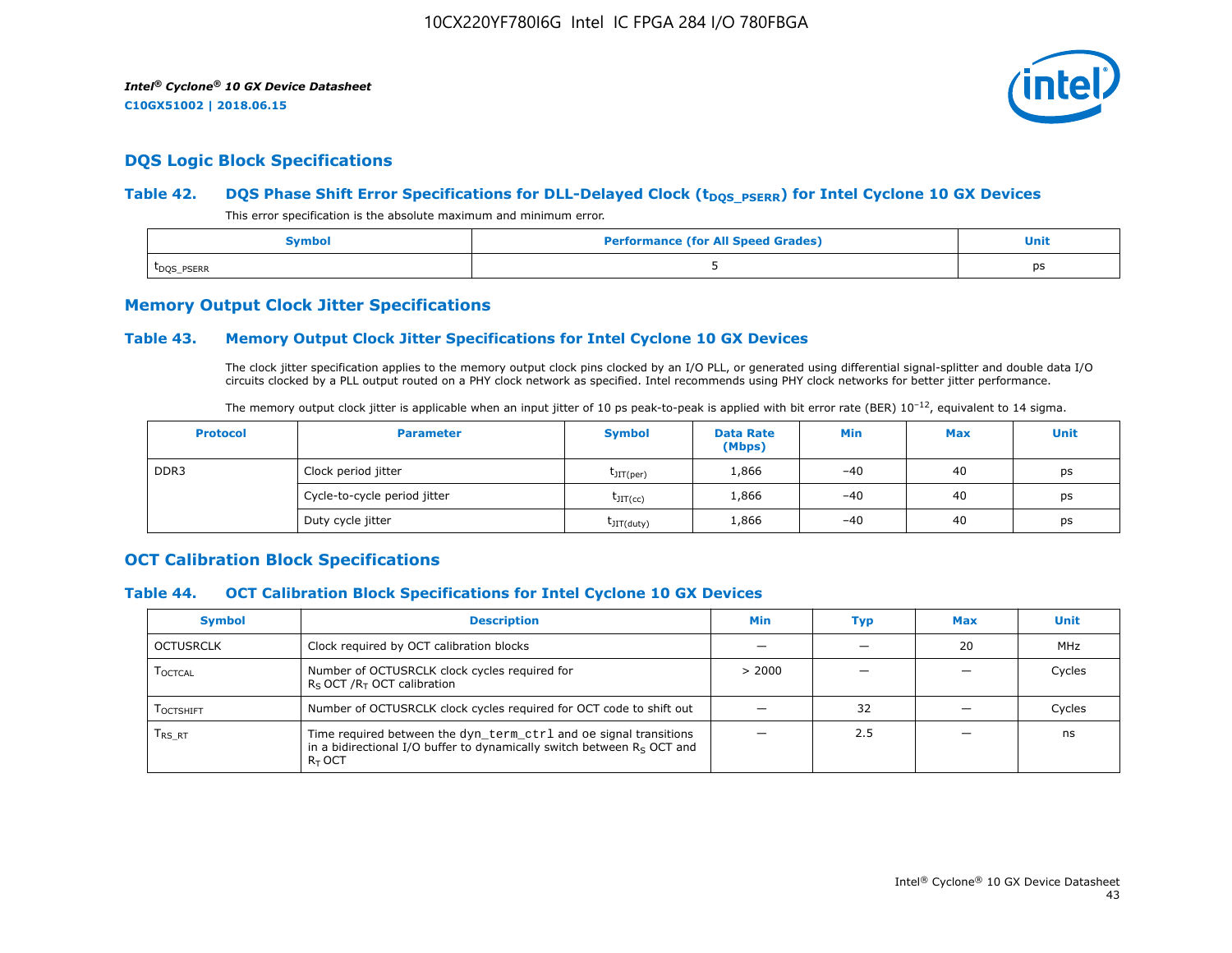

# **Figure 5. Timing Diagram for on oe and dyn\_term\_ctrl Signals**



# **Configuration Specifications**

This section provides configuration specifications and timing for Intel Cyclone 10 GX devices.

# **POR Specifications**

Power-on reset (POR) delay is defined as the delay between the time when all the power supplies monitored by the POR circuitry reach the minimum recommended operating voltage to the time when the nSTATUS is released high and your device is ready to begin configuration.

#### **Table 45. Fast and Standard POR Delay Specification for Intel Cyclone 10 GX Devices**

| <b>POR Delay</b> | Minimum | Maximum | Unit |
|------------------|---------|---------|------|
| Fast             |         | 12 (68) | ms   |
| Standard         | 100     | 300     | ms   |

# **Related Information**

[MSEL Pin Settings](https://www.altera.com/documentation/vua1487061384661.html#qui1490602367330)

Provides more information about POR delay based on MSEL pin settings for each configuration scheme.

<sup>&</sup>lt;sup>(68)</sup> The maximum pulse width of the fast POR delay is 12 ms, providing enough time for the PCIe hard IP to initialize after the POR trip.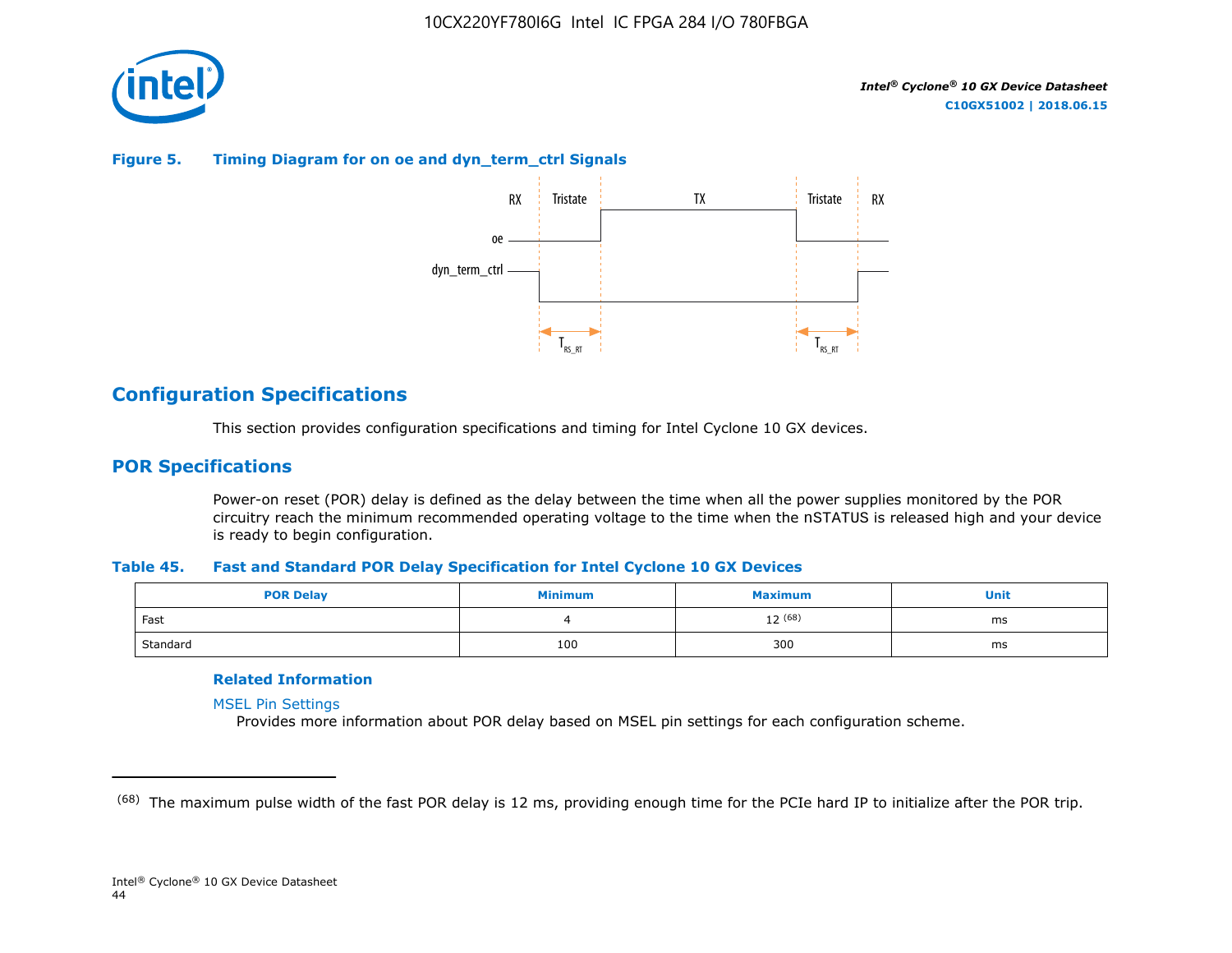

# **JTAG Configuration Timing**

| <b>Symbol</b>     | <b>Description</b>                       | Min              | <b>Max</b> | <b>Unit</b> |
|-------------------|------------------------------------------|------------------|------------|-------------|
| $t_{\text{JCP}}$  | TCK clock period                         | $30, 167^{(69)}$ |            | ns          |
| $t_{\rm JCH}$     | TCK clock high time                      | 14               |            | ns          |
| $t_{\text{JCL}}$  | TCK clock low time                       | 14               |            | ns          |
| $t_{JPSU(TDI)}$   | TDI JTAG port setup time                 | 2                |            | ns          |
| $t_{JPSU(TMS)}$   | TMS JTAG port setup time                 | 3                |            | ns          |
| $t_{\rm JPH}$     | JTAG port hold time                      | כ                |            | ns          |
| $t_{\text{JPCO}}$ | JTAG port clock to output                |                  | 11         | ns          |
| $t_{JPZX}$        | JTAG port high impedance to valid output |                  | 14         | ns          |
| $t_{JPXZ}$        | JTAG port valid output to high impedance |                  | 14         | ns          |

# **Table 46. JTAG Timing Parameters and Values for Intel Cyclone 10 GX Devices**

# **FPP Configuration Timing**

# **DCLK-to-DATA[] Ratio (r) for FPP Configuration**

Fast passive parallel (FPP) configuration requires a different DCLK-to-DATA[] ratio when you turn on encryption or the compression feature.

Depending on the DCLK-to-DATA[] ratio, the host must send a DCLK frequency that is *r* times the DATA[] rate in byte per second (Bps) or word per second (Wps). For example, in FPP ×16 where the *r* is 2, the DCLK frequency must be 2 times the DATA[] rate in Wps.

<sup>&</sup>lt;sup>(69)</sup> The minimum TCK clock period is 167 ns if V<sub>CCBAT</sub> is within the range 1.2 V – 1.5 V when you perform the volatile key programming.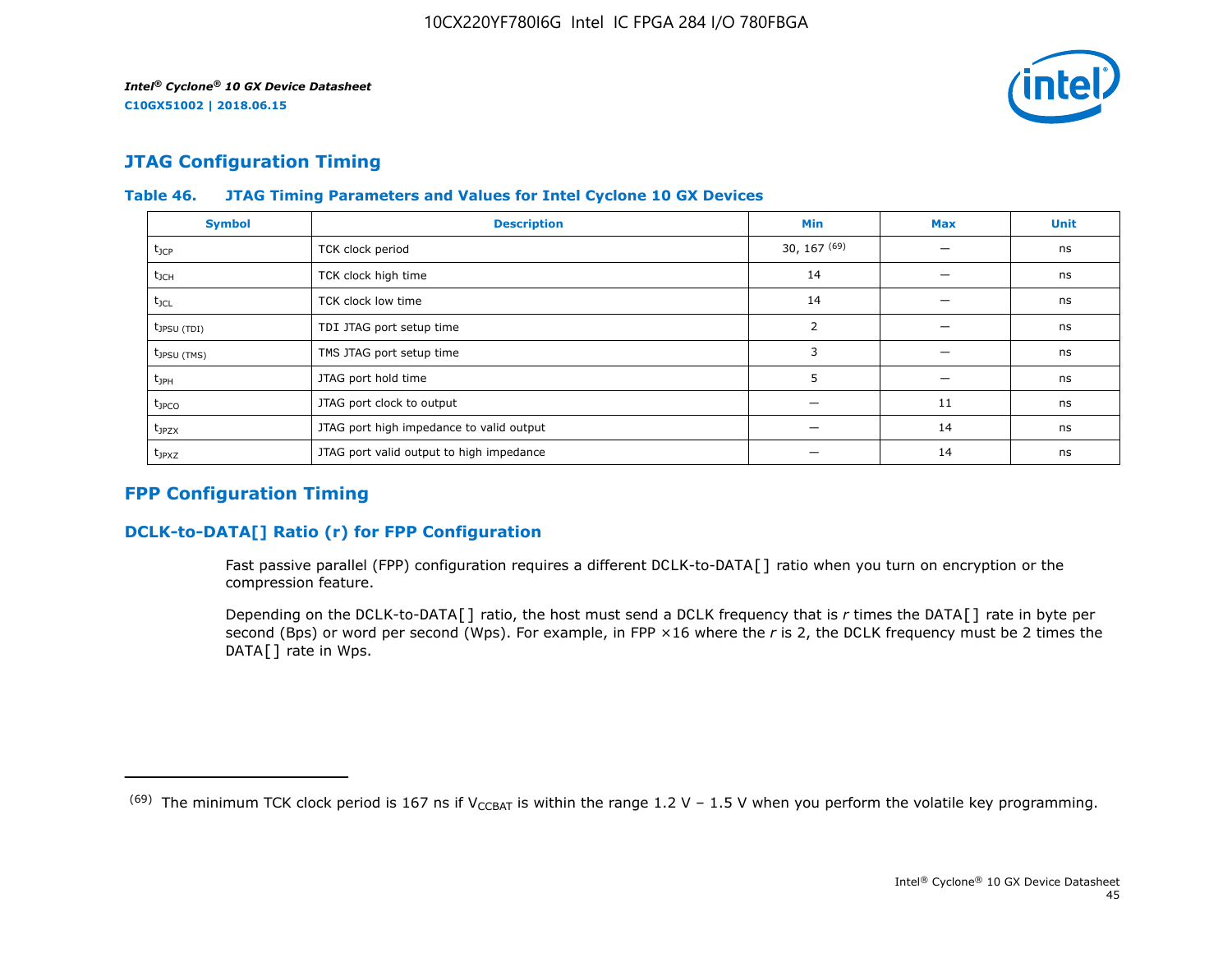

#### **Table 47. DCLK-to-DATA[] Ratio for Intel Cyclone 10 GX Devices**

You cannot turn on encryption and compression at the same time for Intel Cyclone 10 GX devices.

| <b>Configuration Scheme</b> | <b>Encryption</b> | <b>Compression</b> | <b>DCLK-to-DATA[] Ratio (r)</b> |
|-----------------------------|-------------------|--------------------|---------------------------------|
| FPP (8-bit wide)            | Off               | Off                |                                 |
|                             | On                | Off                |                                 |
|                             | Off               | On                 |                                 |
| FPP (16-bit wide)           | Off               | Off                |                                 |
|                             | On                | Off                |                                 |
|                             | Off               | On                 |                                 |
| FPP (32-bit wide)           | Off               | Off                |                                 |
|                             | On                | Off                | 4                               |
|                             | Off               | On                 |                                 |

# **FPP Configuration Timing when DCLK-to-DATA[] = 1**

*Note:* When you enable decompression or the design security feature, the DCLK-to-DATA[] ratio varies for FPP ×8, FPP ×16, and FPP ×32. For the respective DCLK-to-DATA[] ratio, refer to the DCLK-to-DATA[] Ratio for Intel Cyclone 10 GX Devices table.

# **Table 48. FPP Timing Parameters When the DCLK-to-DATA[] Ratio is 1 for Intel Cyclone 10 GX Devices**

Use these timing parameters when the decompression and design security features are disabled.

| <b>Symbol</b>       | <b>Parameter</b>             | <b>Minimum</b> | <b>Maximum</b>           | Unit      |
|---------------------|------------------------------|----------------|--------------------------|-----------|
| t <sub>CF2CD</sub>  | nCONFIG low to CONF DONE low | 480            | 1,440                    | ns        |
| t <sub>CF2ST0</sub> | nCONFIG low to nSTATUS low   | 320            | 960                      | ns        |
| $t_{CFG}$           | nCONFIG low pulse width      |                | $\overline{\phantom{0}}$ | μs        |
| t <sub>STATUS</sub> | nSTATUS low pulse width      | 268            | 3,000(70)                | μs        |
| $t$ CF2ST1          | nCONFIG high to nSTATUS high |                | $3,000^{(71)}$           | μs        |
|                     |                              |                |                          | continued |

 $(70)$  This value is applicable if you do not delay configuration by extending the nCONFIG or nSTATUS low pulse width.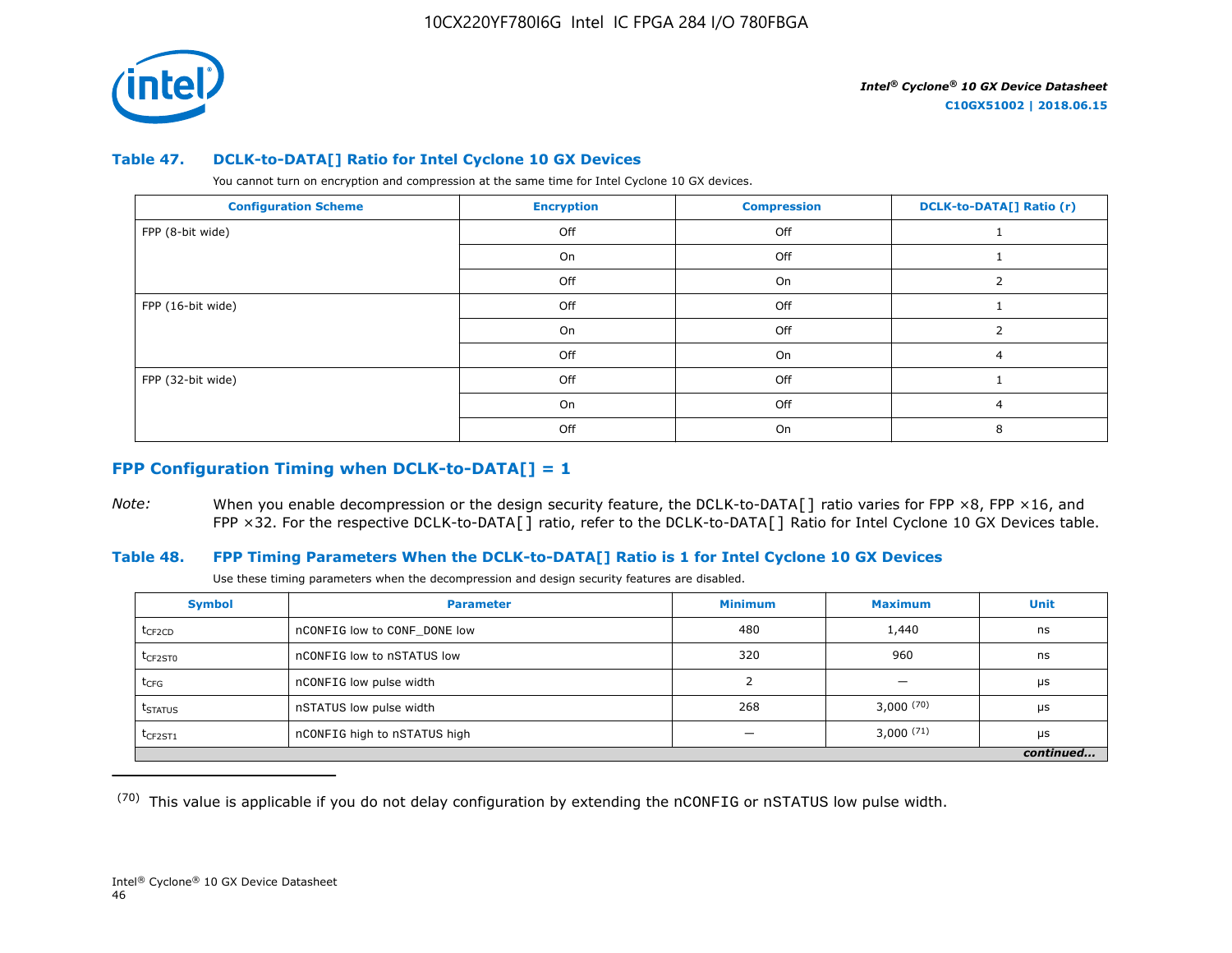



| <b>Symbol</b>       | <b>Parameter</b>                                     | <b>Minimum</b>                                | <b>Maximum</b> | <b>Unit</b> |
|---------------------|------------------------------------------------------|-----------------------------------------------|----------------|-------------|
| $t_{CF2CK}$ (72)    | nCONFIG high to first rising edge on DCLK            | 3,010                                         |                | μs          |
| $t_{ST2CK}$ (72)    | nSTATUS high to first rising edge of DCLK            | 10                                            |                | μs          |
| t <sub>DSU</sub>    | DATA[] setup time before rising edge on DCLK         | 5.5                                           |                | ns          |
| $t_{DH}$            | DATA[] hold time after rising edge on DCLK           | 0                                             |                | ns          |
| t <sub>CH</sub>     | DCLK high time                                       | $0.45 \times 1/f_{MAX}$                       |                | s           |
| $t_{CL}$            | DCLK low time                                        | $0.45 \times 1/f_{MAX}$                       |                | s           |
| $t_{CLK}$           | DCLK period                                          | $1/f_{MAX}$                                   |                | s           |
| $f_{MAX}$           | DCLK frequency (FPP $\times 8/\times 16/\times 32$ ) |                                               | 100            | <b>MHz</b>  |
| t <sub>CD2UM</sub>  | CONF_DONE high to user mode (73)                     | 175                                           | 830            | μs          |
| $t_{CD2CU}$         | CONF_DONE high to CLKUSR enabled                     | $4 \times$ maximum DCLK<br>period             |                |             |
| t <sub>CD2UMC</sub> | CONF_DONE high to user mode with CLKUSR option on    | $t_{CD2CU}$ +<br>$(600 \times$ CLKUSR period) |                |             |

# **Related Information**

[FPP Configuration Timing](https://www.altera.com/documentation/vua1487061384661.html#sss1425901817612)

Provides the FPP configuration timing waveforms.

<sup>(71)</sup> This value is applicable if you do not delay configuration by externally holding the nSTATUS low.

<sup>(72)</sup> If nSTATUS is monitored, follow the  $t_{ST2CK}$  specification. If nSTATUS is not monitored, follow the  $t_{CF2CK}$  specification.

<sup>(73)</sup> The minimum and maximum numbers apply only if you chose the internal oscillator as the clock source for initializing the device.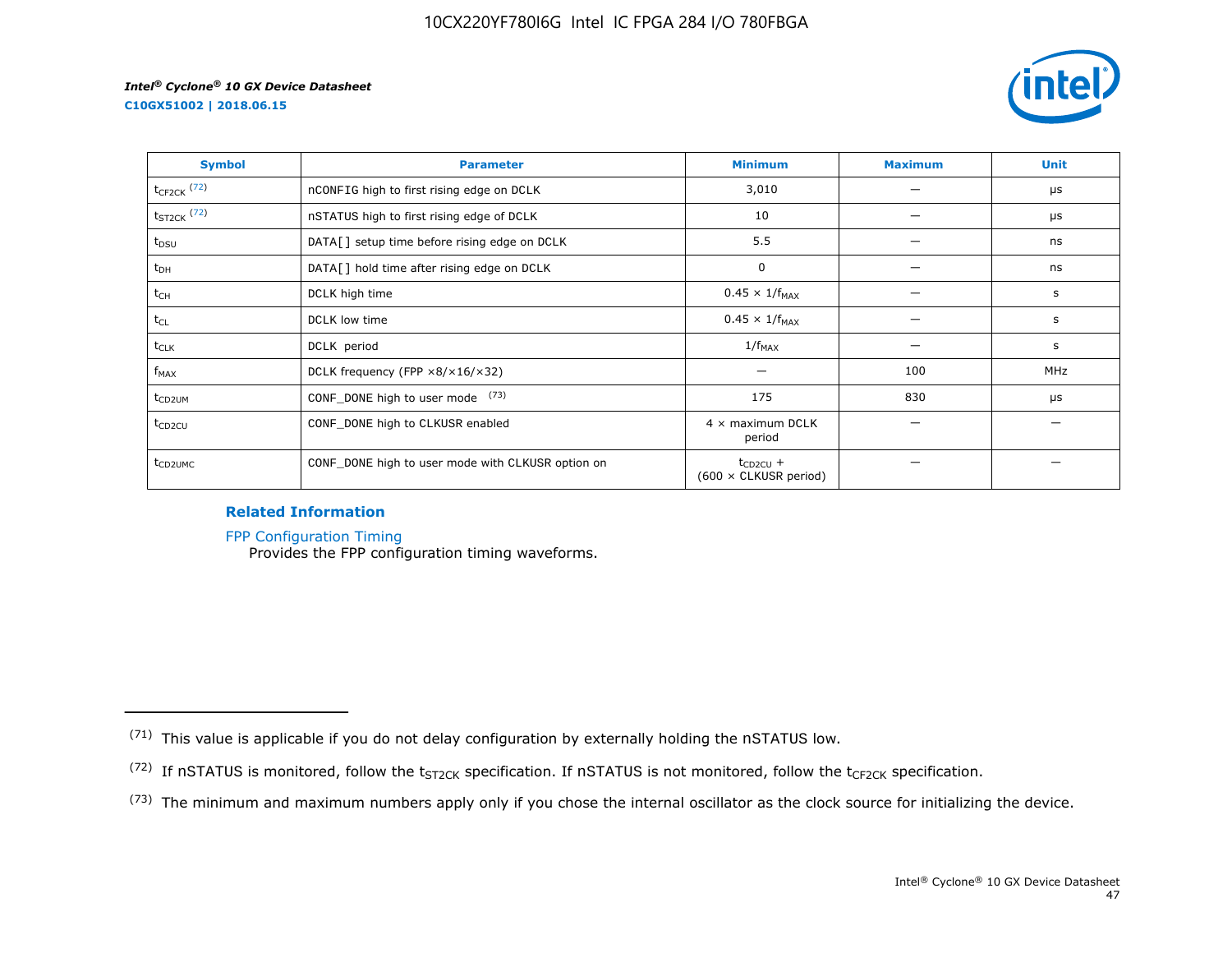

# **FPP Configuration Timing when DCLK-to-DATA[] >1**

# **Table 49. FPP Timing Parameters When the DCLK-to-DATA[] Ratio is >1 for Intel Cyclone 10 GX Devices**

Use these timing parameters when you use the decompression and design security features.

| <b>Symbol</b>       | <b>Parameter</b>                             | <b>Minimum</b>          | <b>Maximum</b> | <b>Unit</b> |
|---------------------|----------------------------------------------|-------------------------|----------------|-------------|
| $t_{CF2CD}$         | nCONFIG low to CONF_DONE low                 | 480                     | 1,440          | ns          |
| $t_{CF2ST0}$        | nCONFIG low to nSTATUS low                   | 320                     | 960            | ns          |
| $t_{CFG}$           | nCONFIG low pulse width                      | 2                       |                | μs          |
| t <sub>STATUS</sub> | nSTATUS low pulse width                      | 268                     | 3,000(74)      | μs          |
| $t_{CF2ST1}$        | nCONFIG high to nSTATUS high                 |                         | 3,000(74)      | μs          |
| $t_{CF2CK}$ (75)    | nCONFIG high to first rising edge on DCLK    | 3,010                   |                | $\mu$ s     |
| $t_{ST2CK}$ (75)    | nSTATUS high to first rising edge of DCLK    | 10                      |                | μs          |
| $t_{DSU}$           | DATA[] setup time before rising edge on DCLK | 5.5                     |                | ns          |
| $t_{DH}$            | DATA[] hold time after rising edge on DCLK   | $N-1/f_{DCLK}$ (76)     |                | s           |
| $t_{CH}$            | DCLK high time                               | $0.45 \times 1/f_{MAX}$ |                | s           |
| $t_{CL}$            | DCLK low time                                | $0.45 \times 1/f_{MAX}$ | —              | s           |
| $t_{CLK}$           | DCLK period                                  | $1/f_{MAX}$             |                | s           |
| $f_{MAX}$           | DCLK frequency (FPP ×8/×16/×32)              | -                       | 100            | <b>MHz</b>  |
| $t_{R}$             | Input rise time                              | -                       | 40             | ns          |
| $t_F$               | Input fall time                              | -                       | 40             | ns          |
|                     |                                              |                         |                | continued   |

 $(74)$  You can obtain this value if you do not delay configuration by extending the nCONFIG or nSTATUS low pulse width.

<sup>&</sup>lt;sup>(75)</sup> If nSTATUS is monitored, follow the  $t_{ST2CK}$  specification. If nSTATUS is not monitored, follow the  $t_{CF2CK}$  specification.

<sup>(76)</sup> *N* is the DCLK-to-DATA ratio and  $f_{DCLK}$  is the DCLK frequency the system is operating.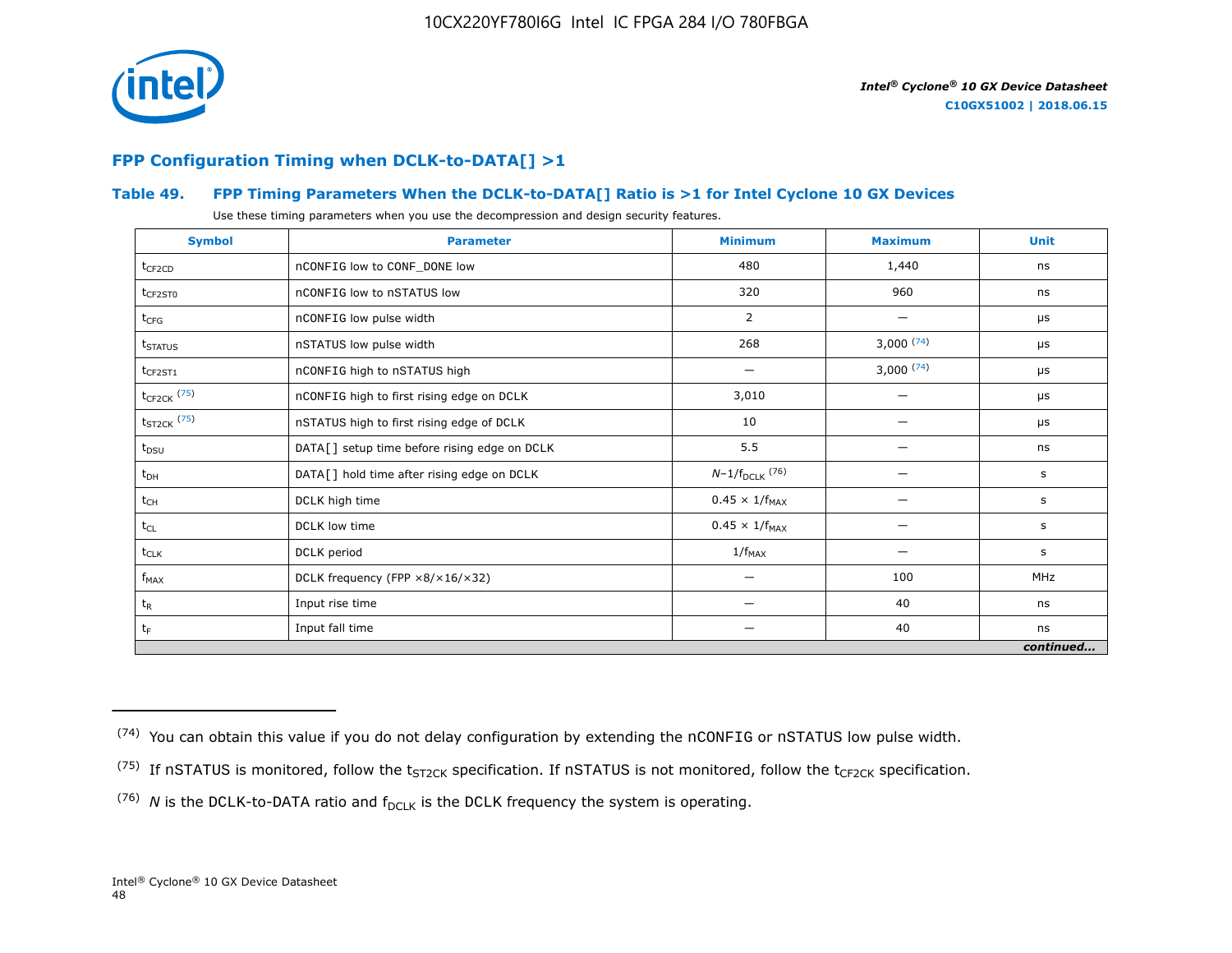

| <b>Symbol</b>       | <b>Parameter</b>                                  | <b>Minimum</b>                                | <b>Maximum</b> | <b>Unit</b>              |
|---------------------|---------------------------------------------------|-----------------------------------------------|----------------|--------------------------|
| t <sub>CD2UM</sub>  | CONF_DONE high to user mode $(77)$                | 175                                           | 830            | μs                       |
| t <sub>CD2CU</sub>  | CONF_DONE high to CLKUSR enabled                  | $4 \times$ maximum DCLK<br>period             | –              | $\overline{\phantom{0}}$ |
| t <sub>CD2UMC</sub> | CONF_DONE high to user mode with CLKUSR option on | $t_{CD2CU}$ +<br>$(600 \times$ CLKUSR period) |                | -                        |

#### **Related Information**

#### [FPP Configuration Timing](https://www.altera.com/documentation/vua1487061384661.html#sss1425901817612)

Provides the FPP configuration timing waveforms.

# **AS Configuration Timing**

#### **Table 50. AS Timing Parameters for AS ×1 and AS ×4 Configurations in Intel Cyclone 10 GX Devices**

The minimum and maximum numbers apply only if you choose the internal oscillator as the clock source for initializing the device.

The t<sub>CF2CD</sub>, t<sub>CF2ST0</sub>, t<sub>CFG</sub>, t<sub>STATUS</sub>, and t<sub>CF2ST1</sub> timing parameters are identical to the timing parameters for passive serial (PS) mode listed in PS Timing Parameters for Intel Cyclone 10 GX Devices table.

| <b>Symbol</b>       | <b>Parameter</b>                                  | <b>Minimum</b>                                | <b>Maximum</b> | <b>Unit</b> |
|---------------------|---------------------------------------------------|-----------------------------------------------|----------------|-------------|
| $t_{CO}$            | DCLK falling edge to AS_DATA0/ASDO output         |                                               |                | ns          |
| $t_{\text{SU}}$     | Data setup time before falling edge on DCLK       |                                               |                | ns          |
| $t_{DH}$            | Data hold time after falling edge on DCLK         | 1.5                                           |                | ns          |
| t <sub>CD2UM</sub>  | CONF_DONE high to user mode                       | 175                                           | 830            | μs          |
| $t_{CD2CU}$         | CONF_DONE high to CLKUSR enabled                  | $4 \times$ maximum DCLK<br>period             |                |             |
| t <sub>CD2UMC</sub> | CONF_DONE high to user mode with CLKUSR option on | $t_{CD2CU}$ + (600 $\times$ CLKUSR<br>period) |                |             |

<sup>(77)</sup> The minimum and maximum numbers apply only if you use the internal oscillator as the clock source for initializing the device.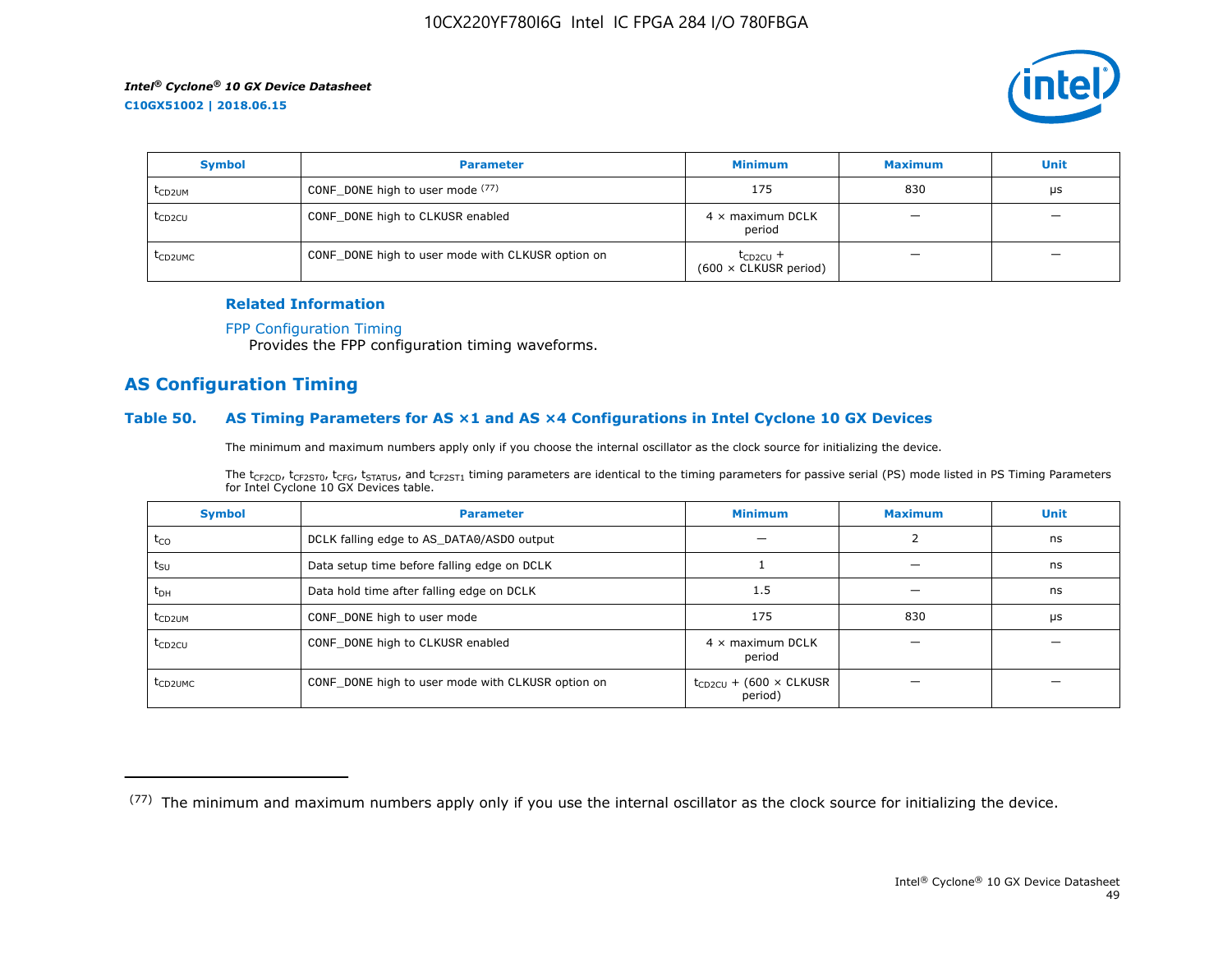

#### **Related Information**

- PS Configuration Timing on page 50
- [AS Configuration Timing](https://www.altera.com/documentation/vua1487061384661.html#sss1425901879133) Provides the AS configuration timing waveform.

# **DCLK Frequency Specification in the AS Configuration Scheme**

## **Table 51. DCLK Frequency Specification in the AS Configuration Scheme**

This table lists the internal clock frequency specification for the AS configuration scheme.

The DCLK frequency specification applies when you use the internal oscillator as the configuration clock source.

The AS multi-device configuration scheme does not support DCLK frequency of 100 MHz.

You can only set 12.5, 25, 50, and 100 MHz in the Intel Quartus Prime software.

| <b>Parameter</b>                   | <b>Minimum</b> | <b>Typical</b> | <b>Maximum</b> | <b>Intel Quartus Prime</b><br><b>Software Settings</b> | <b>Unit</b> |
|------------------------------------|----------------|----------------|----------------|--------------------------------------------------------|-------------|
| DCLK frequency in AS configuration | 5.3            | 7.5            | 9.7            | 12.5                                                   | MHz         |
| scheme                             | 10.5           | 15.0           | 19.3           | 25.0                                                   | MHz         |
|                                    | 21.0           | 30.0           | 38.5           | 50.0                                                   | MHz         |
|                                    | 42.0           | 60.0           | 77.0           | 100.0                                                  | MHz         |

# **PS Configuration Timing**

## **Table 52. PS Timing Parameters for Intel Cyclone 10 GX Devices**

| <b>Symbol</b>       | <b>Parameter</b>             | <b>Minimum</b> | <b>Maximum</b> | <b>Unit</b> |
|---------------------|------------------------------|----------------|----------------|-------------|
| $t_{CF2CD}$         | nCONFIG low to CONF DONE low | 480            | 1,440          | ns          |
| t <sub>CF2ST0</sub> | nCONFIG low to nSTATUS low   | 320            | 960            | ns          |
| $t_{CFG}$           | nCONFIG low pulse width      |                |                | μs          |
| t <sub>STATUS</sub> | nSTATUS low pulse width      | 268            | $3,000^{(78)}$ | μs          |
| $t_{CF2ST1}$        | nCONFIG high to nSTATUS high |                | $3,000^{(79)}$ | μs          |
|                     |                              |                |                | continued   |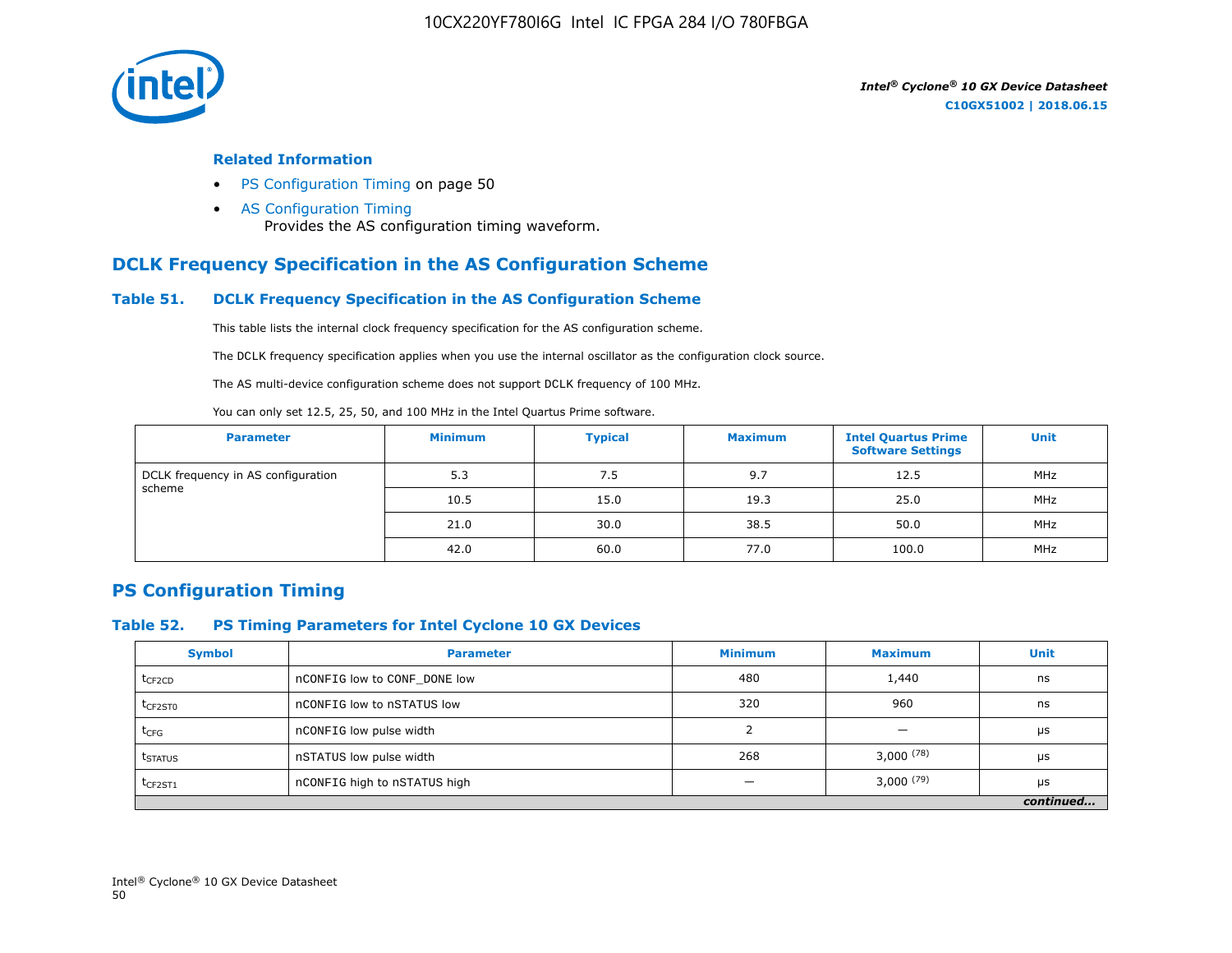**C10GX51002 | 2018.06.15**



| <b>Symbol</b>       | <b>Parameter</b>                                  | <b>Minimum</b>                                | <b>Maximum</b> | <b>Unit</b> |
|---------------------|---------------------------------------------------|-----------------------------------------------|----------------|-------------|
| $t_{CF2CK}$ $(80)$  | nCONFIG high to first rising edge on DCLK         | 3,010                                         |                | μs          |
| $t_{ST2CK}$ $(80)$  | nSTATUS high to first rising edge of DCLK         | 10                                            |                | μs          |
| $t_{DSU}$           | DATA[] setup time before rising edge on DCLK      | 5.5                                           |                | ns          |
| $t_{DH}$            | DATA[] hold time after rising edge on DCLK        | 0                                             |                | ns          |
| t <sub>CH</sub>     | DCLK high time                                    | $0.45 \times 1/f_{MAX}$                       |                | s           |
| $t_{CL}$            | DCLK low time                                     | $0.45 \times 1/f_{MAX}$                       |                | s           |
| $t_{CLK}$           | DCLK period                                       | $1/f_{MAX}$                                   |                | s           |
| $f_{MAX}$           | DCLK frequency                                    |                                               | 125            | MHz         |
| t <sub>CD2UM</sub>  | CONF_DONE high to user mode (81)                  | 175                                           | 830            | μs          |
| t <sub>CD2CU</sub>  | CONF_DONE high to CLKUSR enabled                  | $4 \times$ maximum DCLK<br>period             |                |             |
| t <sub>CD2UMC</sub> | CONF_DONE high to user mode with CLKUSR option on | $t_{CD2CU}$ + (600 $\times$ CLKUSR<br>period) |                |             |

# **Related Information**

[PS Configuration Timing](https://www.altera.com/documentation/vua1487061384661.html#sss1425901911993)

Provides the PS configuration timing waveform.

 $(81)$  The minimum and maximum numbers apply only if you choose the internal oscillator as the clock source for initializing the device.

 $(78)$  This value is applicable if you do not delay configuration by extending the nCONFIG or nSTATUS low pulse width.

<sup>(79)</sup> This value is applicable if you do not delay configuration by externally holding the nSTATUS low.

<sup>(80)</sup> If nSTATUS is monitored, follow the  $t_{ST2CK}$  specification. If nSTATUS is not monitored, follow the  $t_{CF2CK}$  specification.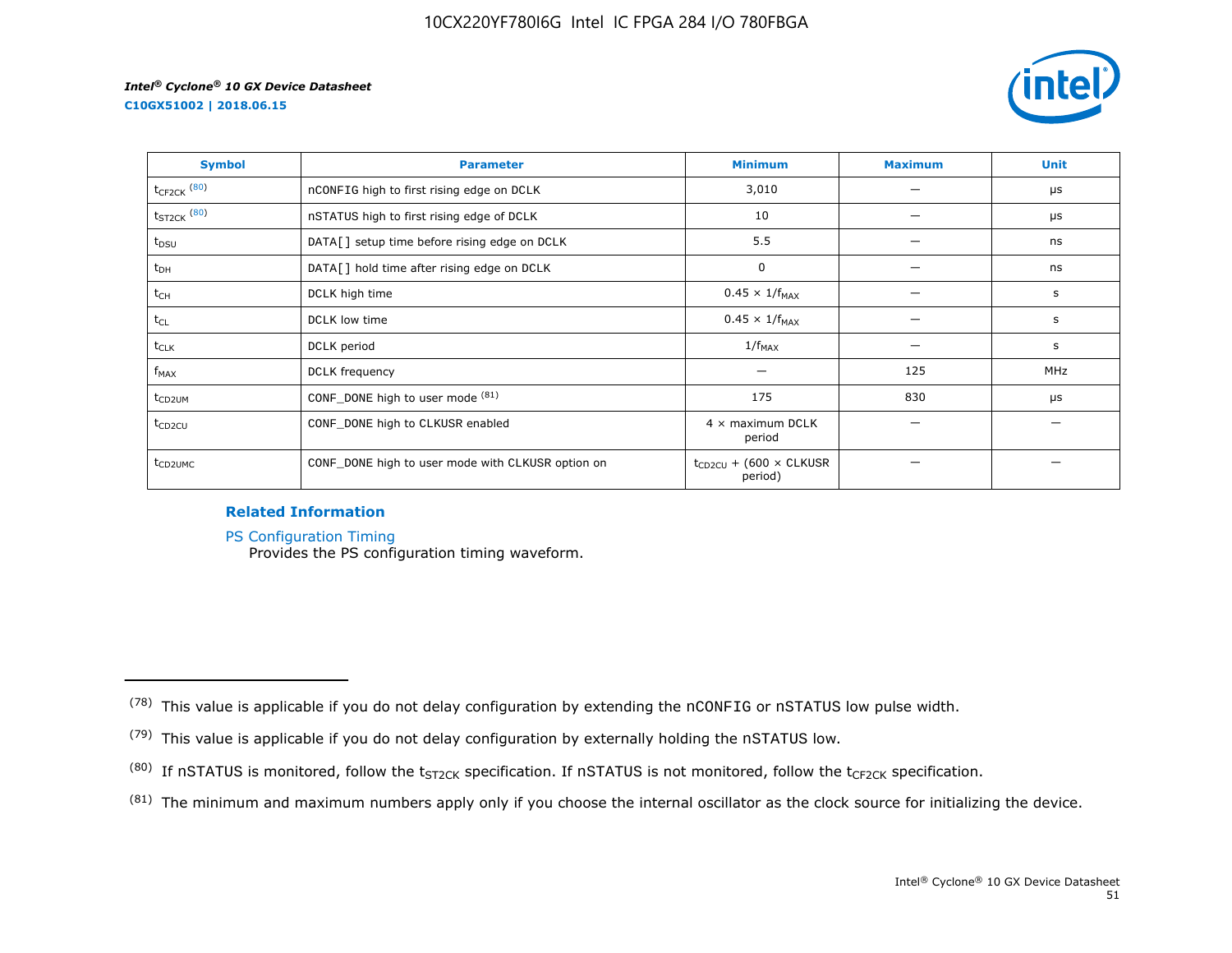

# **Initialization**

**Table 53. Initialization Clock Source Option and the Maximum Frequency for Intel Cyclone 10 GX Devices**

| <b>Initialization Clock Source</b> | <b>Configuration Scheme</b> | <b>Maximum Frequency (MHz)</b> | <b>Minimum Number of Clock Cycles</b> |
|------------------------------------|-----------------------------|--------------------------------|---------------------------------------|
| Internal Oscillator                | AS, PS, and FPP             | 12.5                           | 600                                   |
| CLKUSR (82)(83)                    | AS, PS, and FPP             | 100                            |                                       |

# **Configuration Files**

There are two types of configuration bit stream formats for different configuration schemes:

- PS and FPP-Raw Binary File (.rbf)
- AS-Raw Programming Data File (.rpd)

The .rpd file size follows the Intel configuration devices capacity. However, the actual configuration bit stream size for .rpd file is the same as .rbf file.

<sup>(82)</sup> To enable CLKUSR as the initialization clock source, in the Intel Quartus Prime software, select **Device and Pin Options** ➤ **General** ➤ **Device initialization clock source** ➤ **CLKUSR pin**.

 $(83)$  If you use the CLKUSR pin for AS and transceiver calibration simultaneously, the only allowed frequency is 100 MHz.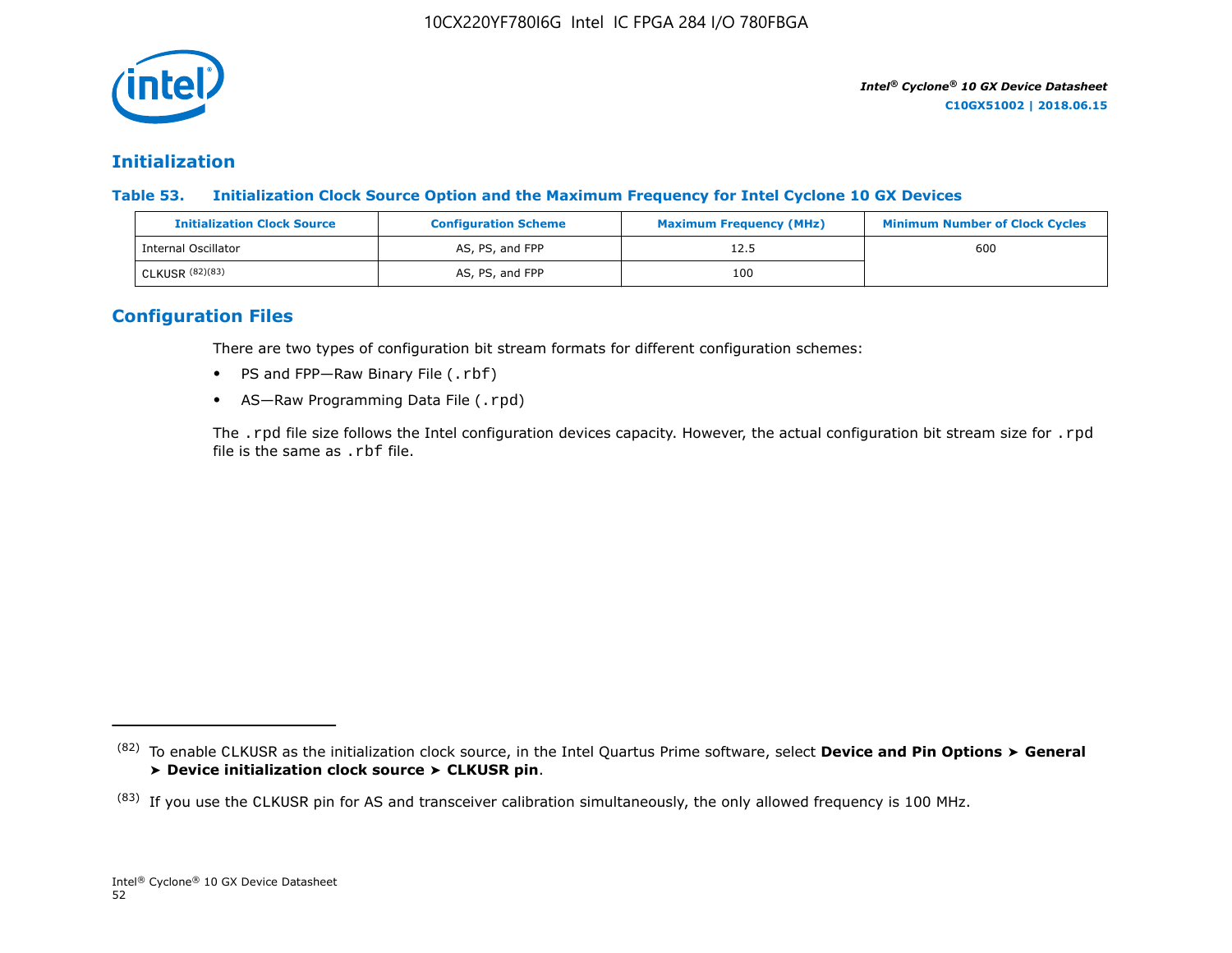**C10GX51002 | 2018.06.15**



#### **Table 54. Configuration Bit Stream Sizes for Intel Cyclone 10 GX Devices**

Use this table to estimate the file size before design compilation. Different configuration file formats, such as a hexadecimal file (.hex) or tabular text file (.ttf) format, have different file sizes.

For the different types of configuration file and file sizes, refer to the Intel Quartus Prime software. However, for a specific version of the Intel Quartus Prime software, any design targeted for the same device has the same uncompressed configuration file size.

I/O configuration shift register (IOCSR) is a long shift register that facilitates the device I/O peripheral settings. The IOCSR bit stream is part of the uncompressed configuration bit stream, and it is specifically for the Configuration via Protocol (CvP) feature.

Uncompressed configuration bit stream sizes are subject to change for improvements and optimizations in the configuration algorithm.

| <b>Variant</b>      | <b>Product Line</b> | <b>Uncompressed Configuration Bit</b><br><b>Stream Size (bits)</b> | <b>IOCSR Bit Stream Size (bits)</b> | <b>Recommended EPCO-L Serial Configuration</b><br><b>Device</b> |
|---------------------|---------------------|--------------------------------------------------------------------|-------------------------------------|-----------------------------------------------------------------|
| Intel Cyclone 10 GX | GX 085              | 81,923,582                                                         | 2,507,264                           | EPCQ-L256 or higher density                                     |
|                     | GX 105              | 81,923,582                                                         | 2,507,264                           | EPCQ-L256 or higher density                                     |
|                     | GX 150              | 81,923,582                                                         | 2,507,264                           | EPCQ-L256 or higher density                                     |
|                     | GX 220              | 81,923,582                                                         | 2,507,264                           | EPCQ-L256 or higher density                                     |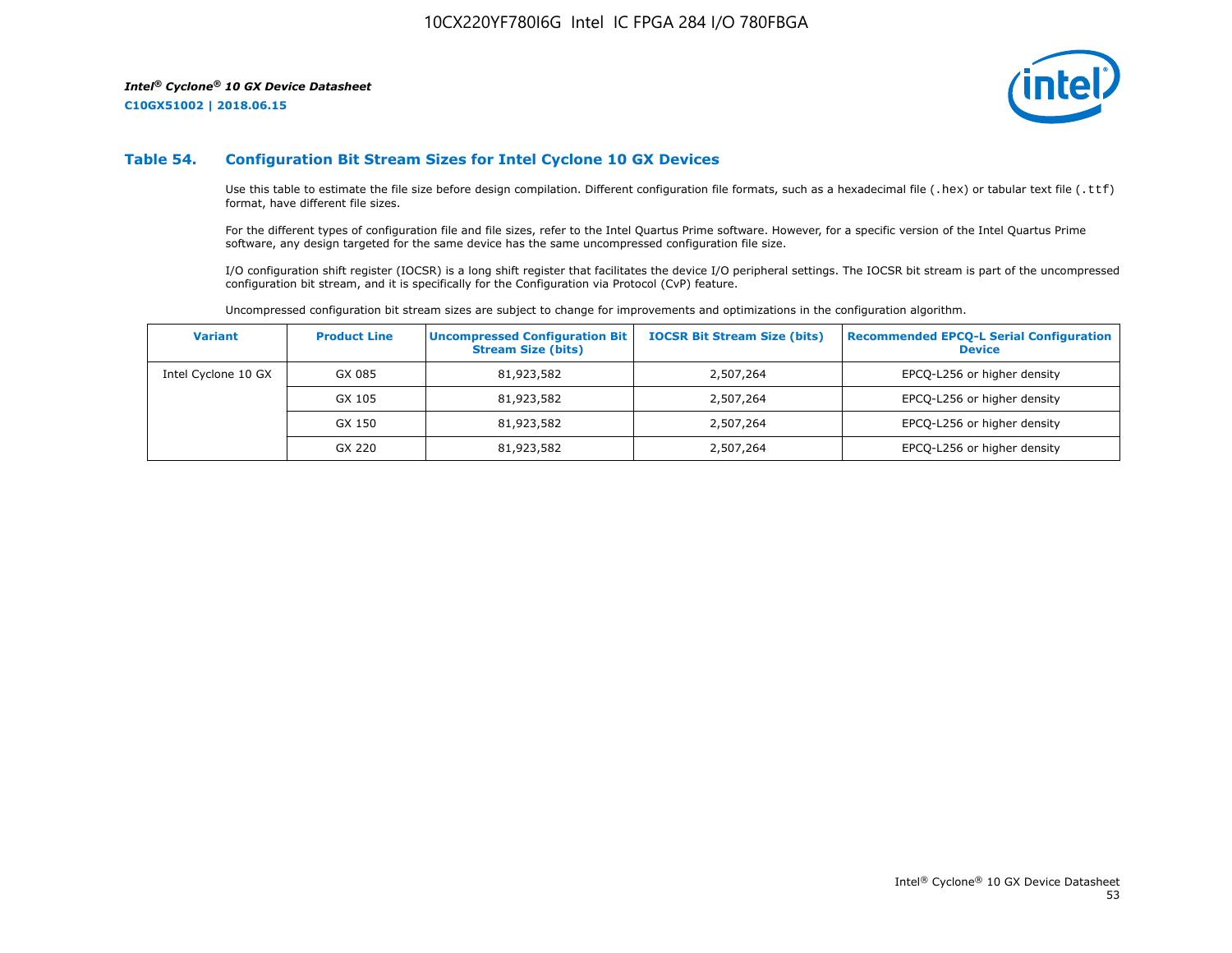

# **Minimum Configuration Time Estimation**

# **Table 55. Minimum Configuration Time Estimation for Intel Cyclone 10 GX Devices**

The estimated values are based on the uncompressed configuration bit stream sizes in the Configuration Bit Stream Sizes for Intel Cyclone 10 GX Devices table.

| <b>Variant</b>      | <b>Product Line</b> |       | <b>Active Serial (84)</b> |                                           |              | <b>Fast Passive Parallel (85)</b> |                                                     |
|---------------------|---------------------|-------|---------------------------|-------------------------------------------|--------------|-----------------------------------|-----------------------------------------------------|
|                     |                     | Width | <b>DCLK (MHz)</b>         | <b>Minimum Configuration</b><br>Time (ms) | <b>Width</b> | <b>DCLK (MHz)</b>                 | <b>Minimum</b><br><b>Configuration Time</b><br>(ms) |
| Intel Cyclone 10 GX | GX 085              | 4     | 100                       | 204.81                                    | 32           | 100                               | 25.60                                               |
|                     | GX 105              | 4     | 100                       | 204.81                                    | 32           | 100                               | 25.60                                               |
|                     | GX 150              | 4     | 100                       | 204.81                                    | 32           | 100                               | 25.60                                               |
|                     | GX 220              | 4     | 100                       | 204.81                                    | 32           | 100                               | 25.60                                               |

#### **Related Information**

- Configuration Files on page 52
- DCLK Frequency Specification in the AS Configuration Scheme on page 50 Provides the DCLK frequency using internal oscillator.

<sup>(84)</sup> The minimum configuration time is calculated based on DCLK frequency of 100 MHz. Only external CLKUSR may guarantee the frequency accuracy of 100 MHz. If you use internal oscillator of 100 MHz, you may not get the actual frequency of 100 MHz. For the DCLK frequency using internal oscillator, refer to the DCLK Frequency Specification in the AS Configuration Scheme table.

<sup>(85)</sup> Maximum FPGA FPP bandwidth may exceed bandwidth available from some external storage or control logic.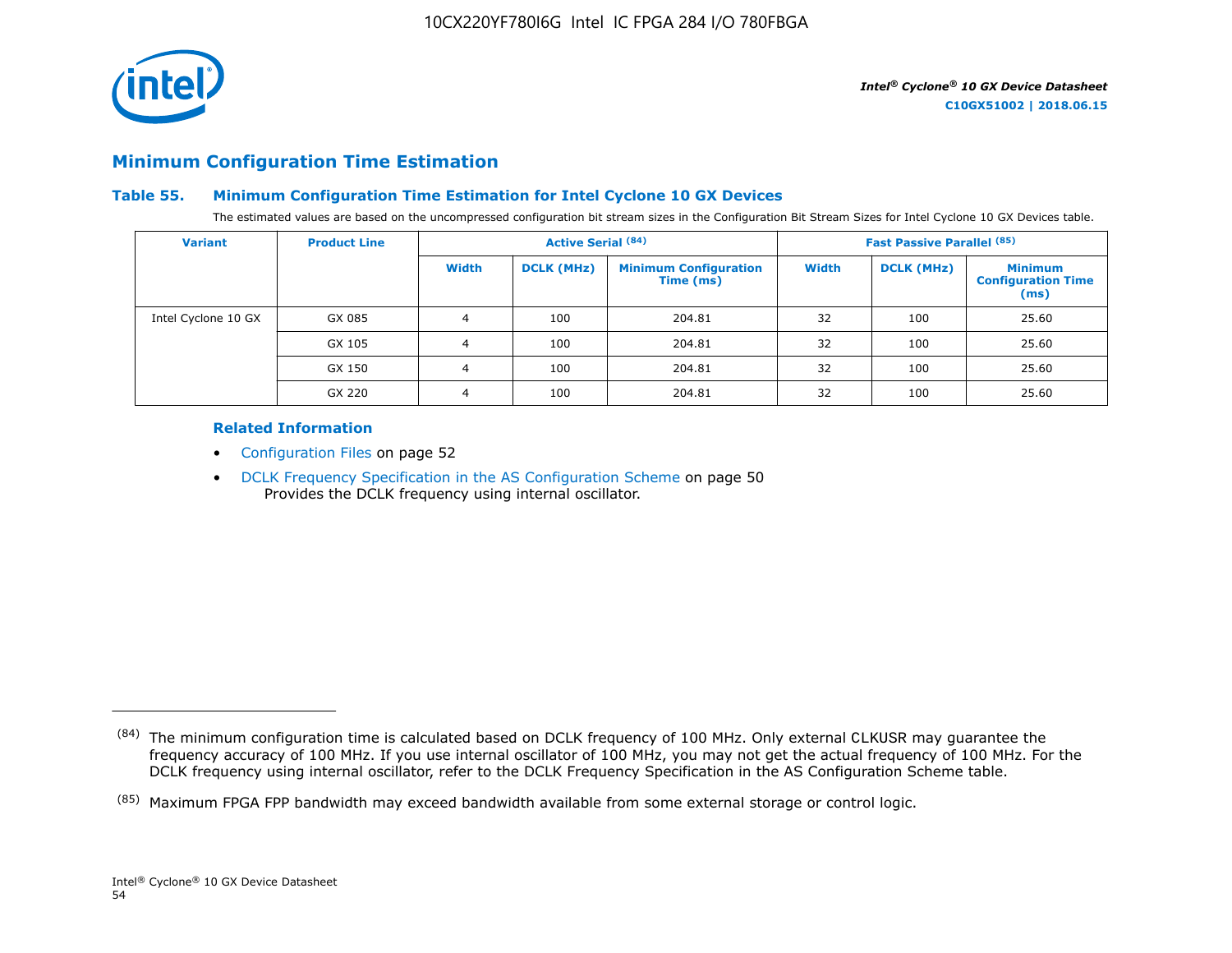

# **Remote System Upgrades**

## **Table 56. Remote System Upgrade Circuitry Timing Specifications for Intel Cyclone 10 GX Devices**

| <b>Parameter</b>               | <b>Minimum</b> | <b>Maximum</b>           | Unit |
|--------------------------------|----------------|--------------------------|------|
| $f_{MAX_RU_CLK}$ (86)          |                | 40                       | MHz  |
| $t_{RU\_nCONFIG}$ (87)         | 250            | $\overline{\phantom{a}}$ | ns   |
| $t_{\text{RU\_nRSTIMER}}$ (88) | 250            |                          | ns   |

#### **Related Information**

- [Remote System Upgrade State Machine](https://www.altera.com/documentation/vua1487061384661.html#sam1403483214821) Provides more information about configuration reset (RU\_CONFIG) signal.
- [User Watchdog Timer](https://www.altera.com/documentation/vua1487061384661.html#sam1403483217279) Provides more information about reset\_timer (RU\_nRSTIMER) signal.

# **User Watchdog Internal Circuitry Timing Specifications**

# **Table 57. User Watchdog Internal Oscillator Frequency Specifications for Intel Cyclone 10 GX Devices**

|                                             | linimur      | <b>Typical</b> | ximum | Unit<br>__ |
|---------------------------------------------|--------------|----------------|-------|------------|
| User watchdog internal oscillator frequency | - -<br>ں ، ب | ر .            | ᆂᄼᅩ   | MHz        |

# **I/O Timing**

I/O timing data is typically used prior to designing the FPGA to get an estimate of the timing budget as part of the timing analysis. You may generate the I/O timing report manually using the Timing Analyzer or using the automated script.

<sup>(86)</sup> This clock is user-supplied to the remote system upgrade circuitry. If you are using the Remote Update Intel FPGA IP core, the clock user-supplied to the Remote Update Intel FPGA IP core must meet this specification.

 $(87)$  This is equivalent to strobing the reconfiguration input of the Remote Update Intel FPGA IP core high for the minimum timing specification.

<sup>&</sup>lt;sup>(88)</sup> This is equivalent to strobing the reset\_timer input of the Remote Update Intel FPGA IP core high for the minimum timing specification.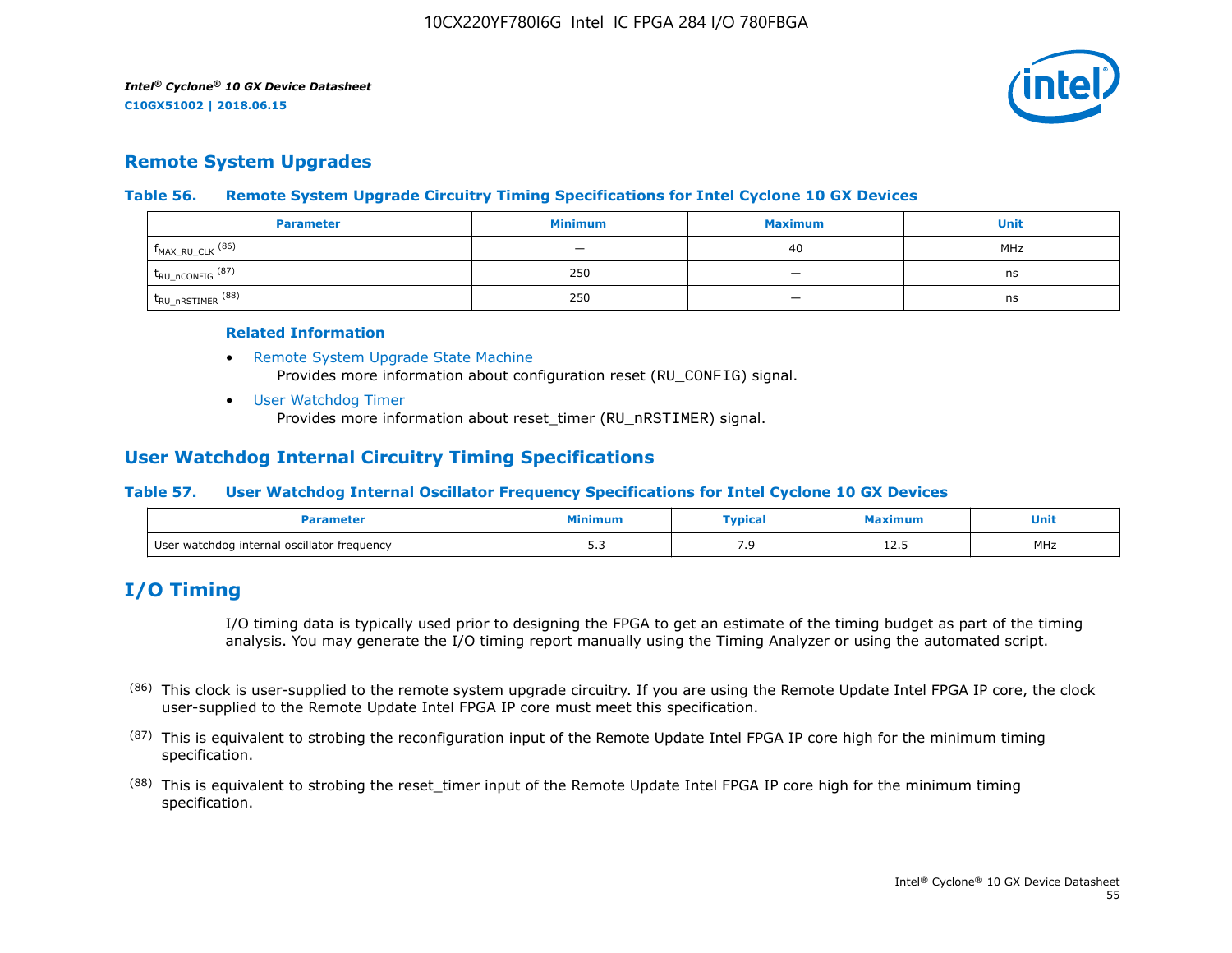

The Intel Quartus Prime Timing Analyzer provides a more accurate and precise I/O timing data based on the specifics of the design after you complete place-and-route.

#### **Related Information**

#### [AN775: I/O Timing Information Generation Guidelines](https://www.altera.com/documentation/brn1471986770305.html#obf1471988361539)

Provides the techniques to generate I/O timing information using the Intel Quartus Prime software.

# **Programmable IOE Delay**

## **Table 58. IOE Programmable Delay for Intel Cyclone 10 GX Devices**

For the exact values for each setting, use the latest version of the Intel Quartus Prime software. The values in the table show the delay of programmable IOE delay chain with maximum offset settings after excluding the intrinsic delay (delay at minimum offset settings).

Programmable IOE delay settings are only applicable for I/O buffers and do not apply for any other delay elements in the PHYLite for Parallel Interfaces Intel Cyclone 10 FPGA IP core.

| Parameter <sup>(89)</sup>                      | <b>Maximum Offset</b> | <b>Minimum</b><br>Offset <sup>(90)</sup> |                 | <b>Fast Model</b> | <b>Slow Model</b> |            | <b>Unit</b> |
|------------------------------------------------|-----------------------|------------------------------------------|-----------------|-------------------|-------------------|------------|-------------|
|                                                |                       |                                          | <b>Extended</b> | <b>Industrial</b> | $-E5. -15$        | $-E6. -I6$ |             |
| Input Delay Chain Setting<br>(IO_IN_DLY_CHN)   | 63                    | 0                                        | 2.012           | 2.003             | 5.241             | 6.035      | ns          |
| Output Delay Chain Setting<br>(IO_OUT_DLY_CHN) | 15                    |                                          | 0.478           | 0.475             | 1.263             | 1.462      | ns          |

# **Glossary**

#### **Table 59. Glossary**

| Term                       | <b>Definition</b>        |
|----------------------------|--------------------------|
| Differential I/O Standards | Receiver Input Waveforms |
|                            | continued                |

<sup>(89)</sup> You can set this value in the Intel Quartus Prime software by selecting **Input Delay Chain Setting** or **Output Delay Chain Setting** in the **Assignment Name** column.

(90) Minimum offset does not include the intrinsic delay.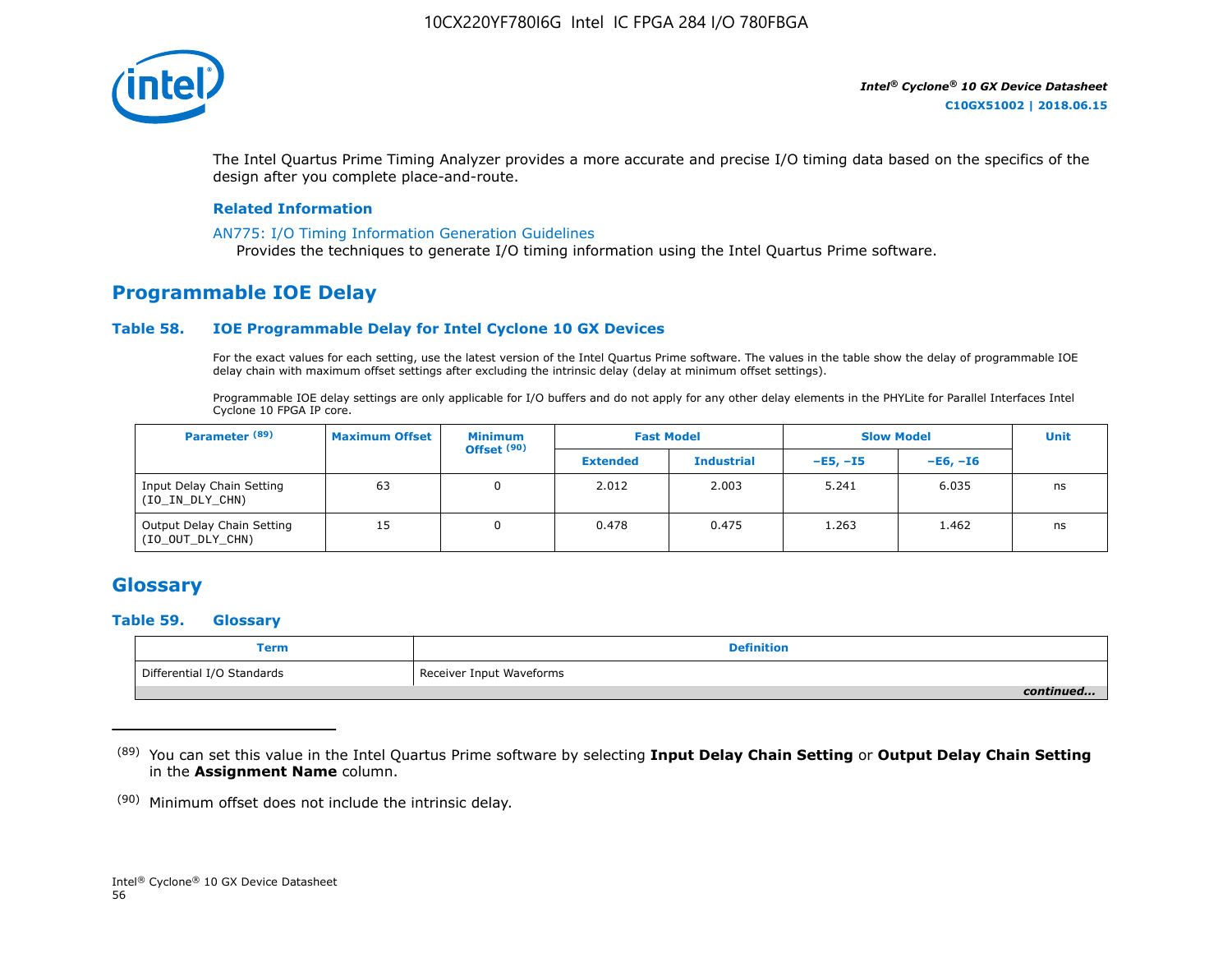**C10GX51002 | 2018.06.15**



| <b>Term</b>                | <b>Definition</b>                                                                                                                                                                                                                                                                                            |
|----------------------------|--------------------------------------------------------------------------------------------------------------------------------------------------------------------------------------------------------------------------------------------------------------------------------------------------------------|
|                            | <b>Single-Ended Waveform</b><br>Positive Channel (p) = $V_{\text{H}}$<br>VID<br>Negative Channel (n) = $V_{\parallel}$<br>V <sub>CM</sub><br>Ground                                                                                                                                                          |
|                            | <b>Differential Waveform</b><br>$\mathsf{V}_{\mathsf{ID}}$<br>$p - n = 0V$<br>$\mathsf{v}_{\mathsf{ID}}$<br>Transmitter Output Waveforms<br><b>Single-Ended Waveform</b><br>Positive Channel (p) = V <sub>OH</sub><br>V <sub>OD</sub><br>Negative Channel (n) = V <sub>OL</sub><br>V <sub>CM</sub><br>Ground |
|                            | <b>Differential Waveform</b><br>V <sub>OD</sub><br>$p - n = 0V$<br>$V_{0D}$                                                                                                                                                                                                                                  |
| $f_{HSCLK}$                | I/O PLL input clock frequency.                                                                                                                                                                                                                                                                               |
| $f_{HSDR}$                 | High-speed I/O block-Maximum/minimum LVDS data transfer rate<br>$(fHSDR = 1/TUI)$ , non-DPA.                                                                                                                                                                                                                 |
| f <sub>HSDRDPA</sub>       | High-speed I/O block-Maximum/minimum LVDS data transfer rate<br>$(f_{HSDRDPA} = 1/TUI)$ , DPA.                                                                                                                                                                                                               |
| J                          | High-speed I/O block-Deserialization factor (width of parallel data bus).                                                                                                                                                                                                                                    |
| JTAG Timing Specifications | JTAG Timing Specifications:                                                                                                                                                                                                                                                                                  |
|                            | continued                                                                                                                                                                                                                                                                                                    |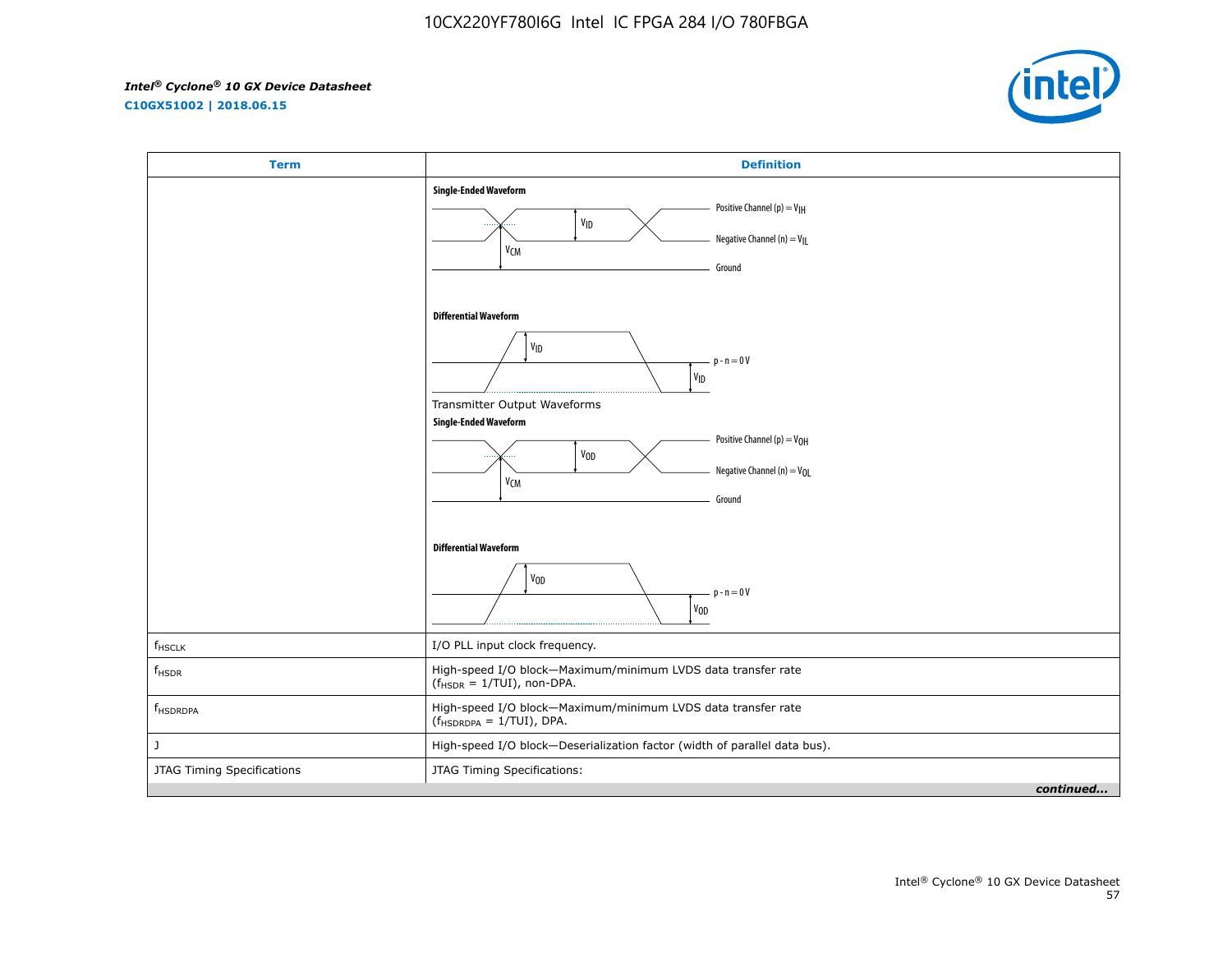

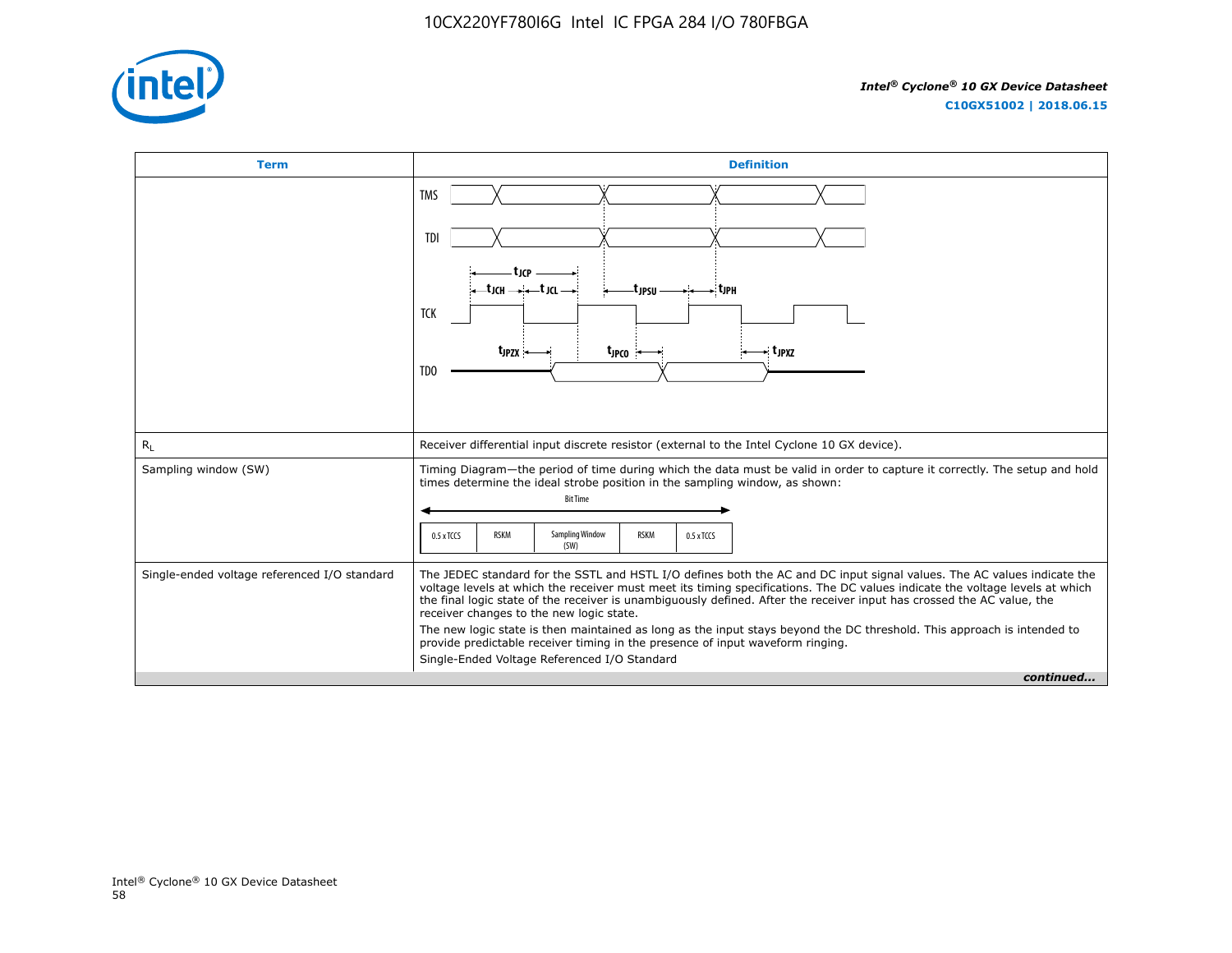**C10GX51002 | 2018.06.15**



| <b>Term</b>                      | <b>Definition</b>                                                                                                                                                                                                                                                             |
|----------------------------------|-------------------------------------------------------------------------------------------------------------------------------------------------------------------------------------------------------------------------------------------------------------------------------|
|                                  | $V_{CCD}$                                                                                                                                                                                                                                                                     |
|                                  | V <sub>OH</sub><br>$V_{H(AC)}$                                                                                                                                                                                                                                                |
|                                  | $V_{\text{IH}(DC)}$<br>V <sub>RFF</sub><br>$V_{IL(DC)}$                                                                                                                                                                                                                       |
|                                  | $V_{IL(AC)}$                                                                                                                                                                                                                                                                  |
|                                  | $V_{OL}$                                                                                                                                                                                                                                                                      |
| $t_C$                            | High-speed receiver/transmitter input and output clock period.                                                                                                                                                                                                                |
| TCCS (channel-to-channel-skew)   | The timing difference between the fastest and slowest output edges, including the $t_{CO}$ variation and clock skew, across<br>channels driven by the same PLL. The clock is included in the TCCS measurement (refer to the Timing Diagram figure<br>under SW in this table). |
| $t_{\text{DUTY}}$                | High-speed I/O block-Duty cycle on high-speed transmitter output clock.                                                                                                                                                                                                       |
| t <sub>FALL</sub>                | Signal high-to-low transition time (80-20%)                                                                                                                                                                                                                                   |
| <b>t</b> <sub>INCC</sub>         | Cycle-to-cycle jitter tolerance on the PLL clock input                                                                                                                                                                                                                        |
| $t_{\text{OUTPJ}$ IO             | Period jitter on the GPIO driven by a PLL                                                                                                                                                                                                                                     |
| t <sub>outpj</sub> <sub>DC</sub> | Period jitter on the dedicated clock output driven by a PLL                                                                                                                                                                                                                   |
| $t_{RISE}$                       | Signal low-to-high transition time (20-80%)                                                                                                                                                                                                                                   |
| Timing Unit Interval (TUI)       | The timing budget allowed for skew, propagation delays, and the data sampling window.<br>(TUI = 1/(Receiver Input Clock Frequency Multiplication Factor) = $t_C/w$ ).                                                                                                         |
| $V_{CM(DC)}$                     | DC Common mode input voltage.                                                                                                                                                                                                                                                 |
| V <sub>ICM</sub>                 | Input Common mode voltage-The common mode of the differential signal at the receiver.                                                                                                                                                                                         |
| $V_{ID}$                         | Input differential voltage swing-The difference in voltage between the positive and complementary conductors of a<br>differential transmission at the receiver.                                                                                                               |
| $V_{\text{DIF(AC)}}$             | AC differential input voltage-Minimum AC input differential voltage required for switching.                                                                                                                                                                                   |
| $V_{\text{DIF(DC)}}$             | DC differential input voltage— Minimum DC input differential voltage required for switching.                                                                                                                                                                                  |
| V <sub>IH</sub>                  | Voltage input high—The minimum positive voltage applied to the input which is accepted by the device as a logic high.                                                                                                                                                         |
|                                  | continued                                                                                                                                                                                                                                                                     |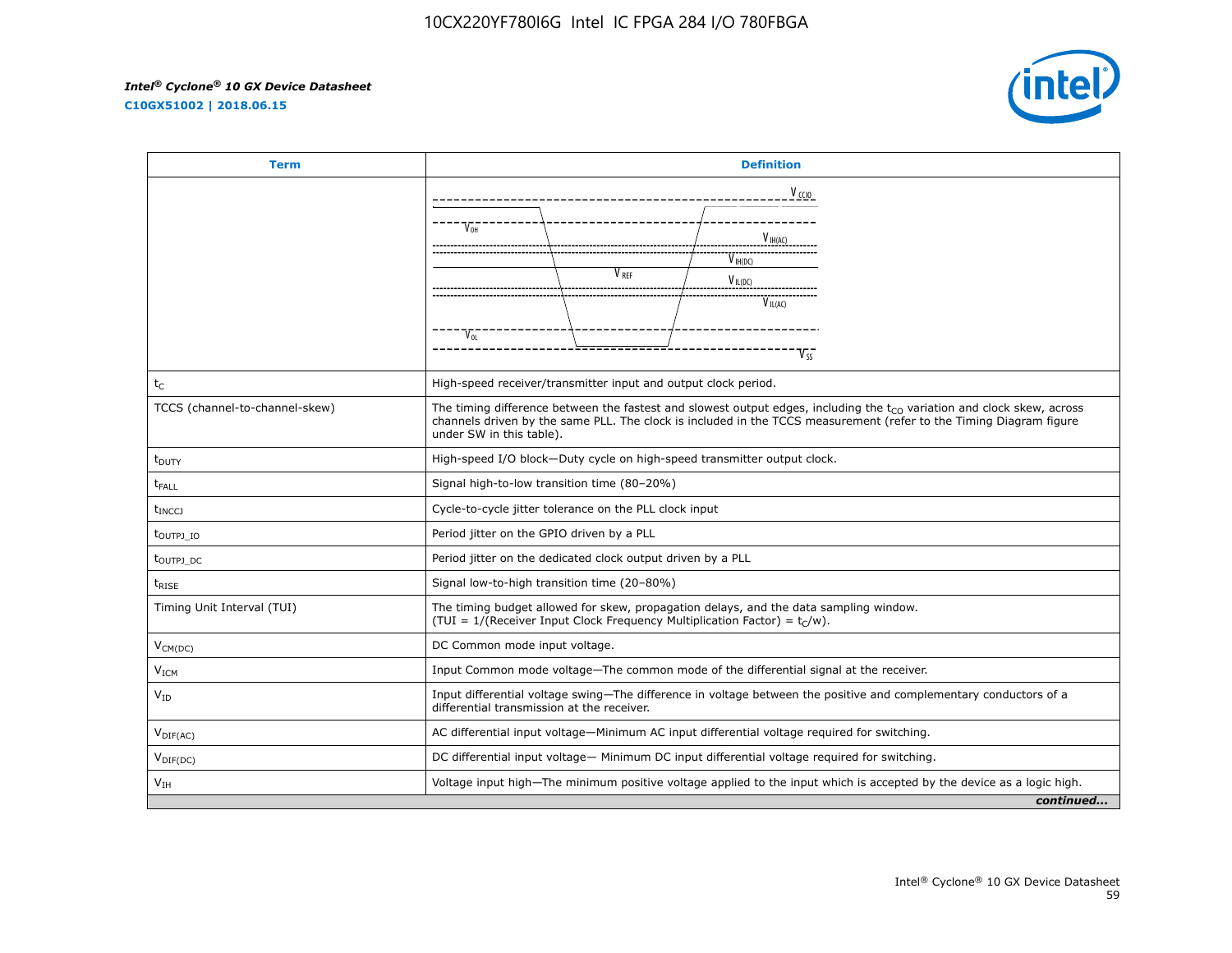

| Term                | <b>Definition</b>                                                                                                                                                        |
|---------------------|--------------------------------------------------------------------------------------------------------------------------------------------------------------------------|
| V <sub>IH(AC)</sub> | High-level AC input voltage                                                                                                                                              |
| $V_{IH(DC)}$        | High-level DC input voltage                                                                                                                                              |
| $V_{IL}$            | Voltage input low-The maximum positive voltage applied to the input which is accepted by the device as a logic low.                                                      |
| $V_{IL(AC)}$        | Low-level AC input voltage                                                                                                                                               |
| $V_{IL(DC)}$        | Low-level DC input voltage                                                                                                                                               |
| V <sub>OCM</sub>    | Output Common mode voltage—The common mode of the differential signal at the transmitter.                                                                                |
| $V_{OD}$            | Output differential voltage swing—The difference in voltage between the positive and complementary conductors of a<br>differential transmission line at the transmitter. |
| V <sub>SWING</sub>  | Differential input voltage                                                                                                                                               |
| $V_{IX}$            | Input differential cross point voltage                                                                                                                                   |
| $V_{OX}$            | Output differential cross point voltage                                                                                                                                  |
| W                   | High-speed I/O block-Clock Boost Factor                                                                                                                                  |

# **Document Revision History for the Intel Cyclone 10 GX Device Datasheet**

| <b>Document</b><br><b>Version</b> | <b>Changes</b>                                                                                                                                                                                                                                                                                                                                                                                                                                                                                                                                                              |
|-----------------------------------|-----------------------------------------------------------------------------------------------------------------------------------------------------------------------------------------------------------------------------------------------------------------------------------------------------------------------------------------------------------------------------------------------------------------------------------------------------------------------------------------------------------------------------------------------------------------------------|
| 2018.06.15                        | Added Intel Cyclone 10 GX Devices Overshoot Duration figure and description.<br>Added a link in the OCT Calibration Accuracy Specifications section.<br>Removed Equation for OCT Variation Without Recalibration.<br>Updated the note to CLKUSR in the Initialization Clock Source Option and the Maximum Frequency for Intel Cyclone 10 GX Devices table.<br>Updated the I/O Timing section on the I/O timing information generation quidelines.<br>Updated the description and maximum offset values in the IOE Programmable Delay for Intel Cyclone 10 GX Devices table. |
| 2018.04.06                        | Added notes to $I_{OUT}$ specification in the Absolute Maximum Ratings for Intel Cyclone 10 GX Devices table.                                                                                                                                                                                                                                                                                                                                                                                                                                                               |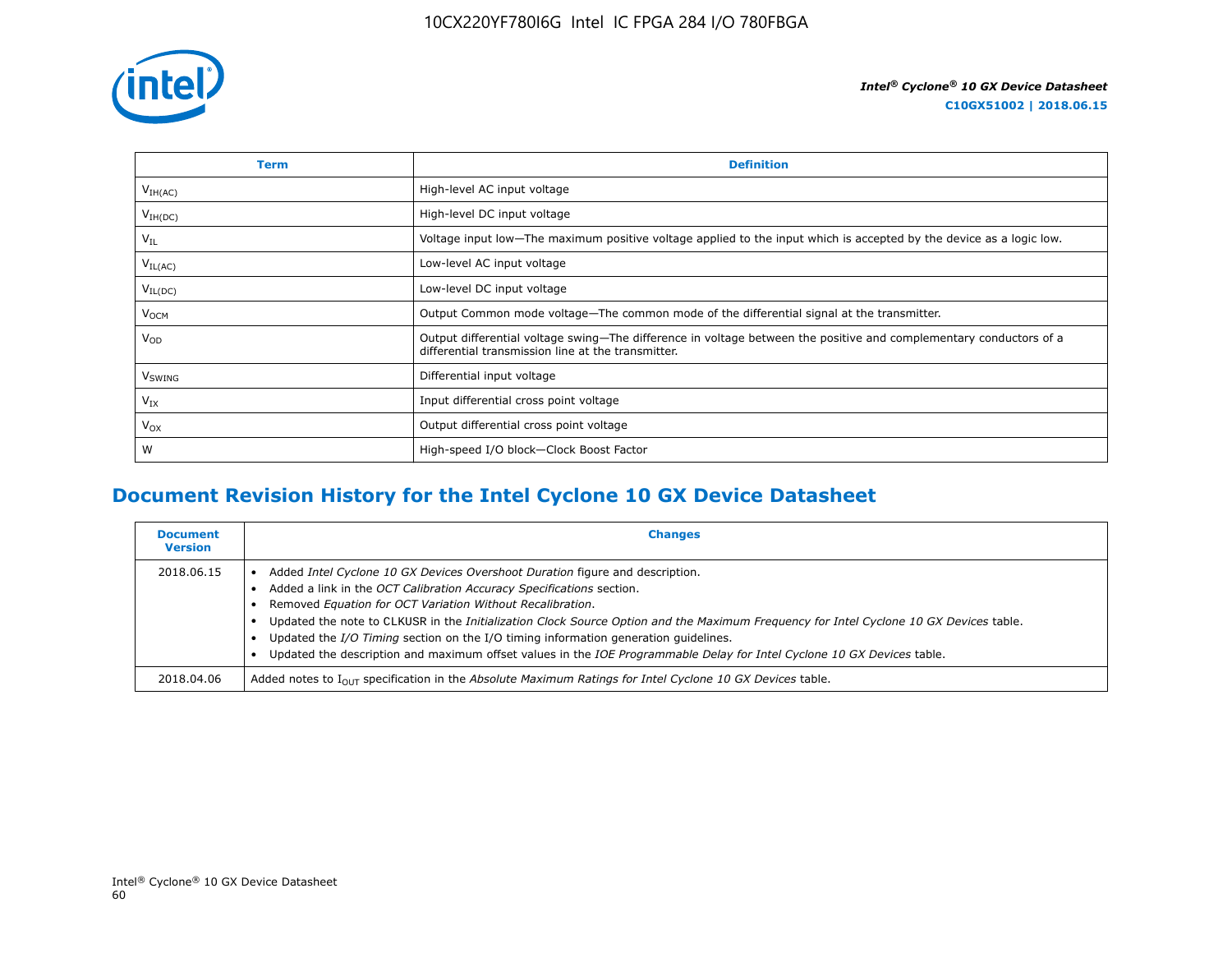**C10GX51002 | 2018.06.15**



| <b>Date</b>   | <b>Version</b> | <b>Changes</b>                                                                                                                                                                                                                        |
|---------------|----------------|---------------------------------------------------------------------------------------------------------------------------------------------------------------------------------------------------------------------------------------|
| November 2017 | 2017.11.10     | Changed the full symbol names for V <sub>CCR_GXB</sub> and V <sub>CCT_GXB</sub> , and changed the description for V <sub>CCH_GXB</sub> in the Transceiver<br>Power Supply Operating Conditions for Intel Cyclone 10 GX Devices table. |
|               |                | Removed note from the Transceiver Power Supply Operating Conditions section.                                                                                                                                                          |
|               |                | Added a footnote in the Reference Clock Specifications table.                                                                                                                                                                         |
|               |                | Removed the "Programmable AC Gain at High Gain mode and Data Rate $\leq$ 12.5 Gbps" parameter from the Receiver<br>Specifications table.                                                                                              |
|               |                | Changed the channel span descriptions for the x1 and x6 clock networks in the Transceiver Clock Network Maximum Data<br>Rate Specifications table.                                                                                    |
|               |                | Changed the description of the VOD ratio in the Typical Transmitter $V_{OD}$ Settings table.                                                                                                                                          |
|               |                | Changed the specifications for CDR PPM deviation limit in the Receiver Specifications table.                                                                                                                                          |
|               |                | Updated the description for V <sub>CCT_GXB</sub> , V <sub>CCR_GXB</sub> , and V <sub>CCH_GXB</sub> .<br>$\bullet$                                                                                                                     |
|               |                | Added note to $V1$ in the Recommended Operating Conditions for Intel Cyclone 10 GX Devices table.                                                                                                                                     |
|               |                | Updated notes to RSDS and Mini-LVDS in the Differential I/O Standards Specifications for Intel Cyclone 10 GX Devices<br>table.                                                                                                        |
|               |                | Updated f <sub>VCO</sub> specifications in the Fractional PLL Specifications for Intel Cyclone 10 GX Devices table.                                                                                                                   |
|               |                | Updated temperature range from "-40 to 125°C" to "-40 to 100°C" in the Internal Temperature Sensing Diode<br>Specifications for Intel Cyclone 10 GX Devices table.                                                                    |
|               |                | Updated the description for the Memory Output Clock Jitter Specifications for Intel Cyclone 10 GX Devices table.                                                                                                                      |
|               |                | Updated the following IP cores name:<br>$\bullet$                                                                                                                                                                                     |
|               |                | - Remote Update Intel FPGA                                                                                                                                                                                                            |
|               |                | - PHYLite for Parallel Interfaces Intel Cyclone 10 FPGA                                                                                                                                                                               |
|               |                | Removed automotive-grade information.                                                                                                                                                                                                 |
|               |                | Removed Preliminary tags.                                                                                                                                                                                                             |
| May 2017      | 2017.05.08     | Initial release.                                                                                                                                                                                                                      |